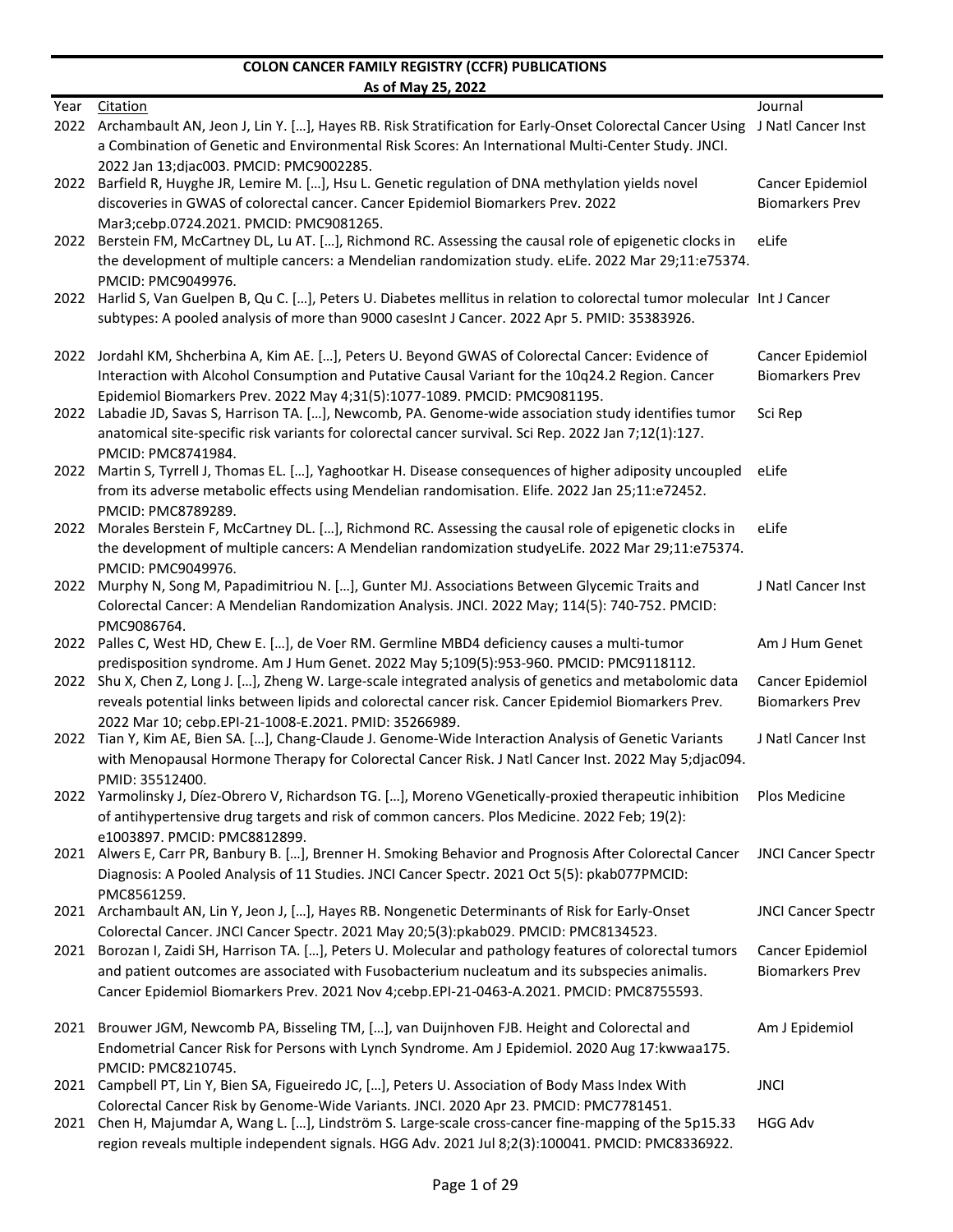|      | <u>AS ULIVIAY 23, ZUZZ</u>                                                                                                                                                                                                                                                                                |                                            |
|------|-----------------------------------------------------------------------------------------------------------------------------------------------------------------------------------------------------------------------------------------------------------------------------------------------------------|--------------------------------------------|
| Year | Citation<br>2021 Choi YH, Briollais L, He W, Kopciuk K. [], Kopciuk KFamEvent: An R Package for Generating and                                                                                                                                                                                            | Journal<br>J Stat Softw                    |
|      | Modeling Time-to-Event Data in Family Designs. J Stat Softw. 2021 Mar;97(7):10.18637/jss.v097.i07.                                                                                                                                                                                                        |                                            |
| 2021 | PMCID: PMC8427460.<br>Corlin L, Ruan M, Tsilidis KK. [], Michaud DS. Two-Sample Mendelian Randomization Analysis of<br>Associations Between Periodontal Disease and Risk of Cancer. JNCI Cancer Spectr. 2021 Apr                                                                                          | <b>JNCI Cancer Spectr</b>                  |
|      | 19;5(3):pkab037. PMCID: PMC8242136.<br>2021 Culliford R, Cornish AJ, Law PJ, [], Dunlop MG, Houlston RS. Lack of an association between gallstone<br>disease and bilirubin levels with risk of colorectal cancer: a Mendelian randomisation analysis. Br J                                                | <b>Br J Cancer</b>                         |
|      | Cancer, 2021 Jan 7, PMCID: PMC7961009.                                                                                                                                                                                                                                                                    |                                            |
|      | 2021 Dimou N, Mori N, Harlid S, [], Gunter MJ, Murphy N. Circulating levels of testosterone, sex hormone<br>binding globulin and colorectal cancer risk: observational and Mendelian randomization analysis.<br>Cancer Epidemiol Biomarkers Prev. 2021 Apr 20;cebp.EPI-20-1690-E.2020. PMCID: PMC8914241. | Cancer Epidemiol<br><b>Biomarkers Prev</b> |
| 2021 | Dimou N, Yarmolinsky J, Bouras E, [], Gunter MJ, Murphy N. Causal effects of lifetime smoking on                                                                                                                                                                                                          | Cancer Epidemiol                           |
|      | breast and colorectal cancer risk: Mendelian randomization study. Cancer Epidemiol Biomarkers Prev.                                                                                                                                                                                                       | <b>Biomarkers Prev</b>                     |
| 2021 | 2021 Mar 2;cebp.EPI-20-1218-E.2020. PMCID: PMC7611442.<br>Dimou NL, Papadimitriou N, Mariosa D, [], Gunter MJ, Murphy N. Circulating adipokine                                                                                                                                                            | Int J Cancer                               |
|      | concentrations and risk of five obesity-related cancers: A Mendelian randomization study. Int J Cancer.<br>2020 Oct 10. PMCID: PMC7894468.                                                                                                                                                                |                                            |
| 2021 | Dominguez-Valentin M, Crosbie EJ, Engel C. [], Møller P. Risk-reducing hysterectomy and bilateral<br>salpingo-oophorectomy in female heterozygotes of pathogenic mismatch repair variants: a Prospective                                                                                                  | <b>Genet Med</b>                           |
|      | Lynch Syndrome Database report. Genet Med. 2021 Apr;23(4):705-712. PMCID: PMC8026395.                                                                                                                                                                                                                     |                                            |
| 2021 | Dominguez-Valentin M, Plazzer JP. [], Møller P. No Difference in Penetrance between Truncating and<br>Missense/Aberrant Splicing Pathogenic Variants in MLH1 and MSH2: A Prospective Lynch Syndrome<br>Database Study. J Clin Med. 2021 Jun 28;10(13):2856. PMCID: PMC8269121.                            | J Clin Med                                 |
|      | 2021 Dorling L, Carvalho S, Allen J. [], Easton DF.Breast Cancer Risk Genes - Association Analysis in More                                                                                                                                                                                                | N Engl J Med                               |
|      | than 113,000 Women. N Engl J Med. 2021 Feb 4;384(5):428-439. PMCID: PMC7611105.                                                                                                                                                                                                                           |                                            |
|      | 2021 Georgeson P, Pope BJ, Rosty C, [], Buchanan D. Evaluating the utility of tumour mutational signatures Gut<br>for identifying hereditary colorectal cancer and polyposis syndrome carriers. Gut. 2021 Jan 7. gutjnl-                                                                                  |                                            |
|      | 2019-320462. PMCID: PMC8260632.<br>2021 Guo X, Lin W, Wen W, Huyghe J, [], Zheng W. Identifying Novel Susceptibility Genes for Colorectal                                                                                                                                                                 | Gastroenterology                           |
|      | Cancer Risk From a Transcriptome-Wide Association Study of 125,478 Subjects. Gastroenterology. 2020<br>Oct 12; S0016-5085(20)35243-4. PMCID: PMC7956223.                                                                                                                                                  |                                            |
|      | 2021 Hua X, Dai JY, Lindström S, [], Chan AT, Peters U, Newcomb PA. Genetically predicted circulating C-<br>reactive protein concentration and colorectal cancer survival: A Mendelian randomization study.Cancer Biomarkers Prev                                                                         | Cancer Epidemiol                           |
|      | Epidemiol Biomarkers Prev. 2021 May 10:cebp.1848.2021. PMCID: PMC8254760.                                                                                                                                                                                                                                 |                                            |
|      | 2021 Hua X, Kratz M, Malen RC, [], Newcomb PA. Association between post-treatment circulating<br>biomarkers of inflammation and survival among stage II-III colorectal cancer patients. Br J Cancer. 2021                                                                                                 | Br J Cancer                                |
| 2021 | Jul 6. PMCID: PMC8438064.<br>Huang Y, Hua X, Labadie JD. [], Newcomb, PA. Genetic variants associated with circulating C-reactive                                                                                                                                                                         | Int J Cancer                               |
|      | protein levels and colorectal cancer survival: Sex- and lifestyle factors- specific associations. Int J<br>Cancer. 2021 Dec 9. PMCID: PMC8897240.                                                                                                                                                         |                                            |
|      | 2021 Huyghe JR, Harrison TA, Bien SA, [], Peters U. Genetic architectures of proximal and distal colorectal<br>cancer are partly distinct. Gut 2021 Feb 25;gutjnl-2020-321534. PMCID: PMC8223655.                                                                                                         | Gut                                        |
|      | 2021 International Mismatch Repair Consortium[], Variation in the Risk of Colorectal Cancer for Lynch                                                                                                                                                                                                     | Lancet Oncol                               |
|      | Syndrome: A retrospective family cohort study. Lancet Oncol. 2021 Jul;22(7):1014-1022. PMCID:<br>PMC8934577.                                                                                                                                                                                              |                                            |
|      | 2021 Jenkins MA, Buchanan DD, Lai J, [], Hopper JL. Assessment of a Polygenic Risk Score for Colorectal<br>Cancer to Predict Risk of Lynch Syndrome Colorectal Cancer. Cancer Epidemiol Biomarkers Prev. 2021<br>May:30(5):895-903. PMCID: PMC8062848.                                                    | Cancer Epidemiol<br><b>Biomarkers Prev</b> |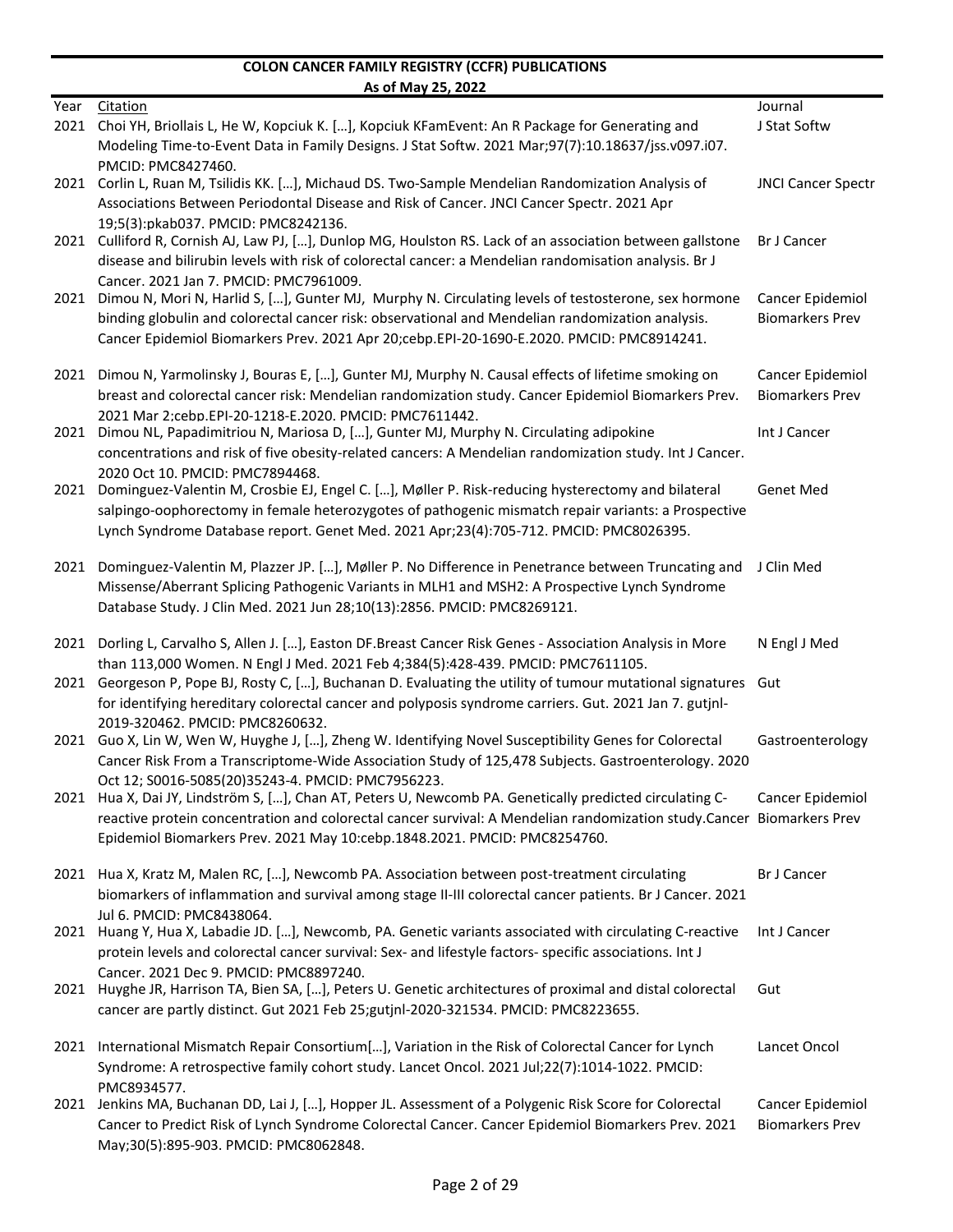| Year | Citation                                                                                                                                                                                                                                                                                      | Journal                                    |
|------|-----------------------------------------------------------------------------------------------------------------------------------------------------------------------------------------------------------------------------------------------------------------------------------------------|--------------------------------------------|
| 2021 | Joo JE, Clendenning M, Wong EM. [], Buchanan DD. DNA Methylation Signatures and the Contribution Cancers (Basel)<br>of Age-Associated Methylomic Drift to Carcinogenesis in Early-Onset Colorectal Cancer. Cancers (Basel)                                                                    |                                            |
|      | 2021 May 25;13(11):2589. PMCID: PMC8199056.                                                                                                                                                                                                                                                   |                                            |
|      | 2021 Lee DD, Komosa M, Sadhaman S. [], Tabori U. Dual role of allele-specific DNA hypermethylation within J Clin Invest<br>the TERT promoter in cancer. J Clin Invest. 2021 Nov 1;131(21):e146915. PMCID: PMC8553568.                                                                         |                                            |
| 2021 | Matejcic M, Shaban HA, Quintana MW, [], Schmit SL. Rare variants in the DNA pathway and the risk of Cancer Epidemiol                                                                                                                                                                          |                                            |
|      | colorectal cancer. Cancer Epidemiol Biomarkers Prev. 2021 Feb 24; cebp. 1457.2020. PMCID:<br>PMC8102340.                                                                                                                                                                                      | <b>Biomarkers Prev</b>                     |
| 2021 | Meessen S, Currey N, Jahan Z, [], Kohonen-Corish MRJ. Tetranucleotide and Low Microsatellite<br>Instability Are Inversely Associated with the CpG Island Methylator Phenotype in Colorectal Cancer.<br>Cancers. 2021 Jul 14;13(14):3529. PMCID: PMC8308094.                                   | Cancers                                    |
| 2021 | Nounu A, Greenhough A, Heesom KJ, [], Relton CL. A combined proteomics and Mendelian<br>randomization approach to investigate the effects of aspirin-targeted proteins on colorectal cancer.                                                                                                  | Cancer Epidemiol<br><b>Biomarkers Prev</b> |
|      | Cancer Epidemiol Biomarkers Prev. 2020 Dec 14;cebp.1176.2020.PMCID: PMC8086774.<br>2021 Nounu A, Richmond RC, Stewart ID. [], Relton CL. Salicylic Acid and Risk of Colorectal Cancer: A Two-<br>Sample Mendelian Randomization Study. Nutrients. 2021 Nov 21;13(11):4164. PMCID: PMC8620763. | <b>Nutrients</b>                           |
|      |                                                                                                                                                                                                                                                                                               |                                            |
|      | 2021 Paul B, Kysenius K, Hilton JB. [], Hare DJ. An integrated mass spectrometry imaging and digital<br>pathology workflow for objective detection of colorectal tumours by unique atomic signatures. Chem                                                                                    | Chem Sci                                   |
|      | Sci. 2021 Jun 29:12(30):10321-10333. PMCID: PMC8386113.<br>2021 Pope BJ, Clendenning M, Rosty C, [], Buchanan DD. Germline and Tumor Sequencing as a Diagnosit                                                                                                                                | J Mol Diagn                                |
|      | Tool to Resolve Suspected Lynch Syndrome. J Mol Diagn. 2021 Mar; 23(3):358-371. PMCID:                                                                                                                                                                                                        |                                            |
| 2021 | PMC7927277.<br>Robinson JRM, Phipps AI, Barrington WE, [], Newcomb, PA. Associations of household income with                                                                                                                                                                                 | Cancer Epidemiol                           |
|      | health-related quality of life following a colorectal cancer diagnosis varies with neighborhood<br>socioeconomic status. Cancer Epidemiol Biomarkers Prev. 2021 Jul;30(7):1366-1374. PMCID:                                                                                                   | <b>Biomarkers Prev</b>                     |
| 2021 | PMC8254776.<br>Seppälä TT, Dominguez-Valentin M, Crosbie EJ. [], Møller P. Uptake of hysterectomy and bilateral                                                                                                                                                                               | Eur J Cancer                               |
|      | salpingo-oophorectomy in carriers of pathogenic mismatch repair variants: a Prospective Lynch<br>Syndrome Database report. Eur J Cancer. 2021 May;148:124-133. PMCID: PMC8916840.                                                                                                             |                                            |
| 2021 | Thomas M, Sakoda LC, Hoffmeister M[], Hsu L. Response to Li and Hopper. Am J Hum Genet. 2021                                                                                                                                                                                                  | Am J Hum Genet                             |
|      | Mar 4;108(3):527-529. PMCID: PMC8008475.<br>2021 Tsilidis KK, Papadimitriou N, Dimou N, [], Gunter MJ. Genetically predicted circulating concentrations                                                                                                                                       | Am J Clin Nutr                             |
|      | of micronutrients and risk of colorectal cancer among individuals of European descent: a Mendelian<br>randomization study. Am J Clin Nutr. 2021 Mar 19;nqab003. PMCID: PMC8168352.                                                                                                            |                                            |
|      | 2021 Wang X, Amitay E, Harrison TA. [], Peters U. Association Between Smoking and Molecular Subtypes of JNCI Cancer Spectr<br>Colorectal Cancer. JNCI Cancer Spectr. 2021 Jun14;5(4):pkab056. PMCID: PMC8346704.                                                                              |                                            |
|      | 2021 Wills C, He Y, Summers MG, Lin Y. [], Cheadle JP. A genome-wide search for determinants of survival<br>in 1926 patients with advanced colorectal cancer with follow-up in over 22,000 patients. Eur J Cancer.<br>2021 Nov 15;159:247-258. PMID: 34794066.                                | Eur J Cancer                               |
|      |                                                                                                                                                                                                                                                                                               |                                            |
|      | 2021 Zhang X, Theodoratou E, Li X. [], Timofeeva M. Genetically predicted physical activity levels are<br>associated with lower colorectal cancer risk: a Mendelian randomisation study. Br J Cancer. 2021                                                                                    | <b>Br J Cancer</b>                         |
|      | Mar;124(7):1330-1338. PMCID: PMC8007642.<br>2021 Zou Q, Wang X, Ren D. [], Yu H, Luo Y. DNA methylation-based signature of CD8+ tumor-infiltrating                                                                                                                                            | J Immunother                               |
|      | lymphocytes enables evaluation of immune response and prognosis in colorectal cancer. J Immunother Cancer<br>Cancer. 2021 Sep;9(9):e002671. PMCID: PMC8458312.                                                                                                                                |                                            |
|      | 2020 Bull CJ, Bell JA, Murphy N, [], Gunter MJ. Adiposity, metabolites, and colorectal cancer risk: Mendelian BMC Med<br>randomization study. BMC Med. 2020 Dec 17;18(1):396. PMCID: PMC7745469.                                                                                              |                                            |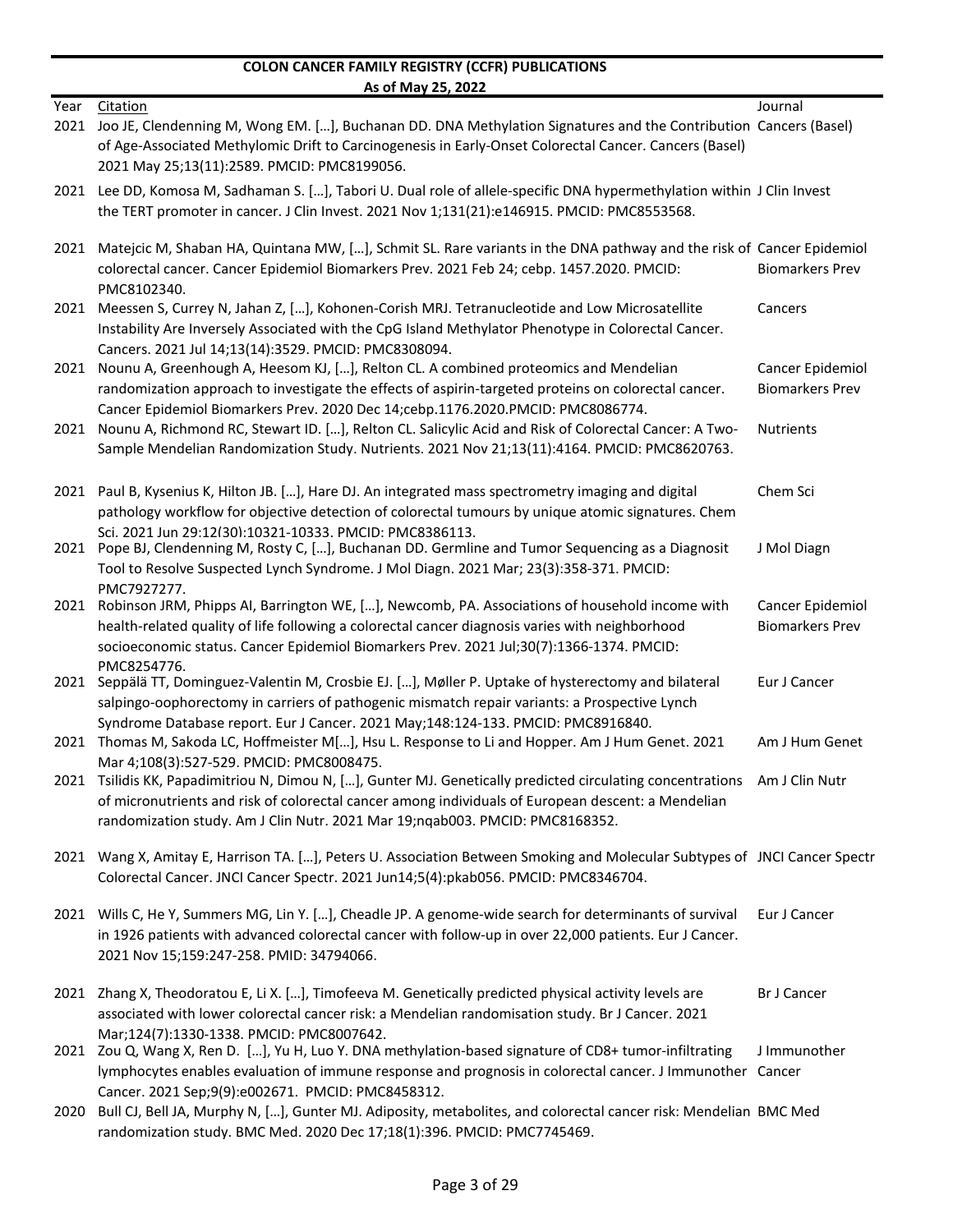|      | AS OF MIDY 25, ZUZZ                                                                                                                                                                                                                                                                                            |                                |
|------|----------------------------------------------------------------------------------------------------------------------------------------------------------------------------------------------------------------------------------------------------------------------------------------------------------------|--------------------------------|
| Year | Citation                                                                                                                                                                                                                                                                                                       | Journal                        |
| 2020 | Cornish AJ, Law PJ, Timofeeva M, [], Tomlinson I, Dunlop MG, Houlston RS. Modifiable pathways for                                                                                                                                                                                                              | Lancet                         |
|      | colorectal cancer: a mendelian randomisation analysis. Lancet Gastroenterol Hepatol. 2020 Jan;5(1):55- Gastroenterol                                                                                                                                                                                           |                                |
|      | 62. PMCID: PMC7026696.                                                                                                                                                                                                                                                                                         | Hepatol                        |
| 2020 | Dong X, Su YR, Barfield R, [], Hsu L. A general framework for functionally informed set-based analysis:<br>Application to a large-scale colorectal cancer study.Plos Genetics. 2020 Aug 24;16(8):e1008947. PMCID:<br>PMC7470748.                                                                               | <b>Plos Genetics</b>           |
| 2020 | Elsayed FA, Grolleman JE, Ragunathan A, [], de Voer RM. Monoallelic NTHL1 Loss of Function Variants Gastroenterology<br>and Risk of Polyposis and Colorectal Cancer. Gastroenterology. 2020 Aug 26; S0016-5085(20)35113-1.                                                                                     |                                |
| 2020 | Gemechu SD, van Vliet CM, Win AK, Figueiredo JC, Le Marchand L, Gallinger S, Newcomb PA, Hopper JL, Fam Cancer<br>Lindor NM, Jenkins MA, Dowty JG, [], Dowty JG. Do the risks of Lynch syndrome-related cancers<br>depend on the parent of origin of the mutation? Fam Cancer. 2020 Feb 27. PMCID: PMC7410789. |                                |
| 2020 | Gupta S, Bharti B, Ahnen DJ, [], Martinez ME. Potential impact of family history-based screening                                                                                                                                                                                                               | Cancer                         |
|      | guildelines on the detection of early-onset colorectal cancer. Cancer. 2020 Apr 20. PMCID:<br>PMC7702222.                                                                                                                                                                                                      |                                |
| 2020 | Hidaka A, Harrison TA, Cao Y, [], Peters U. Intake of dietary fruit, vegetables, and fiber and risk of<br>colorectal cancer according to molecular subtypes: A pooled analysis. Cancer Res. 2020 Aug                                                                                                           | <b>Cancer Res</b>              |
| 2020 | 14:canres.0168.2020. PMCID: PMC7572895.<br>Irrazabal T, Thakur BK, Kang M, [], Martin A. Limiting oxidative DNA damage reduces microbe-induced Nat Commun<br>colitis-associated colorectal cancerNat Commun. 2020; 11:1802. PMCID: PMC7156452.                                                                 |                                |
| 2020 | Jamal S, Sheppard S, Cotterchio M, [], Gallinger S. Association between known risk factors and                                                                                                                                                                                                                 | <b>Current Oncology</b>        |
|      | colorectal cancer risk in Indigenous people participating in the Ontario Familial Colon Cancer Registry.                                                                                                                                                                                                       |                                |
| 2020 | Curr Oncol. 2020 Aug;27(4):e395-e398.PMCID: PMC7467780.<br>Jarvik GP, Wang X, Fontanillas P. [], Crosslin DR. Hemochromatosis risk genotype is not associated                                                                                                                                                  | <b>Human Genetics</b>          |
|      | with colorectal cancer or age at its diagnosis. HGG Adv. 2020 Aug 25; 1(1):100010. PMCID:<br>PMC8756515.                                                                                                                                                                                                       | and Genomic<br>Advances        |
| 2020 | Khankari NK, Banbury BL, Borges MC, [], Zheng W. Mendelian Randomization of Circulating                                                                                                                                                                                                                        | Cancer Epidemiol               |
|      | Polyunsaturated Fatty Acids and Colorectal Cancer Risk. Cancer Epidemiol Biomarkers Prev. 2020 Feb                                                                                                                                                                                                             | <b>Biomarkers Prev</b>         |
|      | 12. PMCID: PMC7125012.                                                                                                                                                                                                                                                                                         |                                |
| 2020 | Labadie JD, Harrison TA, Banbury B, [], Peters U, Newcomb PN. Post-menopausal hormone therapy<br>and colorectal cancer risk by molecularly-defined subtypes and tumor location. JNCI Cancer Spectrum.                                                                                                          | <b>JNCI Cancer</b><br>Spectrum |
|      | 2020 Oct;4(5). PMCID: PMC7477374.<br>2020 Neumeyer S, Butterbach K, Banbury BL, [], Chang-Claude J. Genetic predictors of circulating 25-                                                                                                                                                                      | Cancer Epidemiol               |
|      | hydroxyvitamin D and prognosis after colorectal cancer. Cancer Epidemiol Biomarkers Prev. 2020Mar                                                                                                                                                                                                              | <b>Biomarkers Prev</b>         |
| 2020 | 18. PMCID: PMC7269850.<br>Neumeyer S, Hua X, Seibold P, [], Newcomb PA, Chang-Claude J. Genetic Variants in the Regulatory T                                                                                                                                                                                   | Cancer Epidemiol               |
|      | cell-Related Pathway and Colorectal Cancer Prognosis. Cancer Epidemiol Biomarkers Prev. 2020                                                                                                                                                                                                                   | <b>Biomarkers Prev</b>         |
| 2020 | Dec;29(12):2719-2728. PMCID: PMC7976673.<br>Papadimitriou N, Dimou N, Tsilidis KK, [], Murphy N. Physical activity and risks of breast and colorectal Nat Commun                                                                                                                                               |                                |
|      | cancer: a Mendelian randomisation analysis. Nat Commun. 2020 Jan 30;11(1):597. PMCID:<br>PMC6992637.                                                                                                                                                                                                           |                                |
| 2020 | Peng C, Wang J, Asante I, [], Conti DV. A Latent Unknown Clustering Integrating Multi-Omics Data<br>(LUCID) With Phenotypic Traits. Bioinformatics. 2020 Feb 1;36(3):842-850. PMCID: PMC7986585.                                                                                                               | <b>Bioinformatics</b>          |
| 2020 | Phipps AI, Alwers E, Harrison T, [], Peters U. Association Between Molecular Subtypes of Colorectal                                                                                                                                                                                                            | Gastroenterology               |
|      | Tumors and Patient Survival, Based on Pooled Analysis of 7 International Studies. Gastroenterology.<br>2020 Jun;158(8):2158-2168.e4. PMCID: PMC7282955.                                                                                                                                                        |                                |
| 2020 | Saya S, Emery JD, Dowty JG, [], Jenkins MA. The Impact of a Comprehensive Risk Prediction Model for                                                                                                                                                                                                            | <b>JNCI Cancer</b>             |
|      | Colorectal Cancer on a Population Screening Program. JNCI Cancer Spectrum. 2020 Oct; 4(5): PMCID:<br>PMC7583148.                                                                                                                                                                                               | Spectrum                       |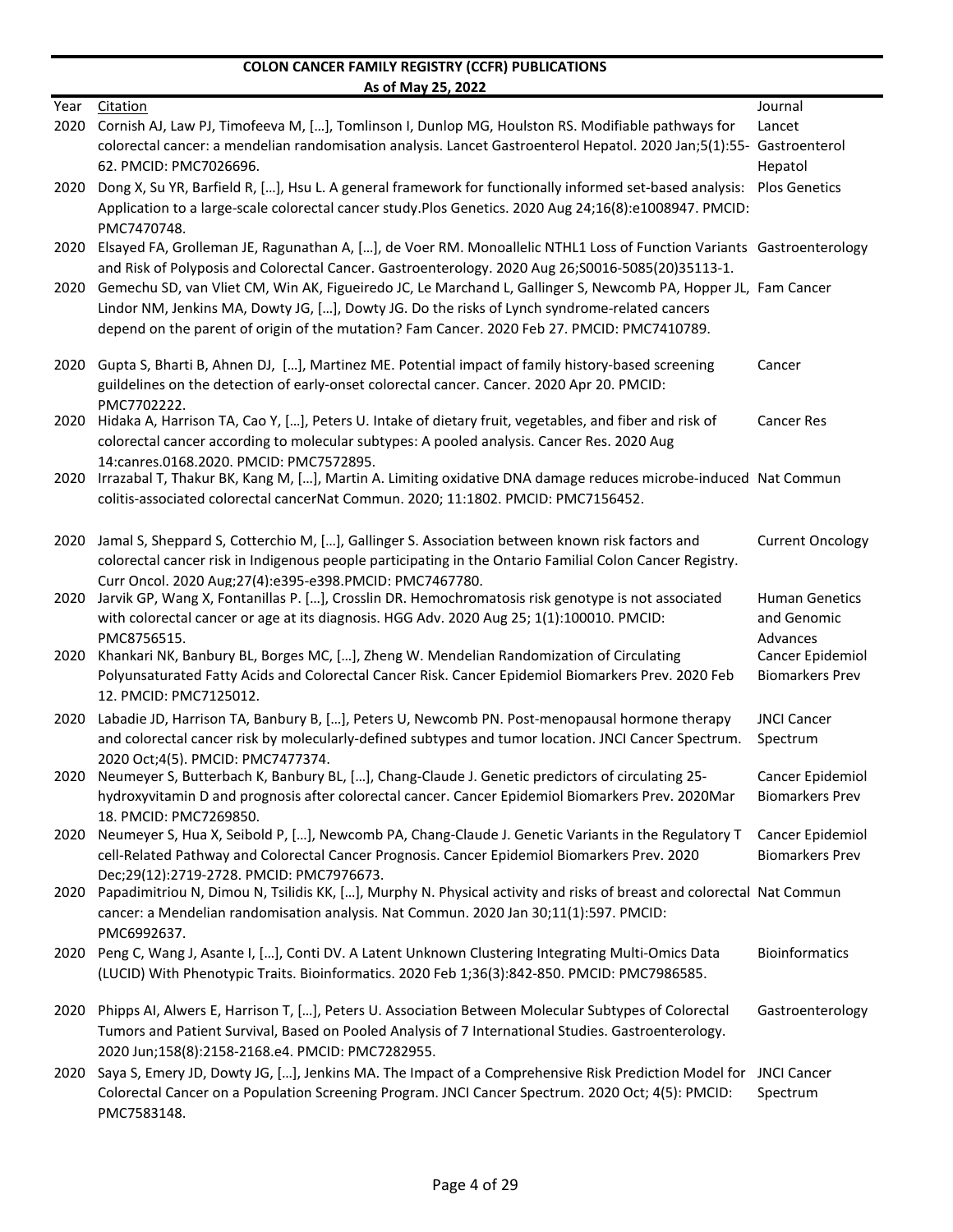|              | <u>AS UL IVIAY LY, LULL</u>                                                                                                                                                                                                                                                                                        |                                            |
|--------------|--------------------------------------------------------------------------------------------------------------------------------------------------------------------------------------------------------------------------------------------------------------------------------------------------------------------|--------------------------------------------|
| Year<br>2020 | Citation<br>Seyed Khoei N, Jenab M, Murphy N, [], Freisling H. Circulating Bilirubin Levels and Risk of Colorectal                                                                                                                                                                                                 | Journal<br><b>BMC Med</b>                  |
| 2020         | Cancer: Serological and Mendelian Randomization Analyses. BMC Med. 2020 Sep 3;18(1):229. PMCID:<br>PMC7469292.<br>Thomas M, Sakoda LC, Hoffmeister M, [], Hsu L. Genome-wide Modeling of Polygenic Risk Score in                                                                                                   | Am J Hum Genet                             |
|              | Colorectal Cancer RiskAm J Hum Genet. 2020 Jul 29:S0002-9297(20)30236-6. PMCID: PMC7477007.                                                                                                                                                                                                                        |                                            |
| 2020         | Thompson BA, Walters R, Parsons MT, [], Spurdle AB. Contribution of mRNA Splicing to Mismatch<br>Repair Gene Sequence Variant Interpretation. Front Genet. 2020; 11:798PMCID: PMC7398121.                                                                                                                          | <b>Front Genet</b>                         |
| 2020         | Wang X, Su YR, Peterson PS, Bien S, [], Peters U. Exploratory genome-wide interaction analysis of non-<br>steroidal anti-inflammatory drugs and predicted gene expression on colorectal cancer risk. Cancer<br>Epidemiol Biomarkers Prev. 2020 Jul 10. PMCID: PMC7556991.                                          | Cancer Epidemiol<br><b>Biomarkers Prev</b> |
| 2020         | Xia Z, Su YR, Petersen P, [], Peters U. Functional informed genome-wide interaction analysis of body<br>mass index: diabetes and colorectal cancer risk. Cancer Med. 2020 Mar 24. PMCID: PMC7221445.                                                                                                               | <b>Cancer Med</b>                          |
| 2020         | Yin H, Hardikar S, Lindström S, [], Newcomb PA. Telomere Maintenance Variants and Survival After<br>Colorectal Cancer: Smoking- And Sex-Specific Associations. Cancer Epidemiol Biomarkers Prev. 2020                                                                                                              | Cancer Epidemiol<br><b>Biomarkers Prev</b> |
|              | Sep:29(9):1817-1824. PMCID: PMC7928192.<br>2020 Zaidi SH, Harrison TA, Phipps AI, [], Peters U. Landscape of somatic mutations in colorectal cancer and Nat Commun<br>their impact on survival. Nat Commun. 2020 Jul 20;11(1):3644. PMCID: PMC7371703.                                                             |                                            |
| 2020         | Zhang YD, Hurson AN, Zhang H, [], Garcia-Closas M. Assessment of Polygenic Architecture and Risk<br>Prediction based on Common Variants Across Fourteen Cancers. Nat Commun. 2020 Jul 3;11(1):3353.<br>PMCID: PMC7335068.                                                                                          | Nat Commun                                 |
| 2020         | Zheng Y, Hua X, Win AK, [], Newcomb PA. A new comprehensive colorectal cancer risk prediction<br>model incorporating family history, personal characteristics, and environmental factors. Cancer<br>Epidemiol Biomarkers Prev. 2020 Mar;29(3):549-557. PMCID: PMC7060114.                                          | Cancer Epidemiol<br><b>Biomarkers Prev</b> |
| 2019         | Archambault AN, Su YR, Jeon J, [], Hayes RB. Cumulative Burden of Colorectal Cancer-Associated<br>Genetic Variants Is More Strongly Associated With Early-onset vs Late-onset Cancer. Gastroenterology.                                                                                                            | Gastroenterology                           |
| 2019         | 2019 Dec 19. PMCID: PMC7103489.<br>Bien SA, Su YR, Conti DV, et al, [], Peters U. Genetic variant predictors of gene expression provide new Hum Genet<br>insight into risk of colorectal cancer. Hum Genet. 2019 Feb 28. PMCID: PMC6483948.                                                                        |                                            |
| 2019         | Dashti SG, Li WY, Buchanan DD, et al, [], Win AK. Type 2 diabetes mellitus, blood cholesterol,<br>triglycerideand colorectal cancer risk in Lynch syndrome. Br J Cancer. 2019 Sep 25. PMCID:                                                                                                                       | <b>Br J Cancer</b>                         |
| 2019         | Dominguez-Valentin M, Sampson JR, Seppälä TT, et al, [], Møller P. Cancer risks by gene, age, and<br>gender in 6350 carriers of pathogenic mismatch repair variants: findings from the Prospective Lynch                                                                                                           | <b>Genet Med</b>                           |
| 2019         | Syndrome Database. Genet Med. 2019 Jul 24. PMCID: PMC7371626.<br>Esplen MJ, Harrington S, Leung YW, et al, [], McLaughlin J. Telephone versus in-person colorectal<br>cancer risk and screening intervention for first-degree relatives: A randomized controlled trial. Cancer.<br>2019 Mar 12. PMCID: PMC6742581. | Cancer                                     |
|              | 2019 Georgeson P, Walsh MD, Clendenning M, et al, [], Buchanan DD. Tumor mutational signatures in<br>sebaceous skin lesions from individuals with Lynch syndrome. Mol Genet Genomic Med. 2019 Jun                                                                                                                  | Mol Genet<br>Genomic Med                   |
|              | 4;e781. PMCID: PMC6625139.<br>2019 Huyghe JR, Bien SA, Harrison TA, et al, [], Peters U. Discovery of common and rare genetic risk<br>variants for colorectal cancer. Nat Genet. 2019 Jan;51(1):76-87. PMCID: PMC6358437.                                                                                          | Nat Genet                                  |
| 2019         | Jenkins MA, Win AK, Dowty JG, et al, [], Hopper JL. Ability of known susceptibility SNPs to predict<br>colorectal cancer risk for persons with and without a family history. Fam Cancer. 2019 Jun 17. PMCID:<br>PMC6785388.                                                                                        | Fam Cancer                                 |
| 2019         | Jiang X, Finucane HK, Schumacher FR, et al, [], Lindström S. Shared heritability and functional<br>enrichment across six solid cancers. Nat Commun. 2019 Jan 25;10(1):431. PMCID: PMC6347624.                                                                                                                      | Nat Commun                                 |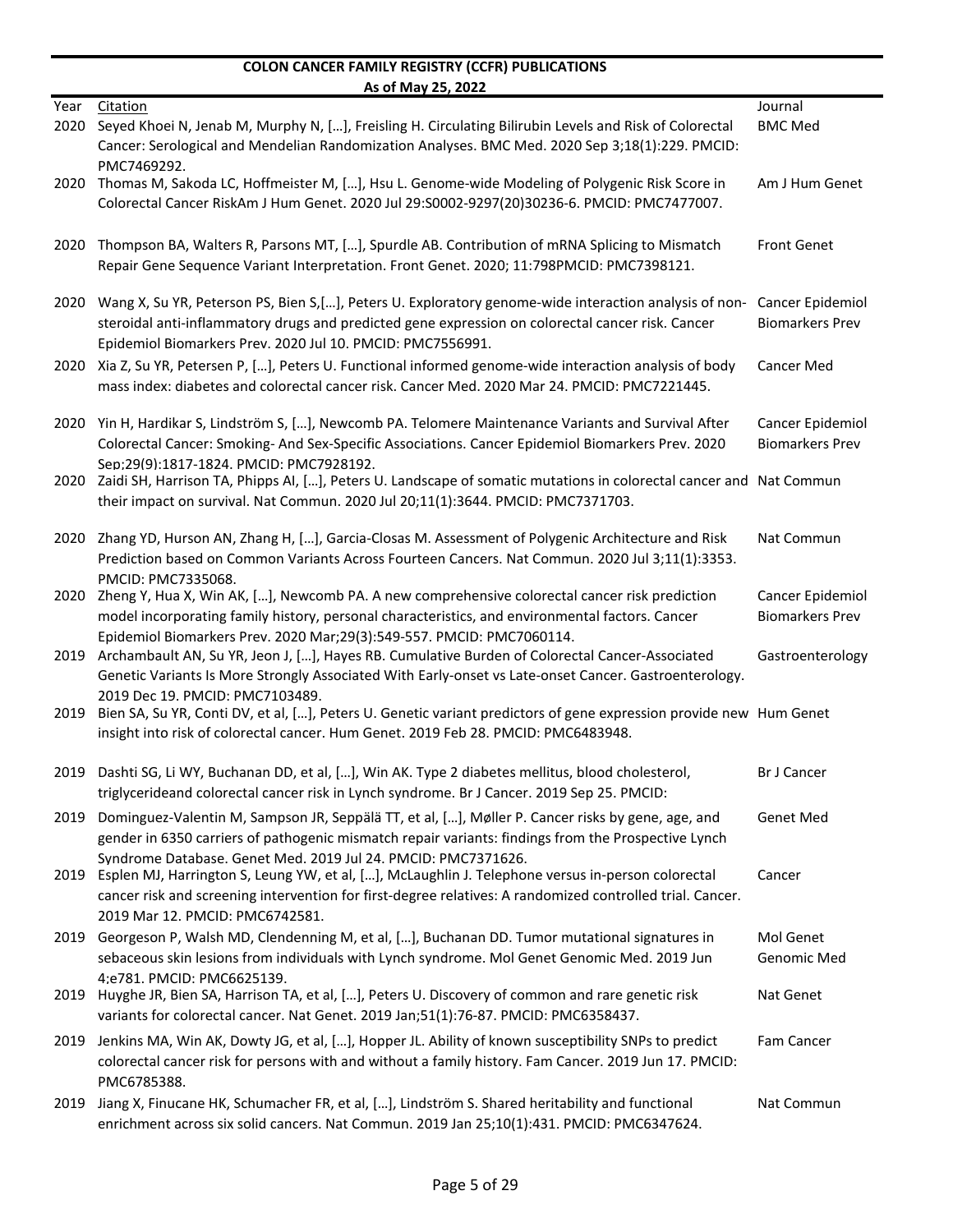|      | <u>AS ULIVIDY ZJ, ZUZZ</u>                                                                                                                                                                                     |                        |
|------|----------------------------------------------------------------------------------------------------------------------------------------------------------------------------------------------------------------|------------------------|
| Year | <b>Citation</b>                                                                                                                                                                                                | Journal                |
| 2019 | Law PJ, Timofeeva M, Fernandez-Rozadilla C, et al, [], Tomlinson I, Houlston RS, Dunlop MG.                                                                                                                    | Nat Commun             |
|      | Association analyses identify 31 new risk loci for colorectal cancer susceptibility. Nat Commun. 2019                                                                                                          |                        |
|      | Mav 14:10(1):2154. PMCID: PMC6517433.<br>Lu Y, Kweon SS, Cai Q, Tanikawa C, [], Zheng W. Identification of Novel Loci and New Risk Variant in                                                                  | Cancer Epidemiol       |
| 2019 | Known Loci for Colorectal Cancer Risk in East Asians. Cancer Epidemiol Biomarkers Prev. 2020                                                                                                                   | <b>Biomarkers Prev</b> |
|      | Feb;29(2):477-486. PMCID: PMC7571256.                                                                                                                                                                          |                        |
| 2019 | Lu Y, Kweon SS, Tanikawa C, et al, [], Zheng W. Large-Scale Genome-Wide Association Study of East                                                                                                              | Gastroenterology       |
|      | Asians Identifies Loci Associated With Risk for Colorectal Cancer. Gastroenterology. 2019                                                                                                                      |                        |
|      | Apr:156(5):1455-1466. PMCID: PMC6441622.                                                                                                                                                                       |                        |
| 2019 | Montazeri Z, Li X, Nyiraneza C, Ma X, [], Zheng W, Little J. Systematic meta-analyses, field synopsis                                                                                                          | Gut                    |
|      | and global assessment of the evidence of genetic association studies in colorectal cancer. Gut. 2020                                                                                                           |                        |
|      | Aug;69(8). PMCID: PMC7398467.                                                                                                                                                                                  |                        |
| 2019 | Murphy N, Carreras-Torres R, Song M, [], Gunter MJ. Circulating Levels of Insulin-like Growth Factor 1 Gastroenterology                                                                                        |                        |
|      | and Insulin-like GrowthFactor Binding Protein 3 Associate With Risk of Colorectal Cancer Based on                                                                                                              |                        |
|      | Serologic and MendelianRandomization Analyses. Gastoenterology. 2020 Apr;158(5). PMCID:                                                                                                                        |                        |
| 2019 | PMC7152801.<br>Pardini B, Corrado A, Paolicchi E, et al, [], Landi S. DNA repair and cancer in colon and rectum: novel                                                                                         | Int J Cancer           |
|      | players in genetic susceptibility. Int J Cancer. 2019 Jun 17. PMCID: PMC7301215.                                                                                                                               |                        |
| 2019 | Schmit SL, Edlund CK, Schumacher FR, et al, [], Gruber SB. Novel common genetic susceptibility loci                                                                                                            | J Natl Cancer Inst     |
|      | for colorectal cancer. J Natl Cancer Inst. 2018 Jun 16. PMCID: PMC6555904.                                                                                                                                     |                        |
| 2019 | Wang J, Asante I, Baron JA, et al, [], Conti DV. Genome-wide association study of circulating folate one- Genet Epidemiol                                                                                      |                        |
|      | carbon metabolites. Genet Epidemiol. 2019 Sep 10. PMCID: PMC6829035.                                                                                                                                           |                        |
| 2019 | Wang X, Dai JY, Albanes D, et al, [], Peters U, White E. Mendelian randomization analysis of C-reactive Int J Epidemiol                                                                                        |                        |
|      | protein on colorectal cancer risk. Int J Epidemiol. 2018 Nov 21. PMCID: PMC6659358.                                                                                                                            |                        |
|      | 2019 Wang X, O'Connell K, Jeon J, [], Du M. Combined effect of modifiable and non-modifiable risk factors                                                                                                      | <b>BMJ Open</b>        |
|      | for colorectal cancer risk in a pooled analysis of 11 population-based studies. BMJ Open Gastroenterol. Gastroenterol                                                                                          |                        |
|      | 2019 Dec 2:6(1):e000339. PMCID: PMC6904202.                                                                                                                                                                    |                        |
|      | 2018 Carr PR, Banbury B, Berndt SI, et al, [], Hoffmeister M. Association Between Intake of Red and                                                                                                            | Clin Gastroenterol     |
|      | Processed Meat and Survival in Patients With Colorectal Cancer in a Pooled Analysis. Clin Gastroenterol Hepatol                                                                                                |                        |
| 2018 | Cenin DR, Naber SK, Lansdorp-Vogelaar I, et al, [], O'Leary P. Costs and outcomes of Lynch syndrome                                                                                                            | J Gastroenterol        |
|      | screening in the Australian colorectal cancer population. J Gastroenterol Hepatol. 2018 Oct;33(10):1737-Hepatol                                                                                                |                        |
| 2018 | Choi YH, Lakhal-Chaieb L, Kröl A, et al, [], Briollais L.Risks of Colorectal Cancer and Cancer-Related<br>Mortality in Familial Colorectal Cancer Type X and Lynch Syndrome Families. J Natl Cancer Inst. 2018 | J Natl Cancer Inst     |
|      | 2018 Chong DQ, Banbury BL, Phipps AI, et al, [], Chan AT. Association of family history and survival in                                                                                                        | <b>Cancer Med</b>      |
|      | patients with colorectal cancer: a pooled analysis of eight epidemiologic studies. Cancer Med. 2018                                                                                                            |                        |
|      | 2018 Chun KA, Kocarnik JM, Hardikar SS, et al, [], Newcomb PA. Leptin gene variants and colorectal cancer PLoS One                                                                                             |                        |
|      | risk: Sex-specific associations. PLoS One. 2018 Oct 31;13(10):e0206519. PMCID: PMC6209341.                                                                                                                     |                        |
|      |                                                                                                                                                                                                                |                        |
|      | 2018 Citronberg JS, Hardikar S, Phipps A, et al, [], Newcomb P. Laxative type in relation to colorectal cancer Ann Epidemiol                                                                                   |                        |
|      | risk. Ann Epidemiol. 2018 Jul 9. pii: S1047-2797(18)30109-1. PMCID: PMC6415945.                                                                                                                                |                        |
|      |                                                                                                                                                                                                                |                        |
|      | 2018 Clendenning M, Huang A, Jayasekara H, et al, [], Buchanan DD. Somatic mutations of the coding                                                                                                             | Fam Cancer             |
|      | microsatellites within the beta-2-microglobulin gene in mismatch repair-deficient colorectal cancers<br>and adenomas. Fam Cancer. 2018 Jan:17(1):91-100. PMCID: PMC6129400.                                    |                        |
| 2018 | Dai JY, Peters U, Wang X, et al, [], Hsu L. Diagnostics of Pleiotropy in Mendelian randomization                                                                                                               | Am J Epidemiol         |
|      | Studies: Global and Individual Tests for Direct Effects. Am J Epidemiol. 2018 Sep 5. PMCID:                                                                                                                    |                        |
|      | PMC6269243.                                                                                                                                                                                                    |                        |
| 2018 | Dashti SG, Win AK, Hardikar SS, et al, [], Pande M. Physical activity and the risk of colorectal cancer in Int J Cancer                                                                                        |                        |
|      | Lynch syndromeInt J Cancer. 2018 Jun 14.                                                                                                                                                                       |                        |
|      | PMCID: PMC6195467.                                                                                                                                                                                             |                        |
|      | 2018 Dillon M, Flander L, Buchanan DD, et al, [], Ait Ouakrim D. Family history-based colorectal cancer                                                                                                        | Plos Medicine          |
|      | screening in Australia: a modelling study of the costs, benefits and harms of different participation                                                                                                          |                        |
|      | scenarios. Plos Medicine. 2018 Aug 16;15(8):e1002630. PMCID: PMC6095490.                                                                                                                                       |                        |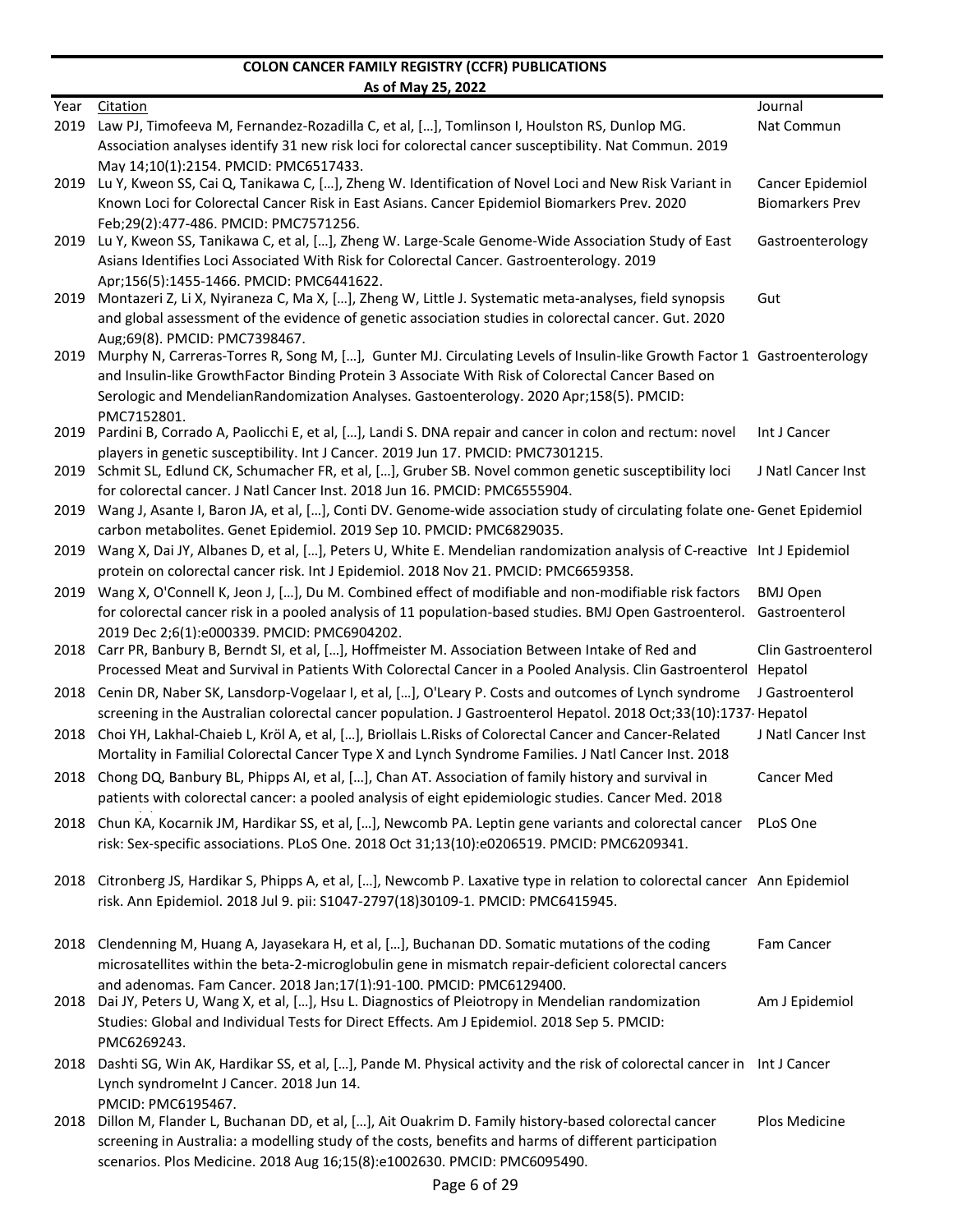|      | As of May 25, 2022                                                                                                                                                                                                   |                        |
|------|----------------------------------------------------------------------------------------------------------------------------------------------------------------------------------------------------------------------|------------------------|
| Year | <b>Citation</b>                                                                                                                                                                                                      | Journal                |
| 2018 | Donahue TF, Bagrodia A, Audenet F, et al, [], Bochner BH. Genomic Characterization of Upper-Tract                                                                                                                    | JCO Precision          |
|      | Urothelial Carcinoma in Patients with Lynch Syndrome. JCO Precision Oncology. 2018 Jan 23. PMCID:                                                                                                                    | Oncology               |
| 2018 | Fennell LJ, Clendenning M, McKeone DM, et al, [], Whitehall VLJ. RNF43 is mutated less frequently in                                                                                                                 | Fam Cancer             |
|      | Lynch Syndrome compared with sporadic microsatellite unstable colorectal cancers. Fam Cancer. 2018                                                                                                                   |                        |
|      | Jan;17(1):63-69. PMCID: PMC6086823.                                                                                                                                                                                  |                        |
| 2018 | Hart TL, Charles ST, Gunaratne M, et al, [], Gallinger S. Symptom Severity and Quality of Life Among                                                                                                                 | Dis Colon Rectum       |
|      | Long-Term Colorectal Cancer Survivors Compared with Matched Control Subjects: A Population-Based                                                                                                                     |                        |
| 2018 | Study. Dis Colon Rectum. 2018 Jan 24. PMCID: PMC5805591.<br>He Y, Timofeeva M, Farrington SM, et al, [], Dunlop M. Exploring causality in the association between                                                    | <b>BMC Med</b>         |
|      | circulating 25-hydroxyvitamin D and colorectal cancer risk: a large Mendelian randomisation study.                                                                                                                   |                        |
|      | BMC Med. 2018 Aug 14;16(1):142. PMCID: PMC6090711.                                                                                                                                                                   |                        |
| 2018 | Jenkins MA, Win AK, Templeton AS, et al, [], Haile RW. Cohort Profile: The Colon Cancer Family                                                                                                                       | Int J Epidemiol        |
|      | Registry Cohort (CCFRC). Int J Epidemiol. 2018 Feb 27. PMCID: PMC5913593.                                                                                                                                            |                        |
| 2018 | Kanga-Parabia A, Gaff C, Flander L, et al, [], Keogh LA. Discussions about predictive genetic testing for Fam Cancer                                                                                                 |                        |
|      | Lynch syndrome: the role of health professionals and families in decisions to decline. Fam Cancer. 2018                                                                                                              |                        |
|      | Feb 20. PMCID: PMC6102092.                                                                                                                                                                                           | Br J Cancer            |
| 2018 | Neumeyer S, Banbury BL, Arndt V, et al, [], Peters U, Chang-Claude J. Mendelian randomisation study<br>of age at menarche and age at menopause and the risk of colorectal cancer. Br J Cancer. 2018                  |                        |
|      | Jun;118(12):1639-1647. PMCID: PMC6008474.                                                                                                                                                                            |                        |
| 2018 | Pai RK, Dudley B, Karloski E, et al, [], Pai RK. DNA mismatch repair protein deficient non-neoplastic                                                                                                                | Mod Pathol             |
|      | colonic crypts: a novel indicator of Lynch syndrome. Mod Pathol. 2018 Jun 8. PMCID: PMC6396289.                                                                                                                      |                        |
|      |                                                                                                                                                                                                                      |                        |
| 2018 | Pande M, Joon A, Brewster AM, et al, [], Lynch PM. Genetic susceptibility markers for a breast-                                                                                                                      | PLoS One               |
|      | colorectal cancer phenotype: Exploratory results from genome-wide association studiesPLoS One. 2018                                                                                                                  |                        |
|      | Apr 26;13 (4): e0196245. PMCID: PMC5919670.                                                                                                                                                                          |                        |
| 2018 | Sheth H, Northwood E, Ulrich CM, et al, [], Burn J, Bishop DT. Interaction between polymorphisms in                                                                                                                  | PLoS One               |
|      | aspirin metabolic pathways, regular aspirin use and colorectal cancer risk: A case-control study in<br>2018 Su YR, Di C, Bien S, et al, [], Peters U, Hsu L. A Mixed-Effects Model for Powerful Association Tests in | Am J Hum Genet         |
|      | Integrative Functional Genomics. Am J Hum Genet. 2018 May 3;102(5):904-919. PMCID: PMC5986723.                                                                                                                       |                        |
|      |                                                                                                                                                                                                                      |                        |
| 2018 | Tanskanen T, van den Berg L, Välimäki N, et al, [], Dunlop MG, Tomlinson IP, Houlston RS, Palin K,                                                                                                                   | Int J Cancer           |
|      | Aaltonen LA. Genome-wide association study and meta-analysis in Northern European populations                                                                                                                        |                        |
|      | 2018 ten Broeke SW, van der Klift H, Tops C, et al, [], Nielsen M, Win AK. Cancer risks for PMS2-associated                                                                                                          | J Clin Oncol           |
|      | Lynch syndrome. J Clin Oncol. 2018 Oct 10;36(29):2961-2968. PMCID: PMC6349460.                                                                                                                                       |                        |
|      |                                                                                                                                                                                                                      |                        |
| 2018 | Wang X, Chan AT, Slattery ML, et al, [], Peters U, White E. Influence of Smoking, Body Mass Index, and Cancer Res                                                                                                    |                        |
|      | Other Factors on the Preventive Effect of Nonsteroidal Anti-Inflammatory Drugs on Colorectal Cancer                                                                                                                  |                        |
|      | Risk. Cancer Res. 2018 Aug 15;78(16):4790-4799. PMCID: PMC6095723.                                                                                                                                                   |                        |
| 2017 | Bien SA, Auer PL, Harrison TA, et al, [], Hsu L. Enrichment of colorectal cancer associations in<br>functional regions: Insight for using epigenomics data in the analysis of whole genome sequence-                 | PLoS One               |
|      | imputed GWAS data. PLoS One. 2017 Nov 21;12(11):e0186518. PMCID: PMC5697874.                                                                                                                                         |                        |
| 2017 | Buchanan DD, Clendenning M, Rosty C, et al, [], Jenkins MA. Tumor testing to identify lynch syndrome J Gastroenterol                                                                                                 |                        |
|      | in two Australian colorectal cancer cohorts. J Gastroenterol Hepatol. 2017 Feb;32(2):427-438. PMCID:                                                                                                                 | Hepatol                |
|      | PMC5140773.                                                                                                                                                                                                          |                        |
| 2017 | Buchanan DD, Stewart JR, Clendenning M, et al, [], Win AK. Risk of colorectal cancer for carriers of a                                                                                                               | <b>Genet Med</b>       |
|      | germ-line mutation in POLE or POLD1. Genet Med. 2017 Nov 9. PMCID: PMC5943186.                                                                                                                                       |                        |
| 2017 | Choi YH, Briollais L, Win AK, et al, [], Jenkins M, Lakhal-Chaieb L. Modeling of successive cancer risks in Biometrics                                                                                               |                        |
|      | Lynch syndrome families in the presence of competing risks using copulas. Biometrics. 2017                                                                                                                           |                        |
|      | Mar;73(1):271-282. PMCID: PMC5319907.                                                                                                                                                                                |                        |
| 2017 | Dashti SG, Buchanan DD, Jayasekara H, et al, [], Jenkins MA, Win AK. Alcohol Consumption and the                                                                                                                     | Cancer Epidemiol       |
|      | Risk of Colorectal Cancer in Mismatch Repair Gene Mutation Carriers. Cancer Epidemiol Biomarkers                                                                                                                     | <b>Biomarkers Prev</b> |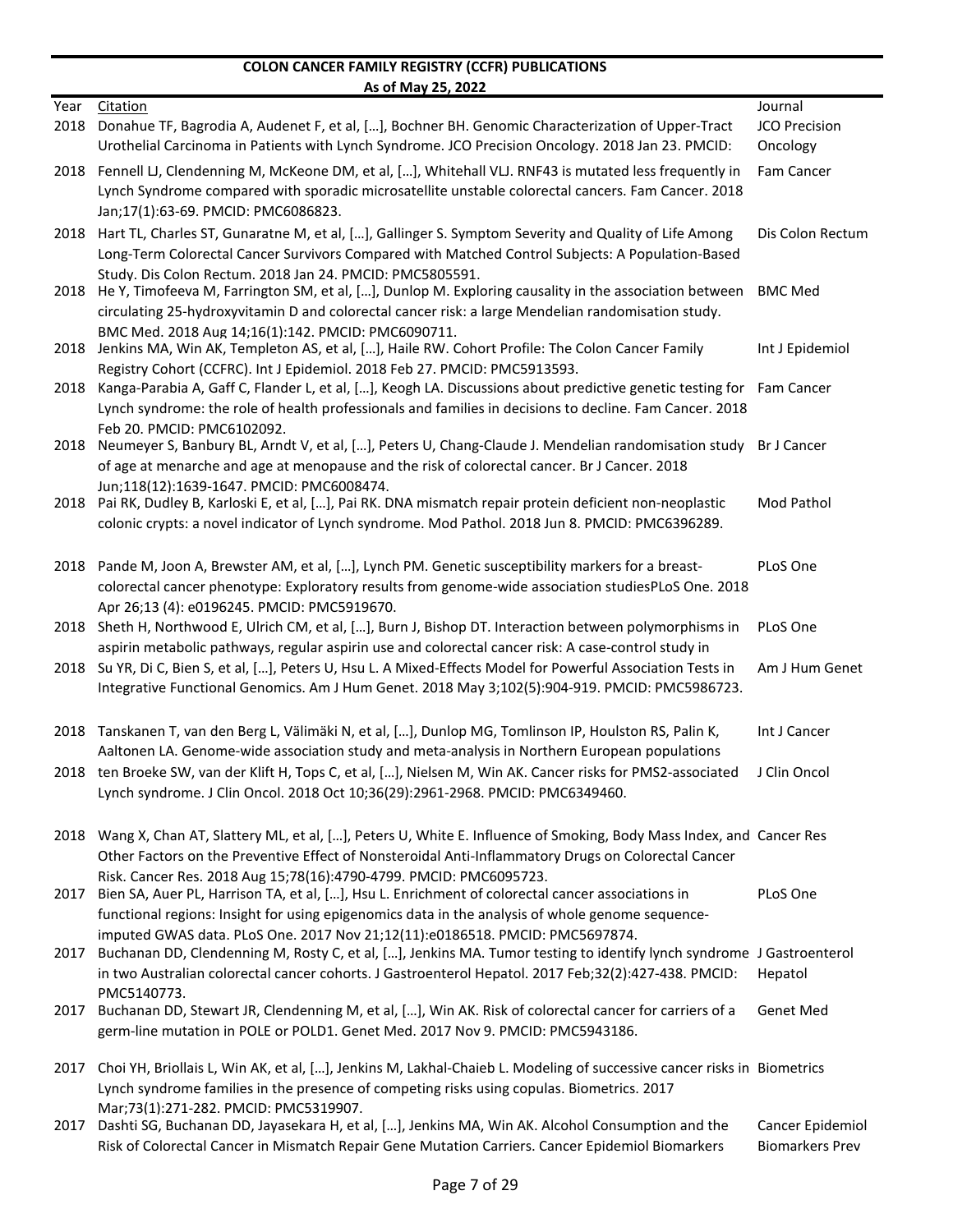|      | AS UI IVIAY 23, ZUZZ                                                                                                                                                                                                                                                                         |                          |
|------|----------------------------------------------------------------------------------------------------------------------------------------------------------------------------------------------------------------------------------------------------------------------------------------------|--------------------------|
| Year | Citation                                                                                                                                                                                                                                                                                     | Journal                  |
| 2017 | DeRycke MS, Gunawardena S, Balcom JR, et al, [], Lindor NM, Thibodeau SN. Targeted sequencing of                                                                                                                                                                                             | Mol Genet                |
|      | 36 known or putative colorectal cancer susceptibility genes. Mol Genet Genomic Med. 2017 Jul<br>23:5(5):553-569. PMCID: PMC5606870.                                                                                                                                                          | Genomic Med              |
| 2017 | Dienstmann R, Mason MJ, Sinicrope FA, et al, [], Guinney J. Prediction of overall survival in stage II<br>and III colon cancer beyond TNM system: a retrospective, pooled biomarker study. Ann Oncol. 2017                                                                                   | Ann Oncol                |
|      | May 1;28(5):1023-1031. PMCID: PMC5406760.                                                                                                                                                                                                                                                    |                          |
| 2017 | Dimitrakopoulou VI, Tsilidis KK, Haycock PC, et al, [], Schildkraut JM. Circulating vitamin D<br>concentration and risk of seven cancers: Mendelian randomisation study. BMJ. 2017 Oct 31;359.<br>PMCID: PMC5666592.                                                                         | <b>BMJ</b>               |
| 2017 | Dite GS, MacInnis RJ, Bickerstaffe A, et al, [], Hopper JL. Testing for Gene-Environment Interactions<br>Using a Prospective Family Cohort Design: Body Mass Index in Early and Later Adulthood and Risk of<br>Breast Cancer. Am J Epidemiol. 2017 Mar 15;185(6):487-500. PMCID: PMC6158796. | Am J Epidemiol           |
| 2017 | Gu F, Zhang H, Hyland PL, et al, [], Caporaso NE. Inherited variation in circadian rhythm genes and<br>risks of prostate cancer and three other cancer sites in combined cancer consortia. Int J Cancer. 2017<br>Nov 1:141(9):1794-1802. PMCID: PMC5907928.                                  | Int J Cancer             |
| 2017 | Hua X, Phipps AI, Burnett-Hartman AN, et al, [], Newcomb PA. Timing of Aspirin and Other<br>Nonsteroidal Anti-Inflammatory Drug Use Among Patients with Colorectal Cancer in Relation to Tumor                                                                                               | J Clin Oncol             |
| 2017 | Keogh LA, Niven H, Rutstein A, et al, [], Jenkins M. Choosing not to undergo predictive genetic testing<br>for hereditary colorectal cancer syndromes: expanding our understanding of decliners and declining. J                                                                             | J Behav Med              |
| 2017 | Behav Med. 2017 Aug; 40(4): 583-594. PMCID: PMC6057776.<br>Kocarnik JM, Hua X, Hardikar S, et al, [], Newcomb PA. Long-term weight loss after colorectal cancer<br>diagnosis is associated with lower survival: The Colon Cancer Family Registry. Cancer. 2017 Aug 25.                       | Cancer                   |
|      | PMCID: PMC5693760.                                                                                                                                                                                                                                                                           |                          |
| 2017 | Laurino MY, Truitt AR, Tenney L, et al, [], Newcomb PA, Fullterton SM. Clinical verification of genetic<br>results returned to research participants: findings from a Colon Cancer Family Registry. Mol Genet                                                                                | Mol Genet<br>Genomic Med |
| 2017 | Genomic Med. 2017 Nov;5(6):700-708. PMCID: PMC5702564.<br>Lindor NM, Larson MC, DeRycke MS, et al, [], Thibodeau SN. Germline miRNA DNA variants and the                                                                                                                                     | Genes                    |
|      | risk of colorectal cancer by subtype. Genes Chromosomes Cancer. 2017 Mar;56(3):177-184. PMCID:<br>PMC5245119.                                                                                                                                                                                | Chromosomes<br>Cancer    |
| 2017 | Lindström S, Finucane H, Bulik-Sullivan B, et al, [], Kraft P. Quantifying the Genetic Correlation<br>between Multiple Cancer Types. Cancer Epidemiol Biomarkers Prev. 2017 Sep;26(9):1427-1435. PMCID: Biomarkers Prev<br>PMC5582139.                                                       | Cancer Epidemiol         |
| 2017 | May-Wilson S, Sud A, Law PJ, et al, [], Tomlinson IP, Dunlop MG, Houlston RS. Pro-inflammatory fatty<br>acid profile and colorectal cancer risk: A Mendelian randomisation analysis. Eur J Cancer. 2017 Aug<br>19;84:228-238. PMCID: PMC5630201.                                             | Eur J Cancer             |
|      | 2017 Phipps AI, Robinson JR, Campbell PT, et al, [], Newcomb PA. Prediagnostic alcohol consumption and<br>colorectal cancer survival: The Colon Cancer Family Registry. Cancer. 2017 May 15;123(6):1035-1043.<br>PMCID: PMC5339045.                                                          | Cancer                   |
| 2017 | Raskin L, Guo Y, Du L, et al, [], Buchanan DD. Targeted sequencing of established and candidate<br>colorectal cancer genes in the Colon Cancer Family Registry Cohort. Oncotarget. 2017 Jun<br>21;8(55):93450-93463. PMCID: PMC5706810.                                                      | Oncotarget               |
| 2017 | Rodriguez-Broadbent H, Law PJ, Sud A, et al, [], Tomlinson IP, Dunlop MG, Houlston RS. Mendelian<br>randomisation implicates hyperlipidaemia as a risk factor for colorectal cancer. Int J Cancer. 2017 Jun<br>15;140(12):2701-2708. PMCID: PMC6135234.                                      | Int J Cancer             |
|      | 2017 Savio AJ, Mrkonjic, Lemire M, et al, [], Bapat B. The dynamic DNA methylation landscape of the mutL<br>homolog 1 shore is altered by MLH1-93G>A polymorphism in normal tissues and colorectal cancer. Clin.                                                                             | Clin Epigenetics         |
|      | Epigenetics. 2017 Mar 9:9:26. PMCID: PMC5345264.<br>2017 Steel E, Robbins A, Jenkins M, et al, [], Keogh L. How does genetic risk information for Lynch                                                                                                                                      | <b>Hered Cancer Clin</b> |
|      | syndrome translate to risk management behaviours? Hered Cancer Clin Pract. 2017 Jan 5;15:1. PMCID: Pract<br>PMC5217251.                                                                                                                                                                      |                          |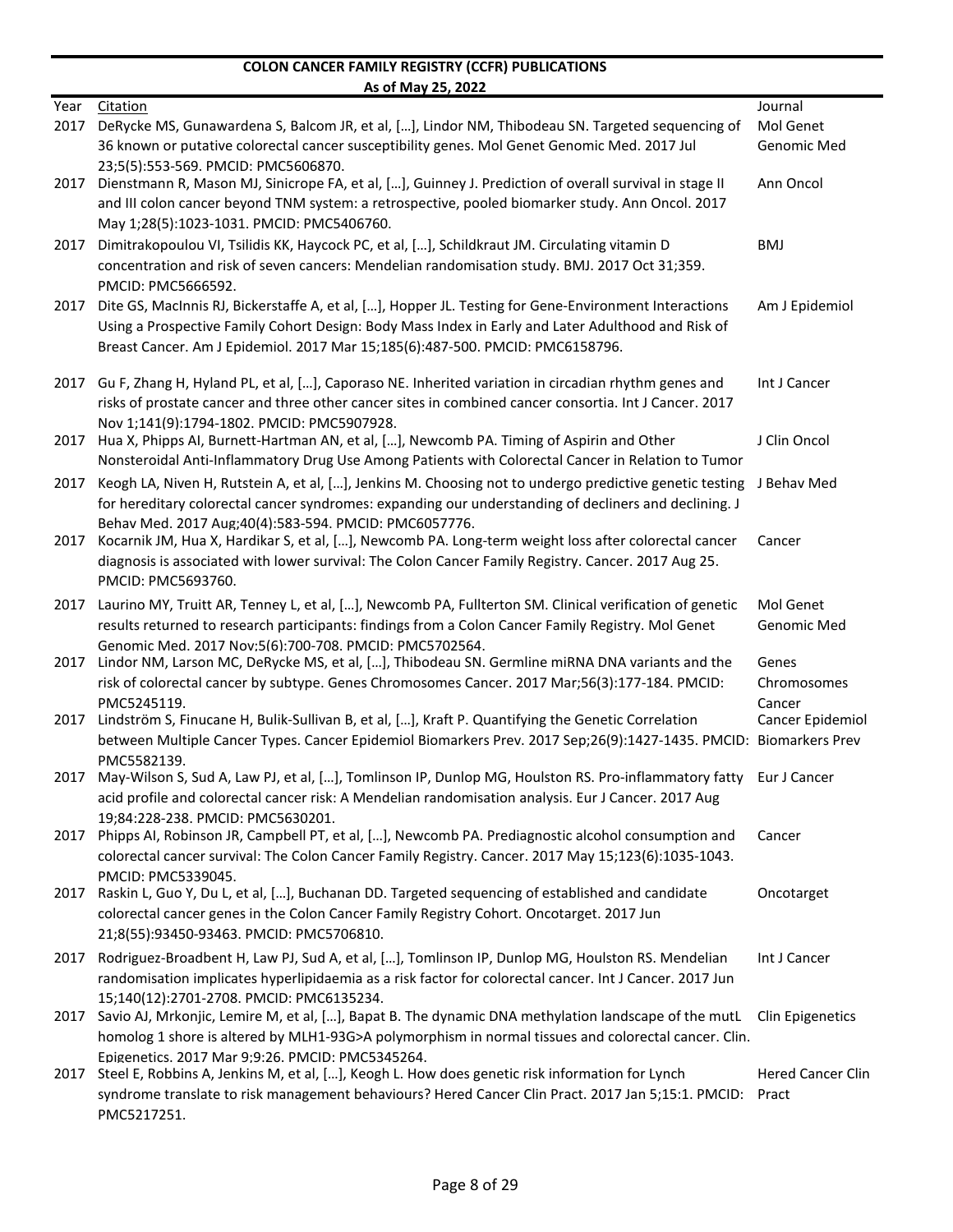|      | <u>AS ULIVIDY ZJ, ZUZZ</u>                                                                                                                                                                       |                        |
|------|--------------------------------------------------------------------------------------------------------------------------------------------------------------------------------------------------|------------------------|
| Year | Citation                                                                                                                                                                                         | Journal                |
| 2017 | Toth R, Scherer D, Kelemen LE, et al, [], Ulrich CM. Genetic Variants in Epigenetic Pathways and Risks                                                                                           | Cancer Epidemiol       |
|      | of Multiple Cancers in the GAME-ON Consortium. Cancer Epidemiol Biomarkers Prev. 2017 Jan 23.                                                                                                    | <b>Biomarkers Prev</b> |
|      | PMCID: PMC6054308.                                                                                                                                                                               |                        |
| 2017 | Wang H, Schmit SL, Haiman CA, et al, [], Le Marchand L. Novel colon cancer susceptibility variants                                                                                               | Int J Cancer           |
|      | identified from a genome-wide association study in African Americans. Int J Cancer. 2017 Jun                                                                                                     |                        |
| 2016 | 15;140(12):2728-2733. PMCID: PMC5505639.<br>Adams SV, Ceballos R, Newcomb PA, [], Newcomb PA. Quality of Life and Mortality of Long-Term                                                         | PLoS One               |
|      | Colorectal Cancer Survivors in the Seattle Colorectal Cancer Family Registry. PLoS One. 2016 Jun                                                                                                 |                        |
|      | 2:11(6):e0156534. PMCID: PMC4890809.                                                                                                                                                             |                        |
|      | 2016 Briollais L, Dobra A, Liu J. [], Massam H. A Bayesian graphical model for genome-wide association                                                                                           | Ann Appl Stat          |
|      | studies (GWAS). Ann Appl Stat. 2016 Jun;10(2):786-811. PMCID: PMC8075301.                                                                                                                        |                        |
| 2016 | Chau R, Dashti SG, Ait Ouakrim D, et al, [], Jenkins MA, Win AK. Multivitamin, calcium and folic acid                                                                                            | Int J Epidemiol        |
|      | supplements and the risk of colorectal cancer in Lynch syndrome. Int J Epidemiol. 2016 Jun;45(3):940-                                                                                            |                        |
|      | 53. PMCID: PMC5697347.                                                                                                                                                                           |                        |
| 2016 | Du M, Jiao S, Bien S, et al, [], Peters U. Fine-Mapping of Common Genetic Variants Associated with                                                                                               | PLoS One               |
|      | Colorectal Tumor Risk Identified Potential Functional Variants. PLoS One. 2016 Jul 5;11(7):e0157521.                                                                                             |                        |
|      | PMCID: PMC4933364.                                                                                                                                                                               |                        |
| 2016 | Dunkhase E, Ludwig KU, Knapp M, et al, [], Mangold E. Nonsyndromic cleft lip with or without cleft                                                                                               | Genom Data             |
|      | palate and cancer: Evaluation of a possible common genetic background through the analysis of GWAS                                                                                               |                        |
|      | data. Genom Data. 2016;10:22-29. PMCID: PMC5013250.                                                                                                                                              |                        |
| 2016 | Fehringer G, Kraft P, Pharoah PD, et al, [], Hung RJ. Cross-Cancer Genome-Wide Analysis of Lung,                                                                                                 | <b>Cancer Res</b>      |
|      | Ovary, Breast, Prostate, and Colorectal Cancer Reveals Novel Pleiotropic Associations. Cancer Res. 2016                                                                                          |                        |
|      | Sep 1;76(17):5103-14. PMCID: PMC5010493.                                                                                                                                                         |                        |
| 2016 | Garcia-Albeniz X, Rudolph A, Hutter C, et al, [], Peters U, Chang-Claude J. CYP24A1 variant modifies                                                                                             | <b>Br J Cancer</b>     |
|      | the association between use of oestrogen plus progestogen therapy and colorectal cancer risk. Br J                                                                                               |                        |
|      | Cancer. 2016 Jan 19;114(2):221-9. PMCID: PMC4815813.                                                                                                                                             |                        |
|      | 2016 Gong J, Hutter CM, Newcomb PA, et al, [], Peters U. Genome-Wide Interaction Analyses between                                                                                                | <b>PLoS Genet</b>      |
|      | Genetic Variants and Alcohol Consumption and Smoking for Risk of Colorectal Cancer. PLoS Genet.<br>2016 Oct 10:12(10):e1006296. PMCID: PMC5065124.                                               |                        |
|      | 2016 Goodenberger ML, Thomas BC, Riegert-Johnson D, et al, [], Thibodeau S, Lindor NM. PMS2                                                                                                      | Genet Med              |
|      | monoallelic mutation carriers: the known unknown. Genet Med. 2016 Jan;18(1):13-9. PMCID:                                                                                                         |                        |
|      | PMC4834863.                                                                                                                                                                                      |                        |
| 2016 | Jarvis D, Mitchell JS, Law PJ, et al, [], Dunlop MG, Tomlinson IP, Houlston RS. Mendelian                                                                                                        | <b>Br J Cancer</b>     |
|      | randomisation analysis strongly implicates adiposity with risk of developing colorectal cancer. Br J                                                                                             |                        |
|      | Cancer. 2016 Jul 12:115(2):266-72. PMCID: PMC4947703.                                                                                                                                            |                        |
| 2016 | Jayasekara H, Reece JC, Buchanan DD, et al, [], Jenkins MA, Win AK. Risk factors for metachronous                                                                                                | Int J Cancer           |
|      | colorectal cancer following a primary colorectal cancer: A prospective cohort study. Int J Cancer. 2016.                                                                                         |                        |
|      | 139, 1081-1090. PMCID: PMC4911232.                                                                                                                                                               |                        |
| 2016 | Karami S, Han Y, Pande M, et al, [], Doherty JA. Telomere structure and maintenance gene variants                                                                                                | Int J Cancer           |
|      | and risk of five cancer types. Int J Cancer. 2016 Dec 15;139(12):2655-2670. PMCID: PMC5198774.                                                                                                   |                        |
|      |                                                                                                                                                                                                  |                        |
| 2016 | Kim JS, Coyte PC, Cotterchio M, et al, [], Laporte A. The Impact of Receiving Predictive Genetic                                                                                                 | Cancer Epidemiol       |
|      | Information about Lynch Syndrome on Individual Colonoscopy and Smoking Behaviors. Cancer                                                                                                         | <b>Biomarkers Prev</b> |
| 2016 | Epidemiol Biomarkers Prev. 2016 Nov;25(11):1524-1533. PMCID: PMC5274544.<br>Kuroiwa-Trzmielina J, Wang F, Rapkins RW, et al, [], Hitchins MP. SNP rs16906252C>T is an expression Clin Cancer Res |                        |
|      | and methylation quantitative trait locus associated with an increased risk of developing MGMT-                                                                                                   |                        |
|      | methylated colorectal cancer. Clin Cancer Res. 2016 Dec 15;22(24):6266-6277. PMCID: PMC5143212.                                                                                                  |                        |
|      |                                                                                                                                                                                                  |                        |
|      | 2016 Levine AJ, Phipps AI, Baron JA, et al, [], Laird PW, Weisenberger DJ. Clinicopathologic Risk Factor                                                                                         | Cancer Epidemiol       |
|      | Distributions for MLH1 Promoter Region Methylation in CIMP-Positive Tumors. Cancer Epidemiol                                                                                                     | <b>Biomarkers Prev</b> |
|      | Biomarkers Prev. 2016 Jan: 25(1): 68-75. PMCID: PMC4713308.                                                                                                                                      |                        |
|      | 2016 McWilliams RR, Maisonneuve P, Bamlet WR, et al, [], Lowenfels AB. Risk Factors for Early-Onset and                                                                                          | Pancreas               |
|      | Very-Early-Onset Pancreatic Adenocarcinoma: A Pancreatic Cancer Case-Control Consortium (PanC4)                                                                                                  |                        |
|      | Analysis. Pancreas. 2016 Feb;45(2):311-6. PMCID: PMC4710562.                                                                                                                                     |                        |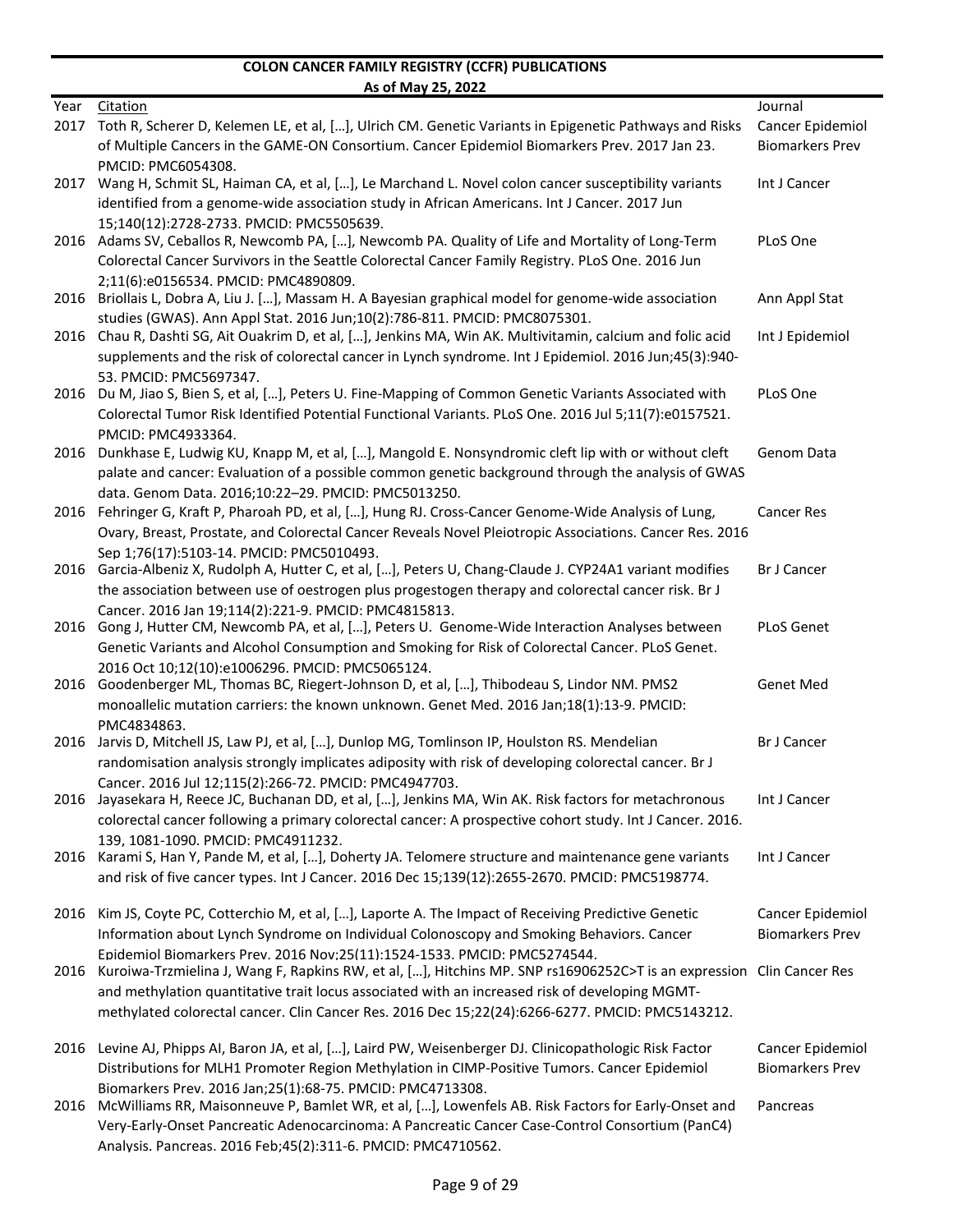|              | <u>AS ULIVIAY 23, ZUZZ</u>                                                                                                                                                                                                                                                                                                                                                                                                                                            |                                            |
|--------------|-----------------------------------------------------------------------------------------------------------------------------------------------------------------------------------------------------------------------------------------------------------------------------------------------------------------------------------------------------------------------------------------------------------------------------------------------------------------------|--------------------------------------------|
| Year<br>2016 | Citation<br>Orlando G, Law PJ, Palin K, et al, [], Houlston RS. Variation at 2q35 (PNKD and TMBIM1) influences                                                                                                                                                                                                                                                                                                                                                        | Journal<br>Hum Mol Genet                   |
| 2016         | colorectal cancer risk and identifies a pleiotropic effect with inflammatory bowel disease. Hum Mol<br>Genet. 2016 Jun 1:25(11):2349-2359. PMCID: PMC5081051.<br>Patel SG, Ahnen DJ, Kinney AY, et al, [], Lowery JT. Knowledge and Uptake of Genetic Counseling and<br>Colonoscopic Screening Among Individuals at Increased Risk for Lynch Syndrome and their<br>Endoscopists from the Family Health Promotion Project. Am J Gastroenterol. 2016 Feb;111(2):285-93. | Am J Gastroenterol                         |
| 2016         | PMCID: PMC5193129.<br>Rosty C, Clendenning M, Walsh MD, et al, [], Jenkins MA, Buchanan DD. Germline mutations in PMS2<br>and MLH1 in individuals with solitary loss of PMS2 expression in colorectal carcinomas from the Colon<br>Cancer Family Registry Cohort. BMJ Open. 2016 Feb 19;6(2):e010293. PMCID: PMC4762074.                                                                                                                                              | <b>BMJ Open</b>                            |
|              | 2016 Salomon PM, Li WG, Edlund CK, et al, [], Marjoram P. GWASeq: targeted re-sequencing follow up to<br>GWAS. BMC Genomics. 2016 Mar 3;17:176. PMCID: PMC4776370.                                                                                                                                                                                                                                                                                                    | <b>BMC Genomics</b>                        |
|              | 2016 Savio AJ, Daftary D, Dicks E, et al, [], Bapat B. Promoter methylation of ITF2, but not APC, is associated BMC Cancer<br>with microsatellite instability in two populations of colorectal cancer patients. BMC Cancer. 2016 Feb                                                                                                                                                                                                                                  |                                            |
| 2016         | 17:16(1):113. PMCID: PMC4756469.<br>Scarbrough PM, Weber RP, Iversen ES, et al, [], Schildkraut JM. A Cross-Cancer Genetic Association<br>Analysis of the DNA Repair and DNA Damage Signaling Pathways for Lung, Ovary, Prostate, Breast, and<br>Colorectal Cancer. Cancer Epidemiol Biomarkers Prev 2016 Jan;25(1):193-200. PMCID: PMC4713268.                                                                                                                       | Cancer Epidemiol<br><b>Biomarkers Prev</b> |
| 2016         | Shang J, Reece JC, Buchanan DD, et al, [], Jenkins MA, Win AK. Cholecystectomy and the risk of<br>colorectal cancer by tumor mismatch repair deficiency status. Int J Colorectal Dis. 2016 Aug;31(8):1451-                                                                                                                                                                                                                                                            | Int J Colorectal Dis                       |
| 2016         | 7. PMCID: PMC4949040.<br>Shi J, Park JH, Duan J, et al, [], Chatterjee N. Winner's Curse Correction and Variable Thresholding<br>Improve Performance of Polygenic Risk Modeling Based on Genome-Wide Association Study Summary-                                                                                                                                                                                                                                       | <b>PLoS Genet</b>                          |
| 2016         | Level Data.PLoS Genet. 2016 Dec 30;12(12):e1006493. PMCID: PMC5201242.<br>Steel EJ, Trainer AH, Heriott AG, et al, [], Keogh LA. The Experience of Extended Bowel Resection in<br>Individuals With a High Metachronous Colorectal Cancer Risk: A Qualitative Study. Oncol Nurs Forum.                                                                                                                                                                                 | <b>Oncol Nurs Forum</b>                    |
|              | 2016 Jul 1;43(4):444-52. PMCID: PMC5114664.<br>2016 Win AK, Jenkins MA, Dowty JG, et al, [], MacInnis RJ. Prevalence and penetrance of major genes and<br>polygenes for colorectal cancer. Cancer Epidemiol Biomarkers Prev. 2016 Oct 31. PMCID: PMC5336409. Biomarkers Prev                                                                                                                                                                                          | Cancer Epidemiol                           |
|              | 2016 Win AK, Reece JC, Dowty JG, et al, [], Jenkins MA. Risk of extracolonic cancers for people with biallelic Int J Cancer<br>and monoallelic mutations in MUTYH. Int J Cancer. 2016 Oct 1;139(7):1557-63. PMCID: PMC5094810.                                                                                                                                                                                                                                        |                                            |
|              | 2016 Xicola RM, Bontu S, Doyle BJ, et al, [], LLor X. Association of a let-7 miRNA binding region of TGFBR1<br>with hereditary mismatch repair proficient colorectal cancer (MSS HNPCC). Carcinogenesis. 2016                                                                                                                                                                                                                                                         | Carcinogenesis                             |
|              | Aug:37(8):751-8. PMCID: PMC4967215.<br>2016 Yang B, Thrift AP, Figueiredo JC, et al, [], Campbell PT. Common variants in the obesity-associated<br>genes FTO and MC4R are not associated with risk of colorectal cancer. Cancer Epidemiol. 2016 Oct;44:1-                                                                                                                                                                                                             | Cancer Epidemiol                           |
|              | 4. PMCID: PMC5125024.<br>2016 Zeng C, Matsuda K, Jia WG, et al, [], Zheng W. Identification of Susceptibility Loci and Genes for<br>Colorectal Cancer Risk. Gastroenterology. 2016 Jun;150(7):1633-45. PMCID: PMC4909543.                                                                                                                                                                                                                                             | Gastroenterology                           |
|              | 2015 Ait Ouakrim D, Dashti SG, Chau R, et al, [], Jenkins MA, Win AK. Aspirin, Ibuprofen, and the Risk of<br>Colorectal Cancer in Lynch Syndrome. J Natl Cancer Inst. 2015 Jun 24;107(9). PMCID: PMC4651105.                                                                                                                                                                                                                                                          | J Natl Cancer Inst                         |
|              | 2015 Al-Tassan NA, Whiffin N, Hosking FJ, et al, [], Dunlop MG, Tomlinson IP, Cheadle JP, Houlston RS. A<br>new GWAS and meta-analysis with 1000Genomes imputation identifies novel risk variants for<br>colorectal cancer. Sci Rep. 2015 May 20;5:10442. PMCID: PMC4438486.                                                                                                                                                                                          | Sci Rep                                    |
| 2015         | Ananthakrishnan AN, Du M, Berndt SI, et al, [], Peters U, Chan AT. Red meat intake, NAT2, and risk of<br>colorectal cancer: A pooled analysis of 11 studies. Cancer Epidemiol Biomarkers Prev. 2015<br>Jan;24(1):198-205. PMCID: PMC4294960.                                                                                                                                                                                                                          | Cancer Epidemiol<br><b>Biomarkers Prev</b> |
| 2015         | Antill YC, Dowty JG, Win AK, et al, [], Jenkins MA. Lynch syndrome and cervical cancer. Int J Cancer.<br>2015 Dec 1;137(11):2757-61. PMCID: PMC4573262.                                                                                                                                                                                                                                                                                                               | Int J Cancer                               |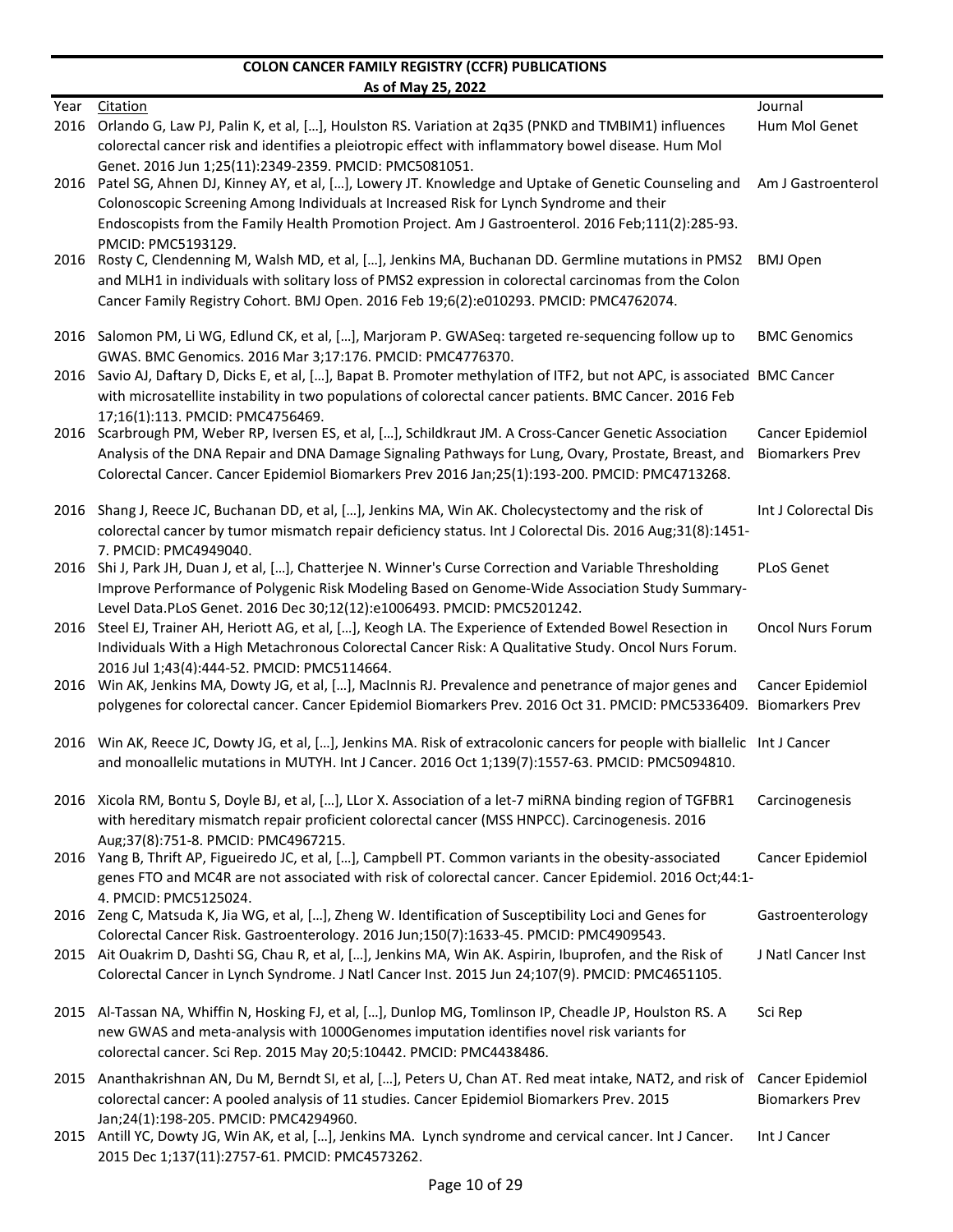|              | <u>AS ULIVIAY ZJ, ZUZZ</u>                                                                                                                                                                                                                                                                                                                                                           |                                            |
|--------------|--------------------------------------------------------------------------------------------------------------------------------------------------------------------------------------------------------------------------------------------------------------------------------------------------------------------------------------------------------------------------------------|--------------------------------------------|
| Year<br>2015 | <b>Citation</b><br>Campbell PT, Newton CC, Newcomb PA, et al, [], Lindor NM, Limburg PJ. Association between body                                                                                                                                                                                                                                                                    | Journal<br>Cancer Epidemiol                |
|              | mass index and mortality for colorectal cancer survivors: overall and by tumor molecular phenotype.<br>Cancer Epidemiol Biomarkers Prev. 2015 Aug;24(8):1229-38. PMCID: PMC4526409.                                                                                                                                                                                                  | <b>Biomarkers Prev</b>                     |
| 2015         | Chau R, Jenkins MA, Buchanan DD, et al, [], Hopper JL, Win AK. Determining the familial risk<br>distribution of colorectal cancer: a data mining approach. Fam Cancer. 2015 Dec 17. PMCID:<br>PMC4803603.                                                                                                                                                                            | Fam Cancer                                 |
| 2015         | Cheng TH, Thompson D, Painter J, et al, [], Dunlop M, Houlston R, Spurdle A, Tomlinson I. Meta-<br>analysis of genome-wide association studies identifies common susceptibility polymorphisms for                                                                                                                                                                                    | Sci Rep                                    |
| 2015         | Dashti SG, Chau R, Quakrim DA, et al, [], Jenkins MA, Win AK. Female Hormonal Factors and the Risk<br>of Endometrial Cancer in Lynch Syndrome. JAMA. 2015 Jul 7;314(1):61-71. PMCID: PMC4688894.                                                                                                                                                                                     | <b>JAMA</b>                                |
| 2015         | Esplen JM, Won J, Aronson M, et al, [], Gallinger S. Long-term psychosocial and behavioral<br>adjustment in individuals receiving genetic test results in Lynch syndrome. Clin Genet. 2015<br>Jun;87(6):525-32. PMCID: PMC4391982.                                                                                                                                                   | Clin Genet                                 |
| 2015         | Guindalini RS, Win AK, Gulden C, et al, [], Kupfer SS. Mutation Spectrum and Risk of Colorectal Cancer Gastroenterology<br>in African American Families with Lynch Syndrome. Gastroenterology. 2015 Nov;149(6):1446-53.<br>PMCID: PMC4648287.                                                                                                                                        |                                            |
| 2015         | Hardikar S, Newcomb PA, Campbell PT, et al, [], Phipps AI. Prediagnostic Physical Activity and<br>Colorectal Cancer Survival: Overall and Stratified by Tumor Characteristics. Cancer Epidemiol<br>Biomarkers Prev. 2015 Jul;24(7):1130-7. PMCID: PMC4491038.                                                                                                                        | Cancer Epidemiol<br><b>Biomarkers Prev</b> |
| 2015         | Heath JA, Reece JC, Buchanan DD, et al, [], Jenkins MA, Win AK. Childhood Cancers in families with<br>and without Lynch syndrome. Fam Cancer. 2015 Dec;14(4):545-51. PMCID: PMC4631656.                                                                                                                                                                                              | Fam Cancer                                 |
| 2015         | Hung RJ, Ulrich CM, Goode EL, et al, [], Gruber SB. Cross Cancer Genomic Investigation of<br>Inflammation Pathway for Five Common Cancers: Lung, Ovary, Prostate, Breast, and Colorectal Cancer.<br>J Natl Cancer Inst. 2015 Aug 29;107(11). PMCID: PMC4675100.                                                                                                                      | J Natl Cancer Inst                         |
| 2015         | Joshi AD, Kim A, Lewinger JP, et al, [], Stern MC. Meat intake, cooking methods, dietary carcinogens,<br>and colorectal cancer risk: findings from the Colorectal Cancer Family Registry. Cancer Med. 2015<br>Jun;4(6):936-52. PMCID: PMC4472216.                                                                                                                                    | <b>Cancer Med</b>                          |
| 2015         | Kastrinos F, Ojha RP, Leenen C, et al, [], Syngal S, Steyerberg EW. Comparison of Prediction Models for J Natl Cancer Inst<br>Lynch Syndrome Among Individuals with Colorectal Cancer. J Natl Cancer Inst. 2015 Nov 18;108(2).<br>PMCID: PMC4862416.                                                                                                                                 |                                            |
| 2015         | Khalili H, Gong J, Brenner H, et al, [], Chan AT. Identification of a common variant with potential<br>pleiotropic effect on risk of inflammatory bowel disease and colorectal cancer. Carcinogenesis. 2015<br>Sep;36(9):999-1007. PMCID: PMC4573660.                                                                                                                                | Carcinogenesis                             |
|              | 2015 Lemire M, Qu C, Loo LWM, et al, [], Peters U, Hudson TJ. A genome-wide association study for<br>colorectal cancer identifies a risk locus in 14q23.1. Hum Genet. 2015 Nov;134(11-12):1249-62. PMCID:<br>PMC4687971.                                                                                                                                                             | Hum Genet                                  |
| 2015         | Lemire M, Zaidi SH, Ban M, et al, [], Hudson TJ. Long-range epigenetic regulation is conferred by<br>genetic variation located at thousands of independent loci. Nat Commun. 2015 Feb 26;6:6326. PMCID:<br>PMC4351585.                                                                                                                                                               | Nat Commun                                 |
| 2015         | Lemire M, Zaidi SH, Zanke BW, et al, [], Hudson TJ, Cleary SP. The effect of 5-fluorouracil/leucovorin<br>chemotherapy on CpG methylation, or the confounding role of leukocyte heterogeneity: an illustration.                                                                                                                                                                      | Genomics                                   |
| 2015         | Nan H, Hutter CM, Lin Y, et al, [], Peters U, Hsu L, Chang AT. Association of aspirin and NSAID use with JAMA<br>risk of colorectal cancer according to genetic variants. JAMA. 2015 Mar 17;313(11):1133-42. PMCID:                                                                                                                                                                  |                                            |
| 2015         | PMC4382867.<br>Parsons MT, Whiley PJ, Beesley J, et al, [], Buchanan DD, Spurdle AB. Consequences of germline<br>variation disrupting the constitutional translational initiation codon start sites of MLH1 and BRCA2: Use<br>of potential alternative start sites and implications for predicting variant pathogenicity. Mol Carcinog.<br>2015 Jul:54(7):513-22. PMCID: PMC4041856. | Mol Carcinog                               |
| 2015         | Phipps AI, Ahnen DJ, Cheng I, et al, [], Burnett T. PIK3CA Somatic Mutation Status in Relation to<br>Patient and Tumor Factors in Racial/Ethnic Minorities with Colorectal Cancer. Cancer Epidemiol<br>Biomarkers Prev. 2015 Jul:24(7):1046-51. PMCID: PMC4490937.                                                                                                                   | Cancer Epidemiol<br><b>Biomarkers Prev</b> |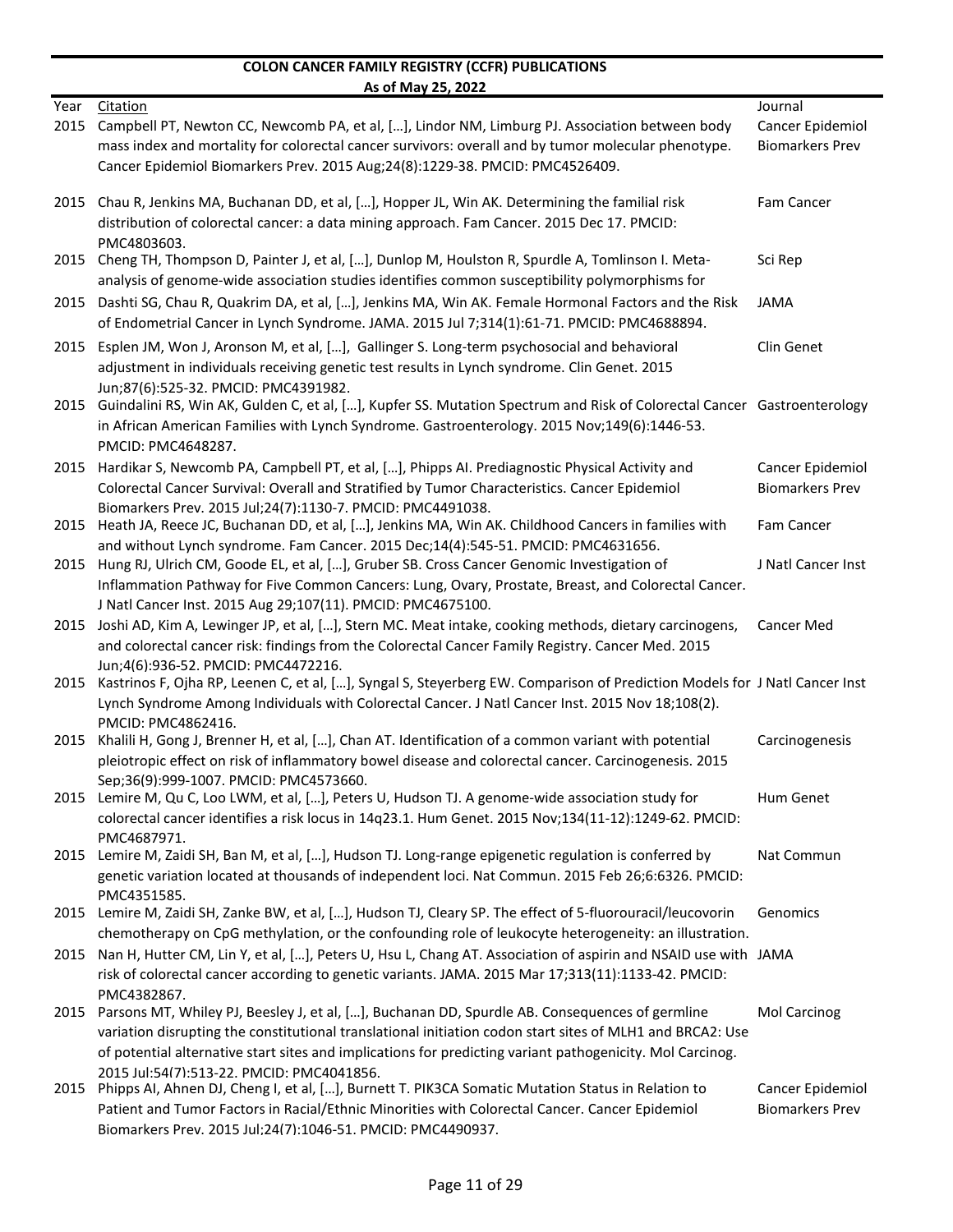| Journal<br>Year<br>Citation<br>Phipps AI, Limburg PJ, Baron JA, et al, [], Potter JD, Newcomb PA. Association between molecular<br>2015<br>subtypes of colorectal cancer and patient survival. Gastroenterology. 2015 Jan;148(1):77-87.e2. PMCID:<br>PMC4274235.<br>Schmit SL, Figueiredo JC, Cortessis VK, et al, [], Thomas DC. The Influence of Screening for<br>2015<br>Precancerous Lesions on Family-Based Genetic Association Tests: An Example of Colorectal Polyps and<br>Cancer. Am J of Epidemiol. 2015 Oct 15;182(8):714-22. PMCID: PMC4597802.<br>Schumacher FR, Schmit SL, Jiao S, et al, [], Gruber SB, Peters U. Genome-wide association study of<br>2015<br>colorectal cancer identifies six new susceptibility loci. Nat Commun. 2015 Jul 7;6:7138. PMCID: |                        |
|------------------------------------------------------------------------------------------------------------------------------------------------------------------------------------------------------------------------------------------------------------------------------------------------------------------------------------------------------------------------------------------------------------------------------------------------------------------------------------------------------------------------------------------------------------------------------------------------------------------------------------------------------------------------------------------------------------------------------------------------------------------------------|------------------------|
|                                                                                                                                                                                                                                                                                                                                                                                                                                                                                                                                                                                                                                                                                                                                                                              |                        |
|                                                                                                                                                                                                                                                                                                                                                                                                                                                                                                                                                                                                                                                                                                                                                                              | Gastroenterology       |
|                                                                                                                                                                                                                                                                                                                                                                                                                                                                                                                                                                                                                                                                                                                                                                              |                        |
|                                                                                                                                                                                                                                                                                                                                                                                                                                                                                                                                                                                                                                                                                                                                                                              |                        |
|                                                                                                                                                                                                                                                                                                                                                                                                                                                                                                                                                                                                                                                                                                                                                                              | Am J of Epidemiol      |
|                                                                                                                                                                                                                                                                                                                                                                                                                                                                                                                                                                                                                                                                                                                                                                              |                        |
|                                                                                                                                                                                                                                                                                                                                                                                                                                                                                                                                                                                                                                                                                                                                                                              |                        |
|                                                                                                                                                                                                                                                                                                                                                                                                                                                                                                                                                                                                                                                                                                                                                                              | Nat Commun             |
|                                                                                                                                                                                                                                                                                                                                                                                                                                                                                                                                                                                                                                                                                                                                                                              |                        |
| PMC4967357.                                                                                                                                                                                                                                                                                                                                                                                                                                                                                                                                                                                                                                                                                                                                                                  |                        |
| Stupart D, Win AK, Winship IM, et al, [], Jenkins M. Fertility after young-onset colorectal cancer: a<br>2015                                                                                                                                                                                                                                                                                                                                                                                                                                                                                                                                                                                                                                                                | Colorectal Dis         |
| study of subjects with Lynch syndrome. Colorectal Dis. 2015 Sep;17(9):787-93. PMCID: PMC4766107.                                                                                                                                                                                                                                                                                                                                                                                                                                                                                                                                                                                                                                                                             |                        |
|                                                                                                                                                                                                                                                                                                                                                                                                                                                                                                                                                                                                                                                                                                                                                                              |                        |
| 2015 Thrift AP, Gong J, Peters U, et al, [], Campbell PT. Mendelian randomization study of height and risk of Int J Epidemiol                                                                                                                                                                                                                                                                                                                                                                                                                                                                                                                                                                                                                                                |                        |
| colorectal cancer. Int J Epidemiol. 2015 Apr;44(2):662-72. PMCID: PMC4481609.                                                                                                                                                                                                                                                                                                                                                                                                                                                                                                                                                                                                                                                                                                |                        |
| 2015 Thrift AP, Gong J, Peters U, et al, [], Campbell PT. Mendelian randomization study of body mass index Cancer Epidemiol                                                                                                                                                                                                                                                                                                                                                                                                                                                                                                                                                                                                                                                  |                        |
| and colorectal cancer risk. Cancer Epidemiol Biomarkers Prev. 2015 Jul;24(7):1024-31. PMCID:                                                                                                                                                                                                                                                                                                                                                                                                                                                                                                                                                                                                                                                                                 | <b>Biomarkers Prev</b> |
| PMC4490960.                                                                                                                                                                                                                                                                                                                                                                                                                                                                                                                                                                                                                                                                                                                                                                  |                        |
| Uddin M, Thiruvahindrapuram B, Walker S, et al, [], Scherer SW. A high-resolution copy-number<br>2015                                                                                                                                                                                                                                                                                                                                                                                                                                                                                                                                                                                                                                                                        | <b>Genet Med</b>       |
| variation resource for clinical and population genetics. Genet Med. 2015 Sep;17(9):747-52. PMCID:                                                                                                                                                                                                                                                                                                                                                                                                                                                                                                                                                                                                                                                                            |                        |
| PMC4752593.                                                                                                                                                                                                                                                                                                                                                                                                                                                                                                                                                                                                                                                                                                                                                                  |                        |
| Weisenberger DJ, Levine AJ, Long TI, et al, [], Laird PW, Siegmund KD. Association of the colorectal<br>2015                                                                                                                                                                                                                                                                                                                                                                                                                                                                                                                                                                                                                                                                 | Cancer Epidemiol       |
| CpG island methylator phenotype with molecular features, risk factors and family history. Cancer                                                                                                                                                                                                                                                                                                                                                                                                                                                                                                                                                                                                                                                                             | <b>Biomarkers Prev</b> |
| Epidemiol Biomarkers Prev. 2015 Mar;24(3):512-9. PMCID: PMC4355081.                                                                                                                                                                                                                                                                                                                                                                                                                                                                                                                                                                                                                                                                                                          |                        |
| Win AK, Buchanan DD, Rosty C, et al, [], Jenkins MA. Role of tumour molecular and pathology features Gut                                                                                                                                                                                                                                                                                                                                                                                                                                                                                                                                                                                                                                                                     |                        |
| 2015                                                                                                                                                                                                                                                                                                                                                                                                                                                                                                                                                                                                                                                                                                                                                                         |                        |
| to estimate colorectal cancer risk for first-degree relatives. Gut. 2015 Jan;64(1):101-10. PMCID:                                                                                                                                                                                                                                                                                                                                                                                                                                                                                                                                                                                                                                                                            |                        |
| PMC4180004.                                                                                                                                                                                                                                                                                                                                                                                                                                                                                                                                                                                                                                                                                                                                                                  |                        |
| 2015 Win AK, Clendenning M, Crawford W, et al, [], Jenkins MA, Buchanan DD. Genetic variants within the Genes Cancer                                                                                                                                                                                                                                                                                                                                                                                                                                                                                                                                                                                                                                                         |                        |
| hTERT gene and the risk of colorectal cancer in Lynch syndrome. Genes Cancer. 2015 Nov; 6(11-12):                                                                                                                                                                                                                                                                                                                                                                                                                                                                                                                                                                                                                                                                            |                        |
| 445-451. PMCID: PMC4701223.                                                                                                                                                                                                                                                                                                                                                                                                                                                                                                                                                                                                                                                                                                                                                  |                        |
| 2015 Win AK, Reece JC, Buchanan DD, et al, [], Jenkins MA. Risk of colorectal cancer for people with a                                                                                                                                                                                                                                                                                                                                                                                                                                                                                                                                                                                                                                                                       | Fam Cancer             |
| mutation in both a MUTYH and a DNA mismatch repair gene. Fam Cancer. 2015 Dec;14(4):575-83.                                                                                                                                                                                                                                                                                                                                                                                                                                                                                                                                                                                                                                                                                  |                        |
| PMCID: PMC4631636.                                                                                                                                                                                                                                                                                                                                                                                                                                                                                                                                                                                                                                                                                                                                                           |                        |
| 2015 Yurgelun MB, Masciari S, Joshi VA, et al, [], Syngal S. Germline TP53 mutations in patients with early-                                                                                                                                                                                                                                                                                                                                                                                                                                                                                                                                                                                                                                                                 | <b>JAMA Oncol</b>      |
| onset colorectal cancer in the Colon Cancer Family Registry. JAMA Oncol. 2015 May;1(2):214-21.                                                                                                                                                                                                                                                                                                                                                                                                                                                                                                                                                                                                                                                                               |                        |
| 2015 Zhang C, Doherty JA, Burgess S, et al, [], Pierce BL. Genetic determinants of telomere length and risk                                                                                                                                                                                                                                                                                                                                                                                                                                                                                                                                                                                                                                                                  | Hum Mol Genet          |
| of common cancers: a Mendelian randomization study. Hum Mol Genet. 2015 Sep 15;24(18):5356-66.                                                                                                                                                                                                                                                                                                                                                                                                                                                                                                                                                                                                                                                                               |                        |
| PMCID: PMC4550826.                                                                                                                                                                                                                                                                                                                                                                                                                                                                                                                                                                                                                                                                                                                                                           |                        |
|                                                                                                                                                                                                                                                                                                                                                                                                                                                                                                                                                                                                                                                                                                                                                                              | Cancer Epidemiol       |
| Ahsan H, Halpern J, Kibriya MG, et al, [], Whittemore AS. A genome-wide association study of early-<br>2014                                                                                                                                                                                                                                                                                                                                                                                                                                                                                                                                                                                                                                                                  | <b>Biomarkers Prev</b> |
| onset breast cancer identifies PFKM as a novel breast cancer gene and supports a common genetic                                                                                                                                                                                                                                                                                                                                                                                                                                                                                                                                                                                                                                                                              |                        |
|                                                                                                                                                                                                                                                                                                                                                                                                                                                                                                                                                                                                                                                                                                                                                                              |                        |
| spectrum for breast cancer at any age. Cancer Epidemiol Biomarkers Prev. 2014 Apr;23(4):658-69.                                                                                                                                                                                                                                                                                                                                                                                                                                                                                                                                                                                                                                                                              |                        |
| PMCID: PMC3990360.<br>2014                                                                                                                                                                                                                                                                                                                                                                                                                                                                                                                                                                                                                                                                                                                                                   | <b>Gynecol Oncol</b>   |
| Bharati R, Jenkins MA, Lindor NM, et al, [], Hopper JL, Win AK. Does risk of endometrial cancer for                                                                                                                                                                                                                                                                                                                                                                                                                                                                                                                                                                                                                                                                          |                        |
| women without a germline mutation in a DNA mismatch repair gene depend on family history of                                                                                                                                                                                                                                                                                                                                                                                                                                                                                                                                                                                                                                                                                  |                        |
| endometrial cancer or colorectal cancer? Gynecol Oncol. 2014 May;133(2):287-92. PMCID:<br>2014                                                                                                                                                                                                                                                                                                                                                                                                                                                                                                                                                                                                                                                                               |                        |
| Boardman LA, Litzelman K, Seo S, et al, [], Skinner HG. The association of telomere length with                                                                                                                                                                                                                                                                                                                                                                                                                                                                                                                                                                                                                                                                              | Clin Transl            |
| colorectal cancer differs by the age of cancer onset. Clin Transl Gastroenterol. 2014 Mar 6;5:e52.                                                                                                                                                                                                                                                                                                                                                                                                                                                                                                                                                                                                                                                                           | Gastroenterol          |
| PMCID: PMC3972691.                                                                                                                                                                                                                                                                                                                                                                                                                                                                                                                                                                                                                                                                                                                                                           |                        |
| 2014 Boraska V, Franklin C, Floyd JAB, et al, [], Bulik CM. A genome-wide association study of anorexia                                                                                                                                                                                                                                                                                                                                                                                                                                                                                                                                                                                                                                                                      | Mol Psychiatry         |
| nervosa. Mol Psychiatry. 2014 Oct;19(10):1085-94. PMCID: PMC4325090.                                                                                                                                                                                                                                                                                                                                                                                                                                                                                                                                                                                                                                                                                                         | Ann Oncol              |
| 2014 Bosetti C, Rosato V, Li D, et al, [], La Vecchia C. Diabetes, antidiabetic medications, and pancreatic<br>cancer risk: an analysis from the International Pancreatic Cancer Case-Control Consortium. Ann Oncol.                                                                                                                                                                                                                                                                                                                                                                                                                                                                                                                                                         |                        |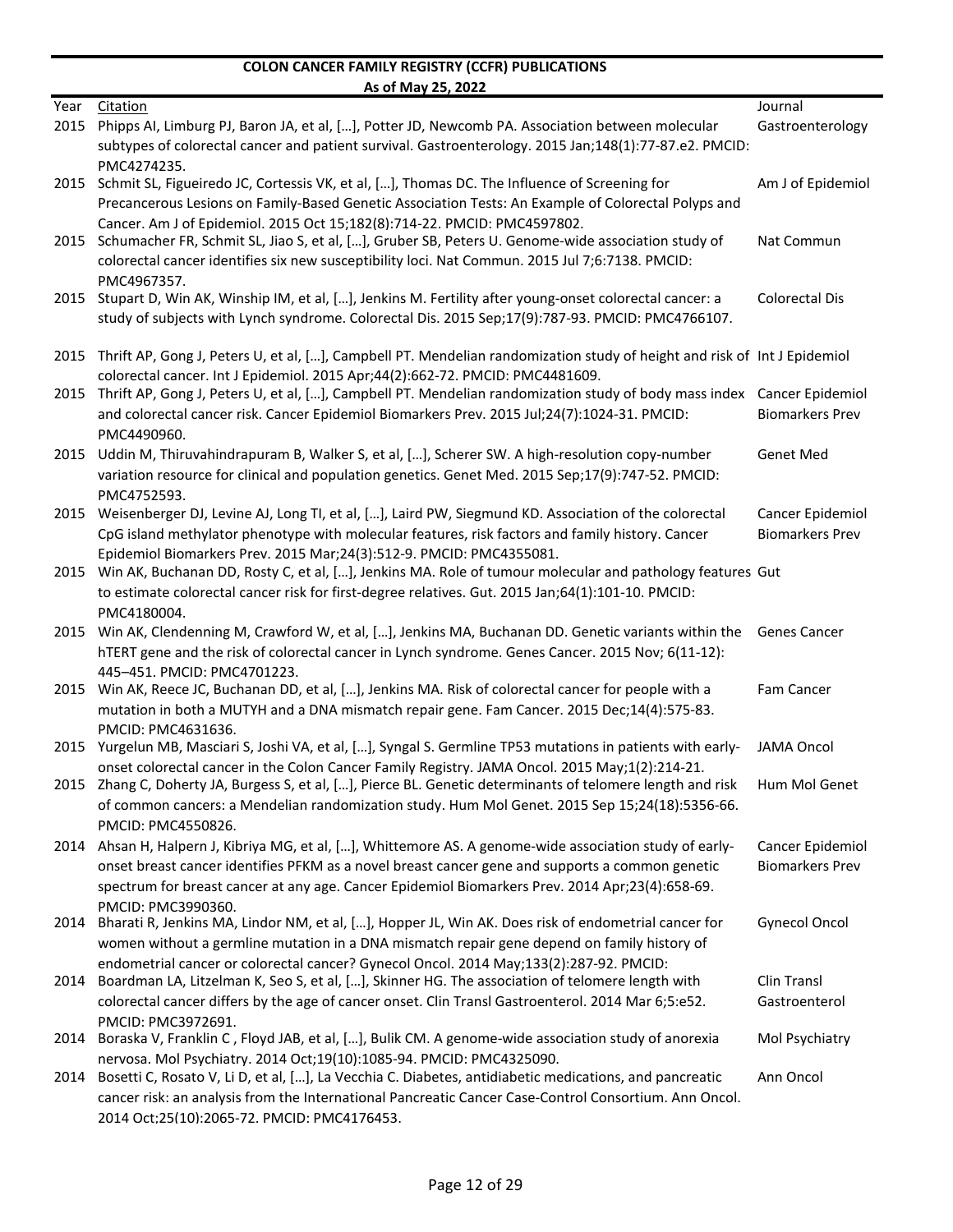|      | AS UI IVIAY LJ, LULL                                                                                                                               |                          |
|------|----------------------------------------------------------------------------------------------------------------------------------------------------|--------------------------|
| Year | Citation                                                                                                                                           | Journal                  |
| 2014 | Cheng I, Kocarnik JM, Dumitrescu L, et al, [], Peters U. Pleiotropic effects of genetic risk variants for                                          | Gut                      |
|      | other cancers on colorectal cancer risk: PAGE, GECCO and CCFR consortia. Gut. 2014 May;63(5):800-7.                                                |                          |
|      | PMCID: PMC3918490.                                                                                                                                 |                          |
| 2014 | Cheng TH, Gorman M, Martin L, et al, [], Tomlinson I. Common colorectal cancer risk alleles                                                        | Eur J Hum Genet          |
|      | contribute to the multiple colorectal adenoma phenotype, but do not influence colonic polyposis in                                                 |                          |
|      | FAP. Eur J Hum Genet. 2015 Feb;23(2):260-3. PMCID: PMC4140766.                                                                                     |                          |
| 2014 | Du M, Zhang X, Hoffmeister M, et al, [], Potter JD. No evidence of gene-calcium interactions in                                                    | Cancer Epidemiol         |
|      | genome-wide analysis of colorectal cancer risk. Cancer Epidemiol Biomarkers Prev. 2014                                                             | <b>Biomarkers Prev</b>   |
|      | Dec;23(12):2971-6. PMCID: PMC4257872.                                                                                                              |                          |
|      | 2014 Figueiredo JC, Hsu L, Hutter CM, et al, [], Peters U;. Genome-wide diet-gene interaction analyses for                                         | <b>PLoS Genet</b>        |
|      | risk of colorectal cancer. PLoS Genet. 2014 Apr 17;10(4):e1004228. PMCID: PMC3990510.                                                              |                          |
|      |                                                                                                                                                    |                          |
| 2014 | Flander L, Speirs-Bridge A, Rutstein A, et al, [], Jenkins M. Perceived versus predicted risks of                                                  | J Genet Couns            |
|      | colorectal cancer and self-reported colonoscopies by members of mismatch repair gene mutation-                                                     |                          |
|      | carrying families who have declined genetic testing. J Genet Couns. 2014 Feb;23(1):79-88. PMCID:                                                   |                          |
|      | PMC3838501.                                                                                                                                        |                          |
| 2014 | Fortin JP, Labbe A, Lemire M, et al, [], Hansen KD. Functional normalization of 450k methylation array Genome Biol                                 |                          |
|      | data improves replication in large cancer studies. Genome Biol. 2014 Dec 3;15(12):503. PMCID:                                                      |                          |
| 2014 | Graves KD, Sinicrope PS, Esplen MJ, et al, [], Lindor NM. Communication of genetic test results to                                                 | <b>Genet Med</b>         |
|      | family and health-care providers following disclosure of research results. Genet Med. 2014                                                         |                          |
|      | Apr:16(4):294-301. PMCID: PMC4009372.                                                                                                              |                          |
| 2014 | Kantor ED, Hutter CM, Minnier J, et al, [], Peters U, Hsu L, White E. Gene-environment interaction                                                 | Cancer Epidemiol         |
|      | involving recently identified colorectal cancer susceptibility loci. Cancer Epidemiol Biomarkers Prev.                                             | <b>Biomarkers Prev</b>   |
|      |                                                                                                                                                    |                          |
| 2014 | 2014 Sep;23(9):1824-33. PMCID: PMC4209726.<br>Keogh LA, Fisher D, Sheinfeld Gorin S, et al, [], Esplen MJ, Sinicrope PS. How do researchers manage | J Community              |
|      |                                                                                                                                                    |                          |
|      | genetic results in practice? The experience of the multinational Colon Cancer Family Registry. J                                                   | Genet                    |
|      | Community Genet. 2014 Apr;5(2):99-108. PMCID: PMC3955463.                                                                                          |                          |
|      | 2014 Lindor NM, Win AK, Gallinger S, et al, [], Letra A. Colorectal cancer and self-reported tooth agenesis.                                       | <b>Hered Cancer Clin</b> |
|      | Hered Cancer Clin Pract. 2014 Mar 10;12(1):7. PMCID: PMC3975307.                                                                                   | Pract                    |
|      | 2014 Lowery JT, Horick N, Kinney AY, et al, [], Ahnen DJ. A randomized trial to increase colonoscopy                                               | Cancer Epidemiol         |
|      | screening in members of high risk families in the Colorectal Cancer Family Registry and Cancer Genetics Biomarkers Prev                            |                          |
| 2014 | Newton K, Jorgensen NM, Wallace AJ, et al, [], Evans DG. Tumour MLH1 promoter region methylation J Med Genet                                       |                          |
|      | testing is an effective prescreen for Lynch Syndrome (HNPCC). J Med Genet. 2014 Dec;51(12):789-96.                                                 |                          |
|      | PMCID: PMC5159427.                                                                                                                                 |                          |
|      | 2014 Passarelli MN, Newcomb PA, Makar KW, et al, [], Peters U. No association between germline variation Menopause                                 |                          |
|      | in catechol-O-methyltransferase and colorectal cancer survival in postmenopausal women.                                                            |                          |
|      | Menopause. 2014 Apr;21(4):415-20. PMCID: PMC3865220.                                                                                               |                          |
|      | 2014 Peltekova VD, Lemire M, Qazi AM, et al, [], Gallinger S, Hudson TJ. Identification of genes expressed                                         | Int J Cancer             |
|      | by immune cells of the colon that are regulated by colorectal cancer-associated variants. Int J Cancer.                                            |                          |
|      | 2014 May 15:134(10):2330-41. PMCID: PMC3949167.                                                                                                    |                          |
|      | 2014 Phipps A, Ahnen DJ, Campbell PT, et al, [], Potter JD, Newcomb PA. Family History of                                                          | Cancer Epidemiol         |
|      | Colorectal Cancer is not Associated with Colorectal Cancer Survival Regardless of Microsatellite                                                   | <b>Biomarkers Prev</b>   |
|      | Instability Status. Cancer Epidemiol Biomarkers Prev. 2014 Aug;23(8):1700-4. PMCID: PMC4119483.                                                    |                          |
|      |                                                                                                                                                    |                          |
|      | 2014 Resler AJ, Makar KW, Heath L, et al, [], Ulrich CM. Genetic Variation in prostaglandin synthesis and                                          | Carcinogenesis           |
|      | related pathways, NSAID use, and colorectal cancer risk in the Colon Cancer Family Registry.                                                       |                          |
|      | Carcinogenesis. 2014 Sep;35(9):2121-6. PMCID: PMC4146420.                                                                                          |                          |
|      | 2014 Rosty C, Walsh MD, Lindor NM, et al, [], Buchanan DD. High prevalence of mismatch repair deficiency Fam Cancer                                |                          |
|      | in prostate cancers diagnosed in mismatch repair gene mutation carriers from the Colon Cancer Family                                               |                          |
|      | 2014 Scherer D, Koepl LM, Poole EM, et al, [], Ulrich CM, Makar KW. Genetic variation in UGT genes modify Genes                                    |                          |
|      | the associations of NSAIDs with risk of colorectal cancer: Colon Cancer Family Registry. Genes                                                     | Chromosomes              |
|      | Chromosomes Cancer. 2014 Jul;53(7):568-78. PMCID: PMC4326223.                                                                                      | Cancer                   |
|      |                                                                                                                                                    |                          |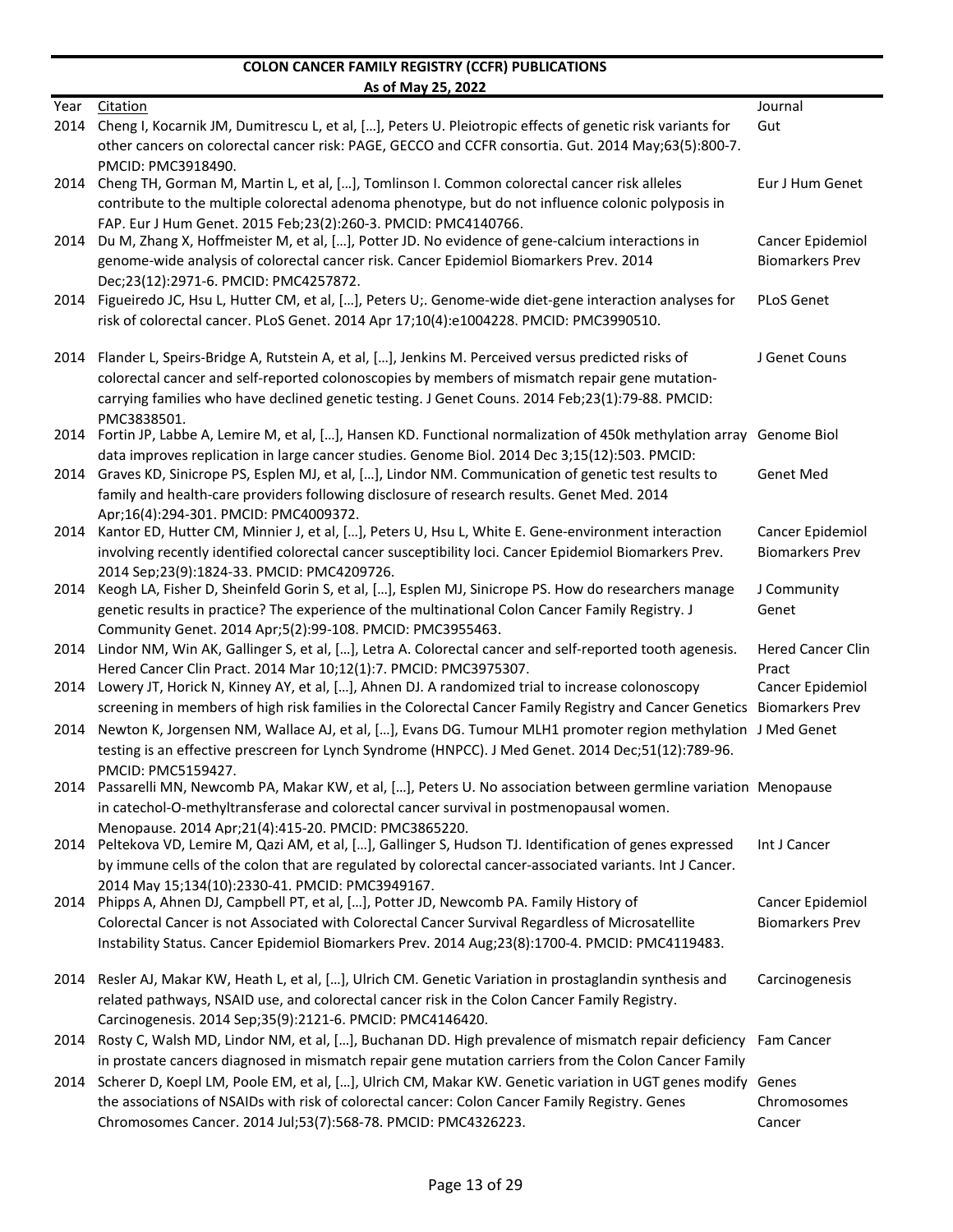|      | AS OT MAY 25, 2022                                                                                                               |                        |
|------|----------------------------------------------------------------------------------------------------------------------------------|------------------------|
| Year | Citation                                                                                                                         | Journal                |
| 2014 | Schmit SL, Schumacher FR, Edlund CK, et al, [], Gruber SB. A novel colorectal cancer risk locus at                               | Carcinogenesis         |
|      | 4q32.2 identified from an international genome-wide association study. Carcinogenesis. 2014                                      |                        |
|      | Nov:35(11):2512-9. PMCID: PMC4271131.                                                                                            |                        |
|      | 2014 Shiovitz S, Copeland WK, Passarelli MN, et al, [], Lindor NM. Characterisation of Familial Colorectal                       | <b>Br J Cancer</b>     |
|      | Cancer Type X, Lynch syndrome, and non-familial colorectal cancer. Br J Cancer. 2014 Jul 29;111(3):598-                          |                        |
|      | 602. PMCID: PMC4119982.                                                                                                          |                        |
|      | 2014 Stupart D, Win AK, Jenkins M, et al, [], Ramesar R. Fertility and apparent genetic anticipation in Lynch Fam Cancer         |                        |
|      | syndrome. Fam Cancer. 2014 Sep;13(3):369-74. PMCID: PMC4357528.                                                                  |                        |
| 2014 | Thompson BA, Spurdle AB, Plazzer JP, et al, [], Macrae F and Genuardi M. Application of a 5-tiered                               | Nat Genet              |
|      | scheme for standardized classification of 2,360 unique mismatch repair gene variants in the InSiGHT                              |                        |
|      | locus-specific database. Nat Genet. 2014 Feb;46(2):107-15. PMCID: PMC4294709.                                                    |                        |
| 2014 | Wang H, Burnett T, Kono S, et al, [], Le Marchand L. Trans-ethnic genome-wide association study of                               | Nat Commun             |
|      | colorectal cancer identifies a new susceptibility locus in VT11A. Nat Commun. 2014 Aug 8;5:4613.                                 |                        |
|      | PMCID: PMC4180879.                                                                                                               |                        |
| 2014 | Whiffin N, Hosking FJ, Farrington SM, et al, [], Houlston RS, Tomlinson IP, Dunlop MG. Identification of Hum Mol Genet           |                        |
|      | susceptibility loci for colorectal cancer in a genome-wide meta-analysis. Hum Mol Genet. 2014 Sep                                |                        |
|      | 1;23(17):4729-37. PMCID: PMC4133584.                                                                                             |                        |
|      | 2014 Win AK, Dowty JG, Cleary SP, et al, [], Jenkins MA. Risk of colorectal cancer for carriers of mutations in Gastroenterology |                        |
|      | MUTYH, with and without a family history of cancer. Gastroenterology. 2014 May;146(5):1208-11.e1-5.                              |                        |
| 2014 | PMCID: PMC3992182.<br>Zhang B, Jia WH, Matsuda K, et al, [], Zheng W. Large-scale genetic study in East Asians identifies six    | Nat Genet              |
|      | new loci associated with colorectal cancer risk. Nat Genet. 2014 Jun;46(6):533-42. PMCID:                                        |                        |
|      | PMC4068797.                                                                                                                      |                        |
| 2014 | Zhu Y, Wang PP, Zhao J, et al, [], Mclaughlin JR. Dietary N-nitroso compounds and risk of colorectal                             | Br J Nutr              |
|      | cancer: a case-control study in Newfoundland and Labrador and Ontario, Canada. Br J Nutr. 2014 Mar                               |                        |
|      | 28:111(6):1109-17. PMCID: PMC4339287.                                                                                            |                        |
|      | 2013 Abbenhardt C, Poole EM, Kulmacz RJ, et al, [], Ulrich CM. Phospholipase A2G1B polymorphisms and                             | Int J Mol Epidemiol    |
|      | risk of colorectal neoplasia. Int J Mol Epidemiol Genet. 2013 Sep 12;4(3):140-9. PMCID: PMC3773565.                              | Genet                  |
| 2013 | Adams SV, Ahnen DJ, Baron JA, et al, [], Potter JD, Newcomb PA. Survival after inflammatory bowel                                | World J                |
|      | disease-associated colorectal cancer in the Colon Cancer Family Registry. World J Gastroenterol. 2013                            | Gastroenterol          |
|      | Jun 7;19(21):3241-8. PMCID: PMC3671075.                                                                                          |                        |
| 2013 | Ait Ouakrim D, Lockett T, Boussioutas A, et al, [], Hopper JL, Jenkins MA. Screening participation for                           | Fam Cancer             |
|      | people at increased risk of colorectal cancer due to family history: a systematic review and meta-                               |                        |
|      | analysis. Fam Cancer. 2013 Sep;12(3):459-72. PMID: 23700069.                                                                     |                        |
|      | 2013 Akbari MR, Anderson LN, Buchanan DD, et al, [], Gallinger S, Cleary SP. Germline HOXB13 p.Gly84Glu                          | Cancer Epidemiol       |
|      | mutation and risk of colorectal cancer. Cancer Epidemiol. 2013 Aug;37(4):424-7. PMCID: PMC3684005.                               |                        |
|      |                                                                                                                                  |                        |
|      | 2013 Anderson LN, Cotterchio M, Knight JA, et al, [], Gallinger S, Cleary SP. Genetic variants in vitamin d                      | PLoS One               |
|      | pathway genes and risk of pancreas cancer; results from a population-based case-control study in                                 |                        |
|      | ontario, Canada. PLoS One. 2013 Jun 24:8(6):e66768. PMCID: PMC3691295.                                                           |                        |
| 2013 | Bosetti C, Lucenteforte E, Bracci PM, et al, [], La Vecchia C. Ulcer, gastric surgery and pancreatic                             | Ann Oncol              |
|      | cancer risk: an analysis from the International Pancreatic Cancer Case-Control Consortium (PanC4). Ann                           |                        |
|      | Oncol. 2013 Nov;24(11):2903-10. PMCID: PMC3811904.                                                                               |                        |
| 2013 | Buchanan DD, Win AK, Walsh MD, et al, [], Young JP, Jenkins MA. Family history of colorectal cancer                              | Cancer Epidemiol       |
|      | in BRAF p.V600E-mutated colorectal cancer cases. Cancer Epidemiol Biomarkers Prev. 2013                                          | <b>Biomarkers Prev</b> |
|      | May;22(5):917-26. PMCID: PMC4024397.                                                                                             |                        |
| 2013 | Burnett-Hartman AN, Feng Q, Popov V, et al, [], Newcomb PA. Human papillomavirus DNA is rarely                                   | Cancer Epidemiol       |
|      | detected in colorectal carcinomas and not associated with microsatellite instability: the Seattle Colon                          | <b>Biomarkers Prev</b> |
|      | Cancer Family Registry. Cancer Epidemiol Biomarkers Prev. 2013 Feb;22(2):317-9. PMCID:                                           |                        |
|      | PMC3565050.                                                                                                                      |                        |
|      | 2013 Carvajal-Carmona LG, Zauber AG, Jones AM, et al, [], Tomlinson I. Much of the genetic risk of                               | Gastroenterology       |
|      | colorectal cancer is likely to be mediated through susceptibility to adenomas. Gastroenterology. 2013                            |                        |
|      | Jan;144(1):53-5. PMCID: PMC3572711.                                                                                              |                        |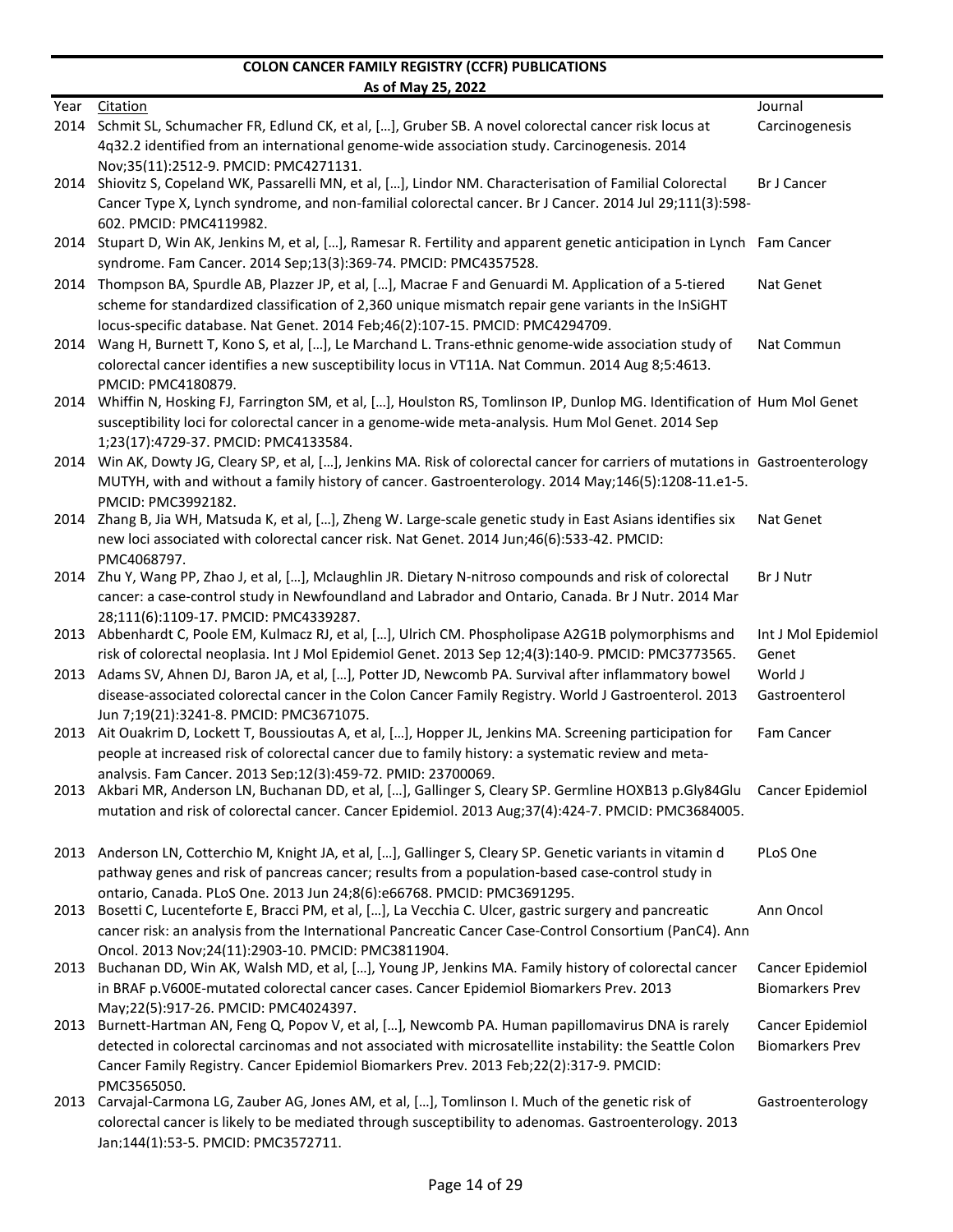|              | $100 - 1107 - 200$                                                                                                                                                                                                                                                                                                                |                                            |
|--------------|-----------------------------------------------------------------------------------------------------------------------------------------------------------------------------------------------------------------------------------------------------------------------------------------------------------------------------------|--------------------------------------------|
| Year<br>2013 | Citation<br>Chang CM, Chia VM, Gunter MJ, et al, [], Berndt SI. Innate immunity gene polymorphisms and the risk Carcinogenesis<br>of colorectal neoplasia. Carcinogenesis. 2013 Nov;34(11):2512-20. PMCID: PMC3810838.                                                                                                            | Journal                                    |
|              | 2013 Clendenning M, Macrae FA, Walsh MD, et al, [], Young JP, Buchanan DD. Absence of PMS2 mutations Clin Genet<br>in Colon-CFR participants whose colorectal cancers demonstrate unexplained loss of MLH1 expression.                                                                                                            |                                            |
| 2013         | Clin Genet. 2013 Jun;83(6):591-3. PMCID: PMC3557751.<br>Clendenning M, Walsh MD, Gelpi JB, et al, [], Young JP, Buchanan DD. Detection of large scale 3'<br>deletions in the PMS2 gene amongst Colon-CFR participants: have we been missing anything? Fam                                                                         | Fam Cancer                                 |
| 2013         | Cancer. 2013 Sep;12(3):563-6. PMCID: PMC3639299.<br>Clendenning M, Young JP, Walsh MD, et al, [], Parry S, Buchanan DD. Germline Mutations in the<br>Polyposis-Associated Genes BMPR1A, SMAD4, PTEN, MUTYH and GREM1 Are Not Common in<br>Individuals with Serrated Polyposis Syndrome. PLoS One. 2013 Jun 21;8(6):e66705. PMCID: | PLoS One                                   |
| 2013         | PMC3689730.<br>Cunningham JM, Johnson RA, Litzelman K, et al, [], Boardman LA. Telomere length varies by DNA<br>extraction method: implications for epidemiologic research. Cancer Epidemiol Biomarkers Prev. 2013                                                                                                                | Cancer Epidemiol<br><b>Biomarkers Prev</b> |
|              | Nov;22(11):2047-54. PMCID: PMC3827976.<br>2013 DeRycke MS, Gunawardena SR, Middha S, et al, [], L, Lindor NM, Thibodeau SN, Goode EL.<br>Identification of novel variants in colorectal cancer families by high-throughput exome sequencing.                                                                                      | Cancer Epidemiol<br><b>Biomarkers Prev</b> |
| 2013         | Cancer Epidemiol Biomarkers Prev. 2013 Jul;22(7):1239-51. PMCID: PMC3704223.<br>Dowty JG, Win AK, Buchanan DD, et al, [], Hopper JL, Jenkins MA. Cancer risks for MLH1 and MSH2<br>mutation carriers. Hum Mutat. 2013 Mar;34(3):490-7. PMCID: PMC3887142.                                                                         | Hum Mutat                                  |
| 2013         | Dunlop MG, Tenesa A, Farrington SM, et al, [], Tomlinson I, Houlston RS. Cumulative impact of<br>common genetic variants and other risk factors on colorectal cancer risk in 42,103 individuals. Gut.                                                                                                                             | Gut                                        |
| 2013         | 2013 Jun;62(6):871-81. PMCID: PMC5105590.<br>Hiraki LT, Qu C, Hutter CM, et al, [], Peters U, Chan AT. Genetic Predictors of Circulating 25-<br>Hydroxyvitamin D and Risk of Colorectal Cancer. Cancer Epidemiol Biomarkers Prev. 2013                                                                                            | Cancer Epidemiol<br><b>Biomarkers Prev</b> |
| 2013         | Nov;22(11):2037-46. PMCID: PMC3818310.<br>Howell LA, Brockman TA, Sinicrope PS, et al, [], Petersen GM, Patten CA. Receptivity and preferences<br>in cancer risk reduction lifestyle programs: A survey of colorectal cancer family members. J Behav                                                                              | J Behav Health                             |
| 2013         | Health. 2013; 2(4): 279-290. PMCID: PMC4297662.<br>Jang JH, Cotterchio M, Borgida A, et al, [], Gallinger S, Cleary SP. Interaction of polymorphisms in<br>mitotic regulator genes with cigarette smoking and pancreatic cancer risk. Mol Carcinog. 2013 Nov;52                                                                   | Mol Carcinog                               |
|              | Suppl 1:E103-9. PMCID: PMC4533929.<br>2013 Jiang X, Castelao JE, Vandenberg D, et al, [], Gago-Dominguez M. Genetic variations in SMAD7 are<br>associated with colorectal cancer risk in the Colon Cancer Family Registry. PLoS One. 2013;8(4):e60464.                                                                            | PLoS One                                   |
| 2013         | PMCID: PMC3616155.<br>Jiao S, Hsu L, Bezieau S, et al, [], Peters U. SBERIA: set-based gene-environment interaction test for                                                                                                                                                                                                      | Genet Epidemiol                            |
| 2013         | rare and common variants in complex diseases. Genet Epidemiol. 2013 Jul;37(5):452-64. PMCID:<br>PMC3713231.<br>Kastrinos F, Steyerberg EW, Balmaña J, et al, [], Syngal S. Comparison of the clinical prediction model                                                                                                            | Gut                                        |
| 2013         | PREMM(1,2,6) and molecular testing for the systematic identification of Lynch syndrome in colorectal<br>Leenders M, Bhattacharjee S, Vineis P, et al, [], Stolzenberg-Solomon RZ. Polymorphisms in genes                                                                                                                          | <b>Cancer Causes</b>                       |
|              | related to one-carbon metabolism are not related to pancreatic cancer in PanScan and PanC4. Cancer<br>Causes Control. 2013 Mar; 24(3): 595-602. PMCID: PMC4127987.                                                                                                                                                                | Control                                    |
| 2013         | Ling H, Spizzo R, Atlasi Y, et al, [], Calin GA. CCAT2, a novel noncoding RNA mapping to 8q24, underlies Genome Res<br>metastatic progression and chromosomal instability in colon cancer. Genome Res. 2013 Sep;23(9):1446-                                                                                                       |                                            |
| 2013         | 61. PMCID: PMC3759721.<br>Loo LW, Tiirikainen M, Cheng I, et al, [], Le Marchand L. Integrated analysis of genome-wide copy<br>number alterations and gene expression in microsatellite stable, CpG island methylator phenotype-<br>negative colon cancer. Genes Chromosomes Cancer. 2013 May;52(5):450-66. PMCID: PMC4019504.    | Genes<br>Chromosomes<br>Cancer             |
| 2013         | Lynch PM, [], Colorectal cancer survival by location and microsatellite status: data from the Colon<br>Cancer Family Registries and their implications. Dis Colon Rectum. 2013 Aug;56(8):935-6. PMID:<br>23838860.                                                                                                                | Dis Colon Rectum                           |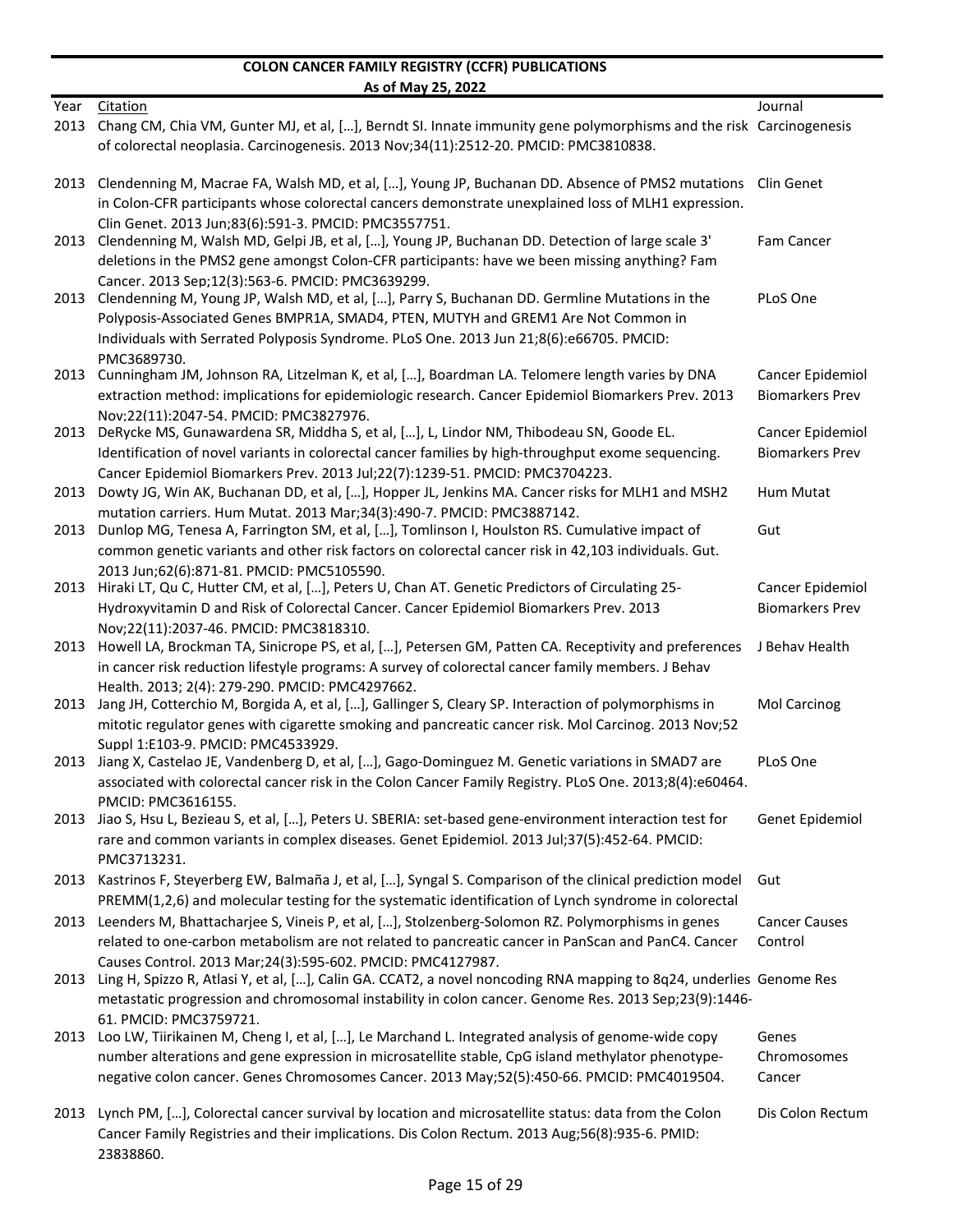|      | <u>AS UL IVIGY LY, LULL</u>                                                                                                                                                                                 |                        |
|------|-------------------------------------------------------------------------------------------------------------------------------------------------------------------------------------------------------------|------------------------|
| Year | Citation                                                                                                                                                                                                    | Journal                |
| 2013 | Makar KW, Poole EM, Resler AJ, et al, [], Ulrich CM. COX-1 (PTGS1) and COX-2 (PTGS2)                                                                                                                        | <b>Cancer Causes</b>   |
|      | polymorphisms, NSAID interactions, and risk of colon and rectal cancers in two independent                                                                                                                  | Control                |
|      | populations. Cancer Causes Control. 2013 Dec;24(12):2059-75. PMCID: PMC3913564.                                                                                                                             |                        |
| 2013 | Olson SH, Hsu M, Satagopan JM, et al, [], Talamini R. Allergies and risk of pancreatic cancer: a pooled Am J Epidemiol                                                                                      |                        |
|      | analysis from the Pancreatic Cancer Case-Control Consortium. Am J Epidemiol. 2013 Sep 1;178(5):691-                                                                                                         |                        |
|      | 700. PMCID: PMC3755648.                                                                                                                                                                                     |                        |
| 2013 | Passarelli MN, Phipps AI, Potter JD, et al, [], Peters U, Newcomb PA. Common single-nucleotide<br>polymorphisms in the estrogen receptor $\beta$ promoter are associated with colorectal cancer survival in | <b>Cancer Res</b>      |
|      | postmenopausal women. Cancer Res. 2013 Jan 15;73(2):767-75. PMCID: PMC3588850.                                                                                                                              |                        |
|      |                                                                                                                                                                                                             |                        |
| 2013 | Peters U, Jiao S, Schumacher FR, et al, [], Zheng W, Hsu L. Identification of Genetic Susceptibility Loci                                                                                                   | Gastroenterology       |
|      | for Colorectal Tumors in a Genome-wide Meta-analysis. Gastroenterology. 2013 Apr;144(4):799-                                                                                                                |                        |
|      | 807.e24. PMCID: PMC3636812.                                                                                                                                                                                 |                        |
| 2013 | Phipps AI, Buchanan DD, Makar KW, et al, [], Potter JD, Newcomb PA. KRAS-mutation status in                                                                                                                 | <b>Br J Cancer</b>     |
|      | relation to colorectal cancer survival: the joint impact of correlated tumour markers. Br J Cancer. 2013                                                                                                    |                        |
|      | Apr 30;108(8):1757-64. PMCID: PMC3668469.                                                                                                                                                                   |                        |
| 2013 | Phipps AI, Lindor NM, Jenkins MA, et al, [], Newcomb PA. Colon and rectal cancer survival by tumor                                                                                                          | Dis Colon Rectum       |
|      | location and microsatellite instability: The Colon Cancer Family Registry. Dis Colon Rectum. 2013                                                                                                           |                        |
| 2013 | Aug;56(8):937-44. PMCID: PMC3708260.<br>Rosty C, Walsh MD, Walters RJ, et al, [], Young JP, Buchanan DD. Multiplicity and molecular                                                                         | Am J Surg Pathol       |
|      | heterogeneity of colorectal carcinomas in individuals with serrated polyposis. Am J Surg Pathol. 2013                                                                                                       |                        |
|      | Mar;37(3):434-42. PMCID: PMC3567207.                                                                                                                                                                        |                        |
| 2013 | Seufert BL, Poole EM, Whitton J, et al, [], Potter JD, Ulrich CM. IκBKÎ <sup>2</sup> and NFκB1, NSAID use and risk                                                                                          | Carcinogenesis         |
|      | of colorectal cancer in the Colon Cancer Family Registry. Carcinogenesis. 2013 Jan;34(1):79-85. PMCID:                                                                                                      |                        |
|      | PMC3534188.                                                                                                                                                                                                 |                        |
| 2013 | Thomas DC, Yang Z, Yang F, [], Yang F. Two-phase and family-based designs for next-generation                                                                                                               | <b>Front Genet</b>     |
|      | sequencing studies. Front Genet. 2013 Dec 13;4:276. PMCID: PMC3861783.                                                                                                                                      |                        |
| 2013 | Toon CW, Walsh MD, Chou A, et al, [], Buchanan DD, Gill AJ. BRAFV600E immunohistochemistry                                                                                                                  | Am J Surg Pathol       |
|      | facilitates universal screening of colorectal cancers for Lynch syndrome. Am J Surg Pathol. 2013                                                                                                            |                        |
|      | Oct:37(10):1592-602. PMCID: PMC3773060.<br>2013 Walsh MD, Cummings MC, Pearson SA, et al, [], Young JP, Buchanan DD. Lynch syndrome-associated                                                              | Mod Pathol             |
|      | breast cancers do not overexpress chromosome 11-encoded mucins. Mod Pathol. 2013 Jul;26(7):944-                                                                                                             |                        |
|      | 54. PMCID: PMC4204018.                                                                                                                                                                                      |                        |
|      | 2013 Walters RJ, Williamson EJ, English DR, et al, [], Jenkins MA, Buchanan DD. Association between                                                                                                         | Epigenetics            |
|      | hypermethylation of DNA repetitive elements in white blood cell DNA and early-onset colorectal                                                                                                              |                        |
|      | cancer. Epigenetics. 2013 Jul:8(7):748-55. PMCID: PMC3781194.                                                                                                                                               |                        |
|      | 2013 Wang H, Haiman CA, Burnett T, et al, [], Le Marchand L. Fine-mapping of genome-wide association                                                                                                        | Hum Mol Genet          |
|      | study-identified risk loci for colorectal cancer in African Americans. Hum Mol Genet. 2013 Dec                                                                                                              |                        |
|      | 15;22(24):5048-55. PMCID: PMC3836473.                                                                                                                                                                       |                        |
|      | 2013 Wang H, Taverna D, Stram DO, et al, [], Le Marchand L. Genetic variation in the inflammation and                                                                                                       | Cancer Epidemiol       |
|      | innate immunity pathways and colorectal cancer risk. Cancer Epidemiol Biomarkers Prev. 2013<br>Nov;22(11):2094-101. PMCID: PMC3836607.                                                                      | <b>Biomarkers Prev</b> |
| 2013 | Wang J, Carvajal-Carmona LG, Chu JH, et al, [], Tomlinson I, Bertagnolli MM. Germline variants and                                                                                                          | Clin Cancer Res        |
|      | advanced colorectal adenomas: adenoma prevention with celecoxib trial genome-wide association                                                                                                               |                        |
|      | study. Clin Cancer Res. 2013 Dec 1;19(23):6430-7. PMCID: PMC4037290.                                                                                                                                        |                        |
|      | 2013 Whiffin N, Dobbins SE, Hosking FJ, et al, [], Dunlop MG, Tomlinson IP, Houlston RS. Deciphering the                                                                                                    | Hum Mol Genet          |
|      | genetic architecture of low-penetrance susceptibility to colorectal cancer. Hum Mol Genet. 2013 Dec                                                                                                         |                        |
|      | 15;22(24):5075-82. PMCID: PMC3836483.                                                                                                                                                                       |                        |
|      | 2013 Win AK, Hopper JL, Buchanan DD, et al, [], Jenkins MA. Are the common genetic variants associated                                                                                                      | Eur J Cancer           |
|      | with colorectal cancer risk for DNA mismatch repair gene mutation carriers? Eur J Cancer. 2013                                                                                                              |                        |
|      | 2013 Win AK, Lindor NM, Winship I, et al, [], Hopper JL, Jenkins MA. Risks of colorectal and other cancers                                                                                                  | J Natl Cancer Inst     |
|      | after endometrial cancer for women with lynch syndrome. J Natl Cancer Inst. 2013 Feb 20;105(4):274-                                                                                                         |                        |
|      | 9. PMCID: PMC3576323.                                                                                                                                                                                       |                        |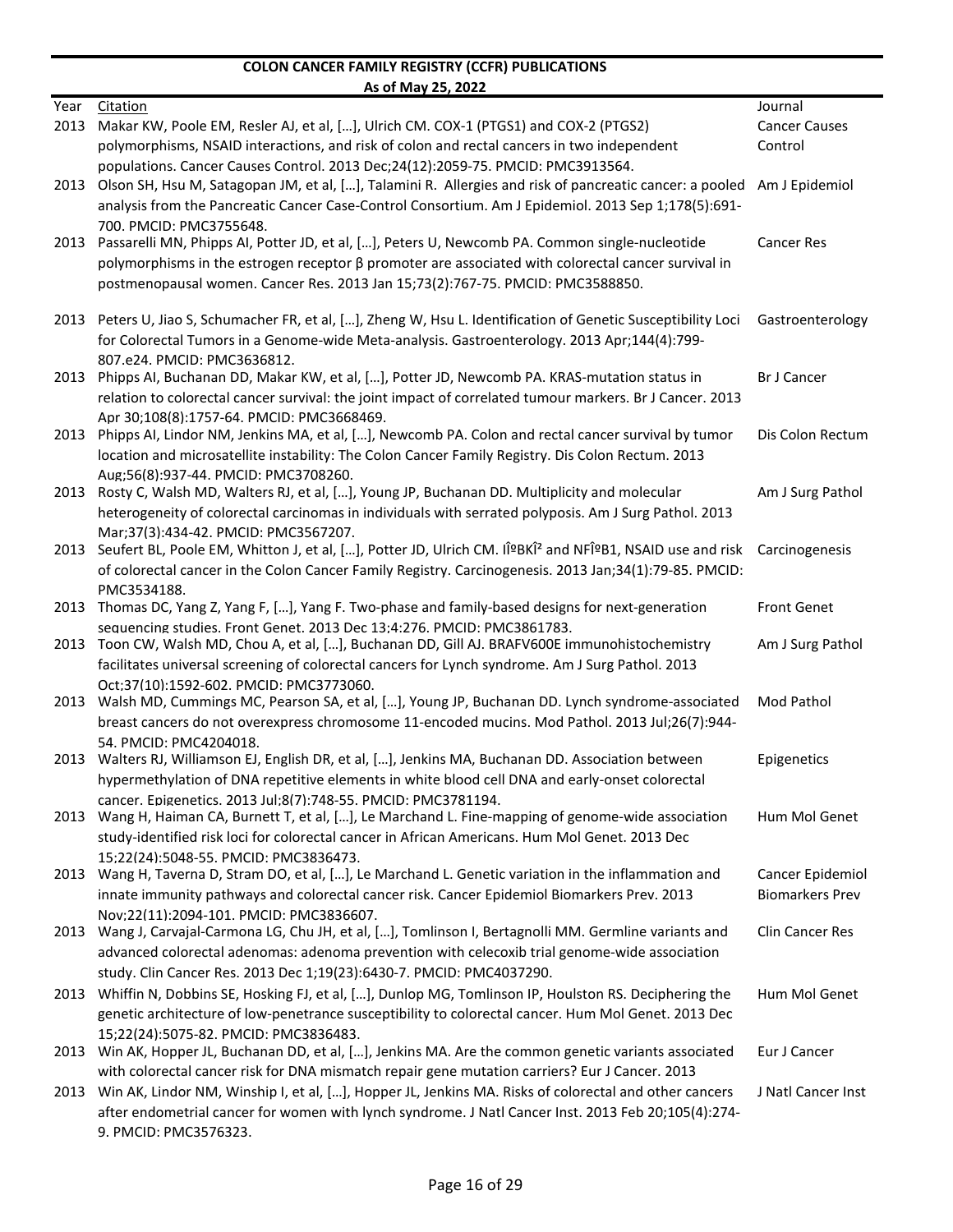| Year | 73 01 1110 <b>7 23</b> 102<br>Citation                                                                                 | Journal                    |
|------|------------------------------------------------------------------------------------------------------------------------|----------------------------|
| 2013 | Win AK, Parry S, Parry B, et al, [], Hopper JL, Jenkins MA. Risk of metachronous colon cancer following Ann Surg Oncol |                            |
|      | surgery for rectal cancer in mismatch repair gene mutation carriers. Ann Surg Oncol. 2013                              |                            |
|      | Jun:20(6):1829-36. PMCID: PMC4041733.                                                                                  |                            |
|      | 2013 Zhu Y, Wu H, Wang PP, et al, [], Parfrey PS. Dietary patterns and colorectal cancer recurrence and                | <b>BMJ Open</b>            |
|      | survival: a cohort study. BMJ Open. 2013 Feb 7;3(2). pii: e002270. PMCID: PMC3586110.                                  |                            |
|      | 2012 Ait Ouakrim D, Boussioutas A, Lockett T, et al, [], Hopper JL, Jenkins MA. Screening practices of                 | <b>Cancer Prev Res</b>     |
|      | unaffected people at familial risk of colorectal cancer. Cancer Prev Res (Phila). 2012 Feb;5(2):240-7.                 | (Phila)                    |
|      | PMCID: PMC3273548.                                                                                                     |                            |
| 2012 | Ait Ouakrim D, Lockett T, Boussioutas A, et al, [], Hopper JL, Jenkins MA. Screening practices of                      | <b>Cancer Causes</b>       |
|      | Australian men and women categorized as "at or slightly above average risk" of colorectal cancer.                      | Control                    |
|      | Cancer Causes Control. 2012 Nov:23(11):1853-64. PMCID: PMC3508400.                                                     |                            |
|      | 2012 Cicek MS, Cunningham JM, Fridley BL, et al, [], Goode EL. Colorectal cancer linkage on chromosomes                | PLoS One                   |
|      | 4q21, 8q13, 12q24, and 15q22. PLoS One. 2012;7(5):e38175. PMCID: PMC3364975.                                           |                            |
|      |                                                                                                                        |                            |
|      | 2012 Dunlop MG, Dobbins SE, Farrington SM, et al, [], Tomlinson IP, Houlston RS. Common variation near                 | Nat Genet                  |
|      | CDKN1A, POLD3 and SHROOM2 influences colorectal cancer risk. Nat Genet. 2012 May 27;44(7):770-6.                       |                            |
|      | PMCID: PMC4747430.                                                                                                     |                            |
|      | 2012 Gong J, Hutter C, Baron JA, et al, [], Peters U. A pooled analysis of smoking and colorectal cancer:              | Cancer Epidemiol           |
|      | timing of exposure and interactions with environmental factors. Cancer Epidemiol Biomarkers Prev.                      | <b>Biomarkers Prev</b>     |
|      | 2012 Nov;21(11):1974-85. PMCID: PMC3493822.                                                                            |                            |
|      | 2012 Hutter CM, Chang-Claude J, Slattery ML, et al, [], Hudson TJ, Peters U. Characterization of Gene-                 | <b>Cancer Res</b>          |
|      | Environment Interactions for Colorectal Cancer Susceptibility Loci. Cancer Res. 2012 Apr 15;72(8):2036-                |                            |
|      | 44. PMCID: PMC3374720.                                                                                                 |                            |
| 2012 | Jang JH, Cotterchio M, Borgida A, et al, [], Gallinger S, Cleary SP. Genetic variants in carcinogen-                   | Carcinogenesis             |
|      | metabolizing enzymes, cigarette smoking and pancreatic cancer risk. Carcinogenesis. 2012                               |                            |
|      | Apr;33(4):818-27. PMCID: PMC3324443.                                                                                   |                            |
| 2012 | Jenkins MA, Gurrin LC, Parry S, et al, [], Parry S, Win AK. Letter: Kaplan-Meier failure estimate for                  | Gut                        |
|      | metachronous colorectal cancer risk is clinically relevant. Gut 2012;61:5 783-784 Published Online First:              |                            |
|      | 24 October 2011. PMID: NA.                                                                                             |                            |
| 2012 | Jia WH, Zhang B, Matsuo K, et al, [], Zheng W. Genome-wide association analyses in East Asians                         | Nat Genet                  |
|      | identify new susceptibility loci for colorectal cancer. Nat Genet. 2013 Feb;45(2):191-6. PMCID:                        |                            |
|      | PMC3679924.                                                                                                            |                            |
| 2012 | Jiao S, Hsu L, Berndt S, et al, [], Zanke BW, Peters U. Genome-wide search for gene-gene interactions                  | PLoS One                   |
|      | in colorectal cancer. PLoS One. 2012;7(12):e52535. PMCID: PMC3530500.                                                  |                            |
|      | 2012 Kinnersley B, Migliorini G, Broderick P, et al, [], Dunlop MG, Tomlinson IP, Houlston RS. The TERT                | <b>Br J Cancer</b>         |
|      | variant rs2736100 is associated with colorectal cancer risk. Br J Cancer. 2012 Sep 4;107(6):1001-8.                    |                            |
|      | PMCID: PMC3464867.                                                                                                     |                            |
|      | 2012 Levine AJ, Win AK, Buchanan DD, et al, [], Haile RW. Cancer risks for the relatives of colorectal cancer          | <b>Cancer Prev Res</b>     |
|      | cases with a methylated MLH1 promoter region: data from the Colorectal Cancer Family Registry.                         | (Phila)                    |
| 2012 | Loo LW, Cheng I, Tiirikainen M, et al, [], Le Marchand L. cis-Expression QTL analysis of established                   | PLoS One                   |
|      | colorectal cancer risk variants in colon tumors and adjacent normal tissue. PLoS One. 2012;7(2):e30477.                |                            |
|      | PMCID: PMC3281844.                                                                                                     |                            |
|      | 2012 Lowery JT, Ahnen DJ, [], Ahnen DJ. Lessons learned from the Family Health Promotion Project.                      | Colorectal Cancer          |
|      | Colorectal Cancer, June 2012, Vol. 1, No. 3, Pages 193-195. PMID: NA.                                                  |                            |
|      | 2012 Lowery JT, Marcus A, Kinney A, et al, [], Ahnen DJ. The Family Health Promotion Project (FHPP):                   | <b>Contemp Clin Trials</b> |
|      | design and baseline data from a randomized trial to increase colonoscopy screening in high risk                        |                            |
|      | 2012 McGarvey PB, Ladwa S, Oberti M, et al, [], Madhavan S. Informatics and data quality at collaborative              | J Am Med Inform            |
|      | multicenter Breast and Colon Cancer Family Registries. J Am Med Inform Assoc. 2012 Jun;19(e1):e125-                    | Assoc                      |
|      | 8. PMCID: PMC3392863.                                                                                                  |                            |
|      | 2012 McGowan EL, Prapavessis H, Campbell N, et al, [], Elkayam J. The Effect of a Multifaceted Efficacy                | Int J Behav Med            |
|      | Intervention on Exercise Behavior in Relatives of Colon Cancer Patients. Int J Behav Med. 2012                         |                            |
|      | Dec;19(4):550-62. PMID: 21910025.                                                                                      |                            |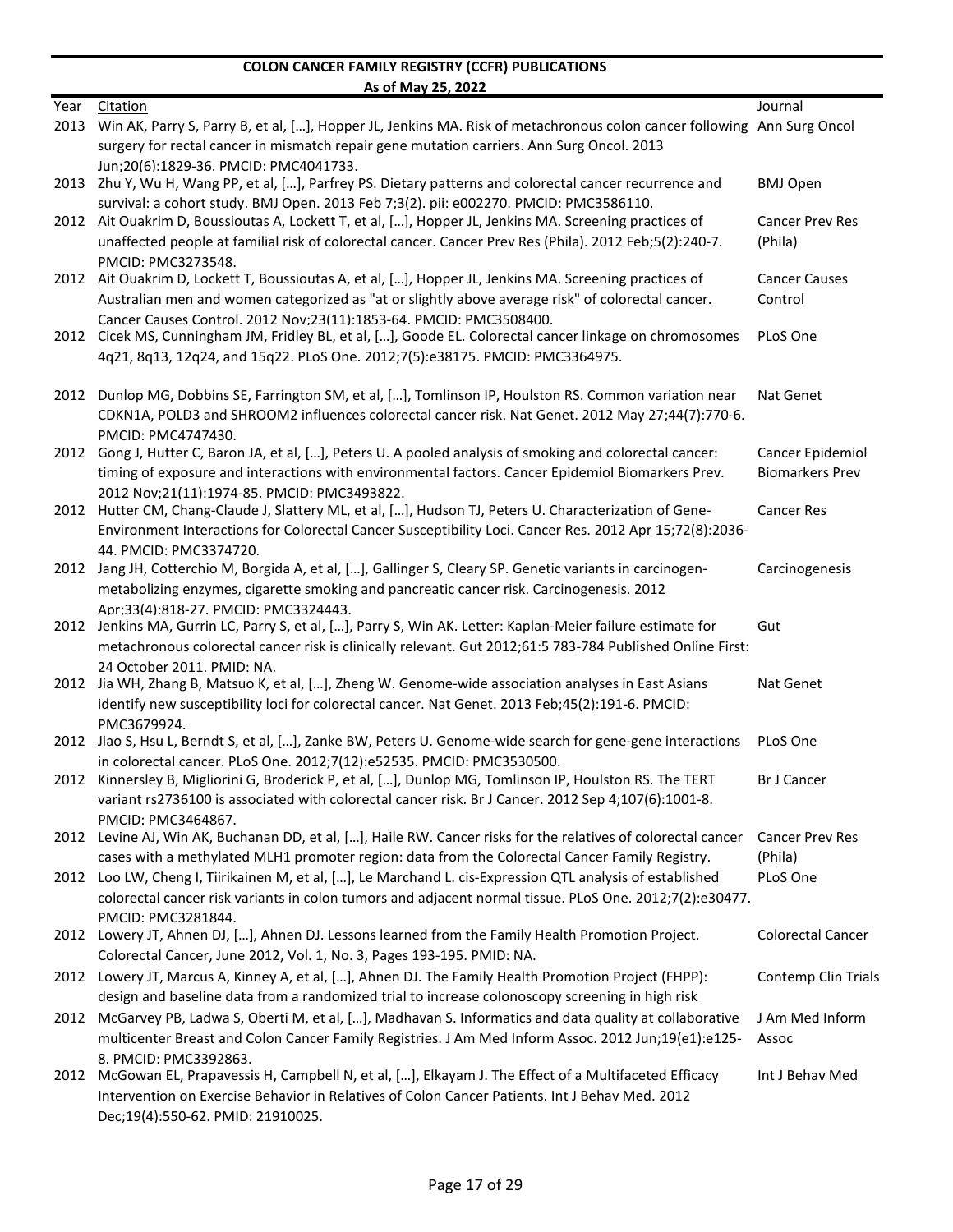|      | <u>AS ULIVIAY ZJ, ZUZZ</u>                                                                                                                                                                             |                        |
|------|--------------------------------------------------------------------------------------------------------------------------------------------------------------------------------------------------------|------------------------|
| Year | Citation                                                                                                                                                                                               | Journal                |
| 2012 | Medeiros F, Lindor NM, Couch FJ, et al, [], Highsmith WE Jr. The germline MLH1 K618A variant and<br>susceptibility to Lynch syndrome-associated tumors. J Mol Diagn. 2012 May-Jun;14(3):264-73. PMCID: | J Mol Diagn            |
|      | PMC4432490.                                                                                                                                                                                            |                        |
| 2012 | Mercado RC, Hampel H, Kastrinos F, et al, [], de la Chapelle A, Syngal S. Performance of                                                                                                               | Genet Med              |
|      | PREMM(1,2,6), MMRpredict, and MMRpro in detecting Lynch syndrome among endometrial cancer                                                                                                              |                        |
|      | cases. Genet Med. 2012 Jul;14(7):670-80. PMCID: PMC3396560.                                                                                                                                            |                        |
| 2012 | Moreira L, Balaguer F, Lindor N, et al, [], Castells A. Identification of Lynch syndrome among patients                                                                                                | <b>JAMA</b>            |
| 2012 | with colorectal cancer. JAMA. 2012 Oct 17;308(15):1555-65. PMCID: PMC3873721.<br>Newcomb PA, Savu A, Phipps AI, et al, [], Yasui Y. Impact of colon cancer screening on family history                 | Epidemiology           |
|      | phenotype. Epidemiology. 2012 Mar;23(2):308-10. PMCID: PMC3299289.                                                                                                                                     |                        |
|      | 2012 Parsons MT, Buchanan DD, Thompson B, et al, [], Young JP, Spurdle AB. Correlation of tumour BRAF                                                                                                  | J Med Genet            |
|      | mutations and MLH1 methylation with germline mismatch repair (MMR) gene mutation status: a                                                                                                             |                        |
|      | literature review assessing utility of tumour features for MMR variant classification. J Med Genet. 2012                                                                                               |                        |
|      | Mar:49(3):151-7. PMID: 22368298.                                                                                                                                                                       |                        |
|      | 2012 Peters U, Hutter CM, Hsu L, et al, [], Casey G. Meta-analysis of new genome-wide association studies<br>of colorectal cancer risk. Hum Genet. 2012 Feb;131(2):217-34. PMCID: PMC3257356.          | <b>Hum Genet</b>       |
| 2012 | Phipps AI, Buchanan DD, Makar KW, et al, [], Potter JD, Newcomb PA. BRAF mutation status and                                                                                                           | Cancer Epidemiol       |
|      | survival after colorectal cancer diagnosis according to patient and tumor characteristics. Cancer                                                                                                      | <b>Biomarkers Prev</b> |
|      | Epidemiol Biomarkers Prev. 2012 Oct;21(10):1792-8. PMCID: PMC3467328.                                                                                                                                  |                        |
| 2012 | Ramsey SD, Holmes RS, McDermott CL, et al, [], Ulrich CM. A comparison of approaches for                                                                                                               | <b>Colorectal Dis</b>  |
|      | association studies of polymorphisms and colorectal cancer risk. Colorectal Dis. 2012 Sep;14(9):e573-                                                                                                  |                        |
| 2012 | 86. PMCID: PMC3471808.<br>Rawson JB, Sun Z, Dicks E, et al, [], Bapat B. Vitamin D intake is negatively associated with promoter                                                                       | <b>Nutr Cancer</b>     |
|      | methylation of the Wnt antagonist gene DKK1 in a large group of colorectal cancer patients. Nutr                                                                                                       |                        |
|      | Cancer. 2012;64(7):919-28. PMCID: PMC4323165.                                                                                                                                                          |                        |
|      | 2012 Rosty C, Buchanan DD, Walsh MD, et al, [], Parry S, Young JP.                                                                                                                                     | Am J Surg Pathol       |
|      | Phenotype and polyp landscape in serrated polyposis syndrome: a series of 100 patients from genetics                                                                                                   |                        |
|      | clinics. Am J Surg Pathol 2012 Jun:36(6):876-82. PMCID: PMC3354022.                                                                                                                                    |                        |
| 2012 | Savio AJ, Lemire M, Mrkonjic M, et al, [], Bapat B. MLH1 region polymorphisms show a significant                                                                                                       | PLoS One               |
|      | association with CpG island shore methylation in a large cohort of healthy individuals. PLoS One.<br>2012;7(12):e51531. PMCID: PMC3519863.                                                             |                        |
| 2012 | Sinicrope PS, Goode EL, Limburg PJ, et al, [], Petersen GM. A population-based study of prevalence                                                                                                     | Cancer Epidemiol       |
|      | and adherence trends in average risk colorectal cancer screening, 1997 to 2008. Cancer Epidemiol                                                                                                       | <b>Biomarkers Prev</b> |
|      | Biomarkers Prev. 2012 Feb;21(2):347-50. PMCID: PMC3339802.                                                                                                                                             |                        |
|      | 2012 Sun Z, Liu L, Wang PP, et al, [], McLaughlin JR, Parfrey PS. Association of total energy intake and                                                                                               | Nutr J                 |
|      | macronutrient consumption with colorectal cancer risk: results from a large population-based case-                                                                                                     |                        |
|      | control study in Newfoundland and Labrador and Ontario, Canada. Nutr J. 2012 Mar 26;11:18. PMCID:<br>PMC3378449.                                                                                       |                        |
|      | 2012 Sun Z, Zhu Y, Wang PP, et al, [], McLaughlin JR, Parfrey PS. Reported intake of selected micronutrients Anticancer Res                                                                            |                        |
|      | and risk of colorectal cancer: results from a large population-based case-control study in                                                                                                             |                        |
|      | 2012 Thompson BA, Goldgar DE, Paterson C, et al, [], Spurdle AB. A multifactorial likelihood model for                                                                                                 | <b>Hum Mutat</b>       |
|      | MMR gene variant classification incorporating probabilities based on sequence bioinformatics and                                                                                                       |                        |
|      | 2012 Thompson BA, Greenblatt MS, Vallee MP, et al, [], Spurdle AB, Tavtigian SV. Calibration of multiple in                                                                                            | Hum Mutat              |
|      | silico tools for predicting pathogenicity of mismatch repair gene missense substitutions. Hum Mutat.                                                                                                   |                        |
|      | 2013 Jan;34(1):255-65. PMCID: PMC4318556.                                                                                                                                                              |                        |
|      | 2012 Tomsic J, Senter L, Liyanarachchi S, et al, [], de la Chapelle A. Recurrent and founder mutations in the Clin Genet<br>PMS2 gene. Clin Genet. 2013 Mar;83(3):238-43. PMCID: PMC3445698.           |                        |
|      | 2012 Walsh MD, Buchanan DD, Pearson SA, et al, [], Young JP. Immunohistochemical testing of                                                                                                            | Mod Pathol             |
|      | conventional adenomas for loss of expression of mismatch repair proteins in Lynch syndrome mutation                                                                                                    |                        |
|      | carriers: a case series from the Australasian site of the Colon Cancer Family Registry. Mod Pathol. 2012                                                                                               |                        |
|      | 2012 Wang J, Joshi AD, Corral R, et al, [], Lance P, Stern MC. Carcinogen metabolism genes, red meat and                                                                                               | Int J Cancer           |
|      | poultry intake, and colorectal cancer risk. Int J Cancer. 2012 Apr 15;130(8):1898-907. PMCID:                                                                                                          |                        |
|      | PMC3883510.                                                                                                                                                                                            |                        |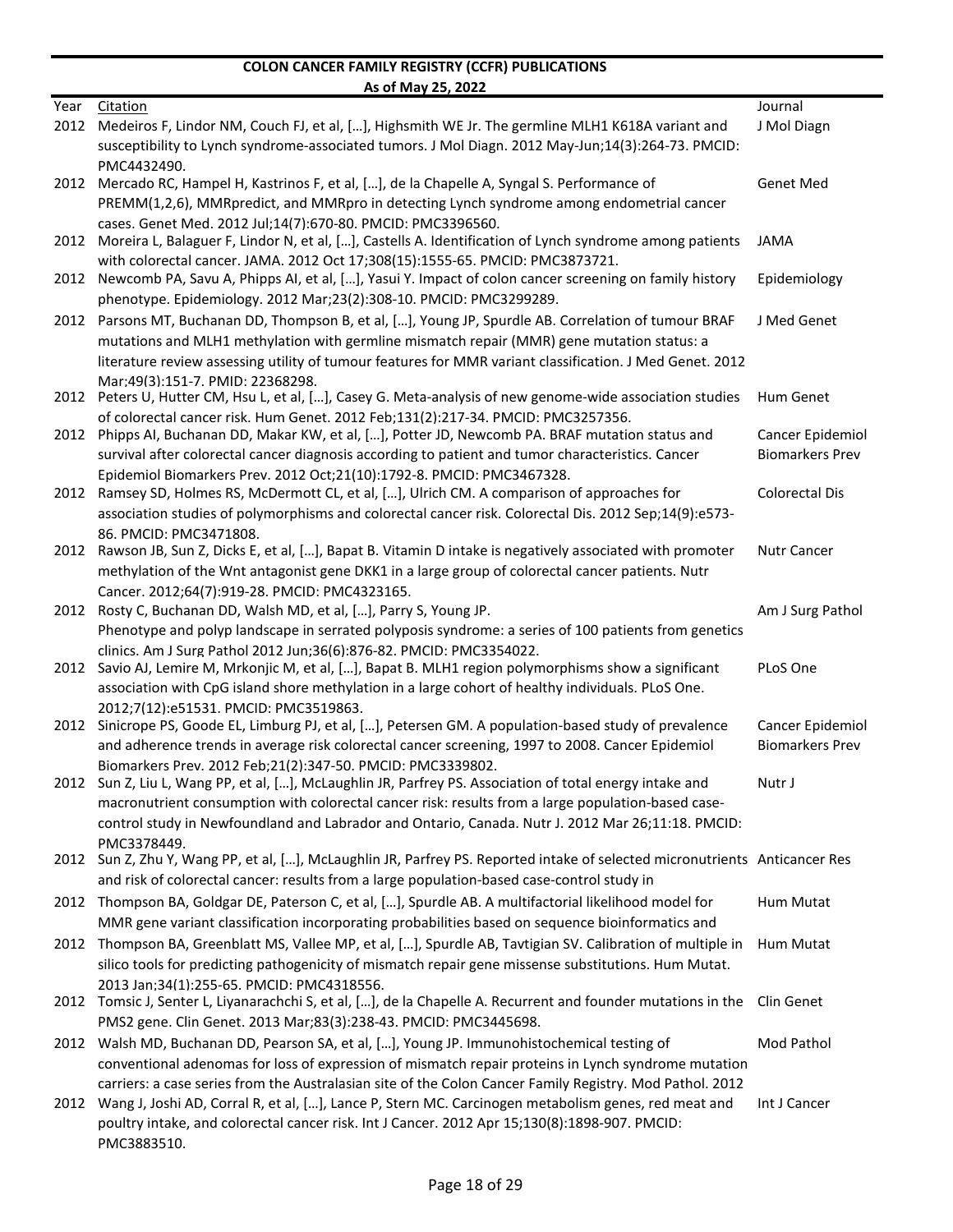|      | <u>AS ULIVIAY ZJ, ZUZZ</u>                                                                                                         |                          |
|------|------------------------------------------------------------------------------------------------------------------------------------|--------------------------|
| Year | Citation                                                                                                                           | Journal                  |
|      | 2012 Ward RL, Dobbins T, Lindor NM, et al, [], Hitchins MP. Identification of constitutional MLH1                                  | <b>Genet Med</b>         |
|      | epimutations and promoter variants in colorectal cancer patients from the Colon Cancer Family                                      |                          |
|      | Registry. Genet Med. 2013 Jan:15(1):25-35. PMCID: PMC3908650.                                                                      |                          |
| 2012 | Win AK, Lindor NM, Young JP, et al, [], Hopper JL, Jenkins MA. Risks of primary extracolonic cancers                               | J Natl Cancer Inst       |
|      | following colorectal cancer in lynch syndrome. J Natl Cancer Inst. 2012 Sep 19;104(18):1363-72. PMCID:                             |                          |
|      | PMC3529597.                                                                                                                        |                          |
|      | 2012 Win AK, Walters RJ, Buchanan DD, et al, [], Parry S, Young JP. Cancer risks for relatives of patients with Am J Gastroenterol |                          |
|      | serrated polyposis. Am J Gastroenterol. 2012 May;107(5):770-8. PMCID: PMC3488375.                                                  |                          |
|      |                                                                                                                                    |                          |
|      | 2012 Win AK, Young JP, Lindor NM, et al, [], Hopper JL, Jenkins MA. Colorectal and Other Cancer Risks for                          | J Clin Oncol             |
|      | Carriers and Noncarriers From Families With a DNA Mismatch Repair Gene Mutation: A Prospective                                     |                          |
|      | Cohort Study. J Clin Oncol. 2012 Mar 20;30(9):958-64. PMCID: PMC3341109.                                                           |                          |
|      | 2012 Winship I, Win AK, [], Win AK. The Australasian Colorectal Cancer Family Registry: Reducing the                               | Med J Aust               |
|      | impact of colorectal cancer. Med J Aust 2012; 197 (9): 480-481. PMID: 23121570.                                                    |                          |
|      |                                                                                                                                    |                          |
|      | 2012 Zhao J, Zhu Y, Wang PP, et al, [], Parfrey PS. Interaction between alcohol drinking and obesity in                            | <b>BMC Public Health</b> |
|      | relation to colorectal cancer risk: a case-control study in Newfoundland and Labrador, Canada. BMC                                 |                          |
|      | Public Health. 2012 Feb 1;12:94. PMCID: PMC3280927.                                                                                |                          |
| 2011 | Bertuccio P, La Vecchia C, Silverman DT, et al, [], Boffetta P. Cigar and pipe smoking, smokeless                                  | Ann Oncol                |
|      | tobacco use and pancreatic cancer: an analysis from the International Pancreatic Cancer Case-Control                               |                          |
|      | Consortium (PanC4). Ann Oncol. 2011 Jun;22(6):1420-6. PMCID: PMC3139985.                                                           |                          |
|      |                                                                                                                                    |                          |
| 2011 | Borgida AE, Ashamalla S, Al-Sukhni W, et al, [], Gallinger S. Management of pancreatic                                             | Can J Surg               |
|      | adenocarcinoma in Ontario, Canada: a population-based study using novel case ascertainment. Can J                                  |                          |
|      | Surg. 2011 Feb;54(1):54-60. PMCID: PMC3038358.                                                                                     |                          |
|      | 2011 Brisbin AG, Asmann YW, Song H, et al, [], Fridley BL. Meta-analysis of 8q24 for seven cancers reveals a BMC Med Genet         |                          |
|      | locus between NOV and ENPP2 associated with cancer development. BMC Med Genet. 2011 Dec                                            |                          |
|      | 5;12:156. PMCID: PMC3267702.                                                                                                       |                          |
|      | 2011 Carvajal-Carmona LG, Cazier JB, Jones AM, et al, [], Houlston R, Dunlop M, Tomlinson I. Fine-mapping                          | Hum Mol Genet            |
|      | of colorectal cancer susceptibility loci at 8q23.3, 16q22.1 and 19q13.11: refinement of association                                |                          |
|      | 2011 Cicek MS, Lindor NM, Gallinger S, et al, [], Thibodeau SN. Quality Assessment and Correlation of                              | J Mol Diagn              |
|      | Microsatellite Instability and Immunohistochemical Markers among Population- and Clinic-Based                                      |                          |
|      | Colorectal Tumors Results from the Colon Cancer Family Registry. J Mol Diagn. 2011 May;13(3):271-81.                               |                          |
| 2011 | Clendenning M, Buchanan DD, Walsh MD, et al, [], Hopper JL, Jenkins MA, Young JP. Mutation deep                                    | <b>Fam Cancer</b>        |
|      | within an intron of MSH2 causes Lynch syndrome. Fam Cancer. 2011 Jun;10(2):297-301. PMCID:                                         |                          |
|      | 2011 Coghill AE, Newcomb PA, Campbell PT, et al, [], Potter JD, Ulrich CM. Prediagnostic non-steroidal anti- Gut                   |                          |
|      |                                                                                                                                    |                          |
|      | inflammatory drug use and survival after diagnosis of colorectal cancer. Gut. 2011 Apr;60(4):491-8.                                |                          |
|      | PMCID: PMC3049822.<br>2011 Coghill AE, Newcomb PA, Chia VM, et al, [], Potter JD. Pre-diagnostic NSAID use but not hormone         | <b>Br J Cancer</b>       |
|      | therapy is associated with improved colorectal cancer survival in women. Br J Cancer. 2011 Mar                                     |                          |
|      |                                                                                                                                    |                          |
|      | 1;104(5):763-8. PMCID: PMC3048198.                                                                                                 |                          |
|      | 2011 Coghill AE, Newcomb PA, Poole EM, et al, [], Potter JD, Ulrich CM. Genetic variation in inflammatory                          | <b>Clin Cancer Res</b>   |
|      | pathways is related to colorectal cancer survival. Clin Cancer Res. 2011 Nov 15;17(22):7139-47. PMCID:                             |                          |
|      | PMC3218294.                                                                                                                        |                          |
| 2011 | Esplen MJ, Stuckless N, Wong J, et al, [], Petersen HV. Development and Validation of an Instrument                                | Clin Genet               |
|      | to Measure the Impact of Genetic Testing on Self-Concept in Lynch Syndrome (LS). Clin Genet. 2011                                  |                          |
|      | Nov;80(5):415-23. PMCID: PMC3237954.                                                                                               |                          |
| 2011 | Figueiredo JC, Lewinger JP, Song C, et al, [], Casey G. Genotype-environment interactions in                                       | Cancer Epidemiol         |
|      | microsatellite stable/microsatellite instability-low colorectal cancer: results from a genome-wide                                 | <b>Biomarkers Prev</b>   |
|      | association study. Cancer Epidemiol Biomarkers Prev. 2011 May;20(5):758-66. PMCID: PMC3089660.                                     |                          |
|      |                                                                                                                                    |                          |
| 2011 | Kastrinos F, Steyerberg EW, Mercado R, et al, [], Syngal S. The PREMM(1,2,6) model predicts risk of                                | Gastroenterology         |
|      | MLH1, MSH2, and MSH6 germline mutations based on cancer history. Gastroenterology. 2011                                            |                          |
|      | Jan;140(1):73-81. PMCID: PMC3125673.                                                                                               |                          |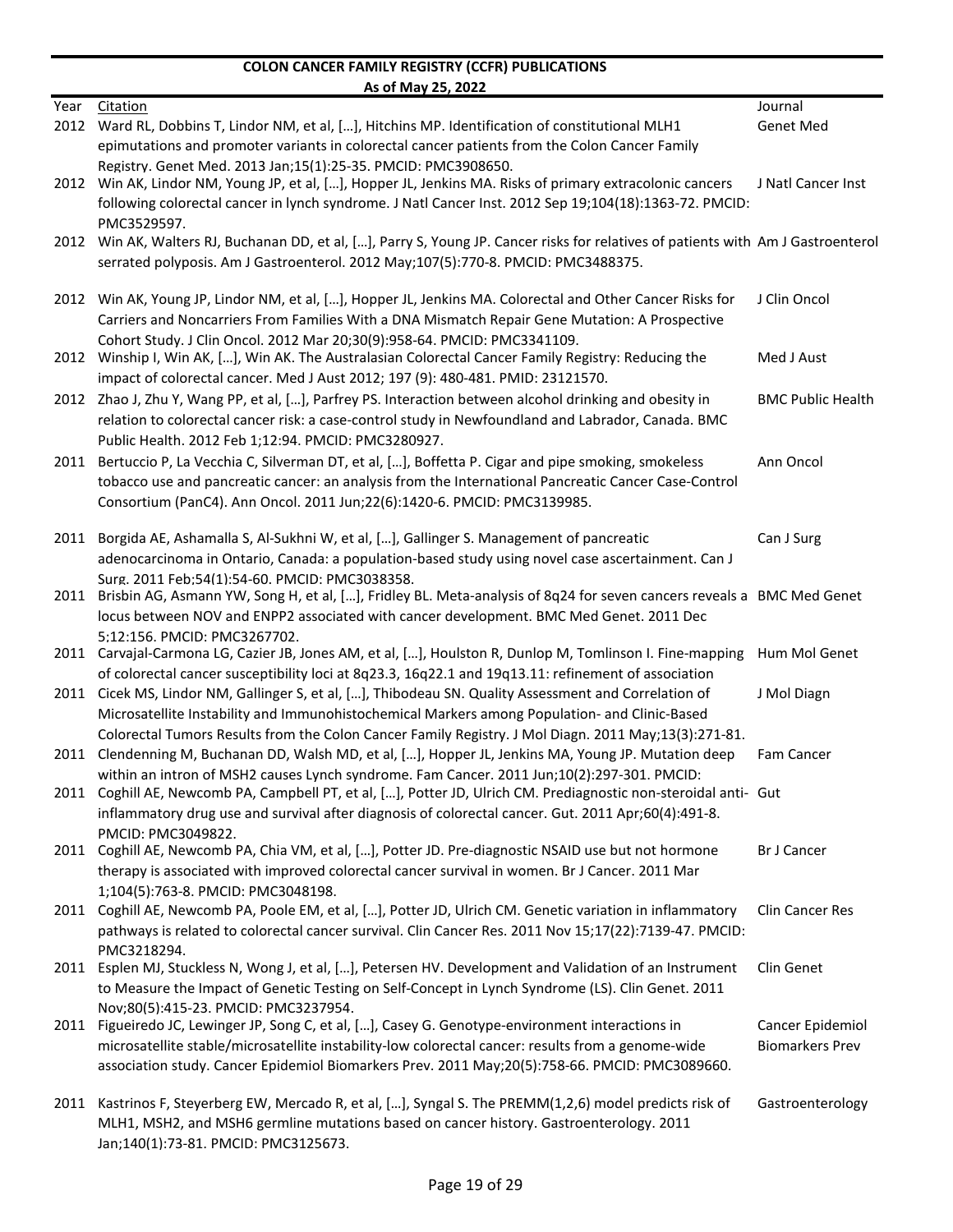|      | As of May 25, 2022                                                                                                                               |                          |
|------|--------------------------------------------------------------------------------------------------------------------------------------------------|--------------------------|
| Year | Citation                                                                                                                                         | Journal                  |
| 2011 | Limburg PJ, Harmsen WS, Chen HH, et al, [], Thibodeau SN, Lindor NM. Prevalence of Alternations in                                               | Clin Gastroenterol       |
|      | DNA mismatch repair gene alterations in a population-based sample of young-onset colorectal cancer                                               | Hepatol                  |
|      | patients. Clin Gastroenterol Hepatol. 2011 Jun;9(6):497-502. PMCID: PMC3058119.                                                                  |                          |
|      | 2011 Lindor NM, Petersen GM, Spurdle AB, et al, [], Thibodeau SN. Pancreatic cancer and a novel MSH2                                             | Pancreas                 |
|      | germline alteration. Pancreas. 2011 Oct;40(7):1138-40. PMCID: PMC3425611.                                                                        |                          |
|      | 2011 Parry S, Win AK, Parry B, et al, [], Hopper JL, Jenkins MA. Metachronous colorectal cancer risk for                                         | Gut                      |
|      | mismatch repair gene mutation carriers: the advantage of more extensive colon surgery. Gut. 2011                                                 |                          |
|      | Jul;60(7):950-7. PMCID: PMC3848416.                                                                                                              |                          |
|      | 2011 Passarelli MN, Coghill AE, Hutter CM, et al, [], Potter JD, Newcomb PA. Common colorectal cancer risk Genes                                 |                          |
|      | variants in SMAD7 are associated with survival among prediagnostic nonsteroidal anti-inflammatory                                                | Chromosomes              |
|      | drug users: a population-based study of postmenopausal women. Genes Chromosomes Cancer. 2011                                                     | Cancer                   |
|      | Nov:50(11):875-86. PMCID: PMC3201720.                                                                                                            |                          |
| 2011 | Phipps AI, Baron J, Newcomb PA, [], Newcomb PA. Prediagnostic smoking history, alcohol                                                           | Cancer                   |
|      | consumption, and colorectal cancer survival: The Seattle Colon Cancer Family Registry. Cancer. 2011<br>Nov 1;117(21):4948-57. PMCID: PMC3138819. |                          |
| 2011 | Rakovski C, Weisenberger DJ, Marjoram P, et al, [], Laird PW, Siegmund KD. Modeling measurement                                                  | <b>BMC</b>               |
|      | error in tumor characterization studies. BMC Bioinformatics. 2011 Jul 13;12:284. PMCID: PMC3213130.                                              | <b>Bioinformatics</b>    |
|      |                                                                                                                                                  |                          |
| 2011 | Rawson JB, Manno M, Mrkonjic M, et al, [], Bapat B. Promoter methylation of Wnt antagonists DKK1                                                 | Carcinogenesis           |
|      | and SFRP1 is associated with opposing tumor subtypes in two large populations of colorectal cancer                                               |                          |
|      | patients. Carcinogenesis. 2011 May;32(5):741-7. PMCID: PMC3140140.                                                                               |                          |
|      | 2011 Rawson JB, Mrkonjic M, Daftary D, et al, [], Bapat B. Promoter methylation of Wnt5a is associated                                           | <b>Br J Cancer</b>       |
|      | with microsatellite instability and BRAF V600E mutation in two large populations of colorectal cancer                                            |                          |
|      | patients. Br J Cancer. 2011 Jun 7;104(12):1906-12. PMCID: PMC3111198.                                                                            |                          |
|      | 2011 Roberts A, Nancarrow D, Clendenning M, et al, [], Young JP. Linkage to chromosome 2q32.2-q33.3 in                                           | Fam Cancer               |
|      | familial serrated neoplasia (Jass syndrome). Fam Cancer. 2011 Jun;10(2):245-54. PMCID: PMC3100490.                                               |                          |
| 2011 | Rumilla K, Schowalter KV, Lindor NM, et al, [], Thibodeau SN. Frequency of deletions of EPCAM                                                    | J Mol Diagn              |
|      | (TACSTD1) in MSH2-associated lynch syndrome cases. J Mol Diagn. 2011 Jan;13(1):93-9. PMCID:                                                      |                          |
|      | PMC3069927.                                                                                                                                      |                          |
| 2011 | Sun Z, Wang PP, Roebothan B, et al, [], Mclaughlin JR, Parfrey PS. Calcium and vitamin D and risk of                                             | Can J Public Health      |
|      | colorectal cancer: results from a large population-based case-control study in Newfoundland and                                                  |                          |
|      | Labrador and Ontario. Can J Public Health. 2011 Sep-Oct;102(5):382-9. PMCID: PMC6973686.                                                         |                          |
|      | 2011 Tomlinson IP, Carvajal-Carmona LG, Dobbins SE, et al, [], Houlston RS, Dunlop MG. Multiple common PLoS Genet                                |                          |
|      | susceptibility variants near BMP pathway loci GREM1, BMP4, and BMP2 explain part of the missing                                                  |                          |
|      | heritability of colorectal cancer. PLoS Genet. 2011 Jun;7(6):e1002105. PMCID: PMC3107194.                                                        |                          |
|      | 2011 van Vliet CM, Dowty JG, van Vliet JL, et al, [], Hopper JL. Dependence of colorectal cancer risk on the                                     | Hum Mutat                |
|      | parent-of-origin of mutations in DNA mismatch repair genes. Hum Mutat. 2011 Feb;32(2):207-12.                                                    |                          |
|      | PMCID: PMC3228833.                                                                                                                               |                          |
|      | 2011 Vasen HF, de Vos tot Nederveen Cappel WH, [], de Vos tot Nederveen Cappel WH. Cancer: Lynch                                                 | Nat Rev                  |
|      | syndrome--how should colorectal cancer be managed? Nat Rev Gastroenterol Hepatol. 2011                                                           | Gastroenterol            |
|      | Apr;8(4):184-6. PMID: 21460875.                                                                                                                  | Hepatol                  |
|      | 2011 Ward CJ, Wu Y, Johnson RA, et al, [], Boardman LA. Germline PKHD1 mutations are protective against Hum Genet                                |                          |
|      | colorectal cancer. Hum Genet. 2011 Mar;129(3):345-9. PMCID: PMC3102497.                                                                          |                          |
|      | 2011 Watkins KE, Way CY, Fiander JJ, et al, [], Parfrey PS. Lynch syndrome: barriers to and facilitators of                                      | <b>Hered Cancer Clin</b> |
|      | screening and disease management. Hered Cancer Clin Pract. 2011 Sep 7;9:8. PMCID: PMC3180430.                                                    | Pract                    |
|      | 2011 Win AK, Cleary SP, Dowty JG, et al, [], Jenkins MA. Cancer risks for monoallelic MUTYH mutation                                             | Int J Cancer             |
|      | carriers with a family history of colorectal cancer. Int J Cancer. 2011 Nov 1;129(9):2256-62. PMCID:                                             |                          |
|      | PMC3291738.                                                                                                                                      |                          |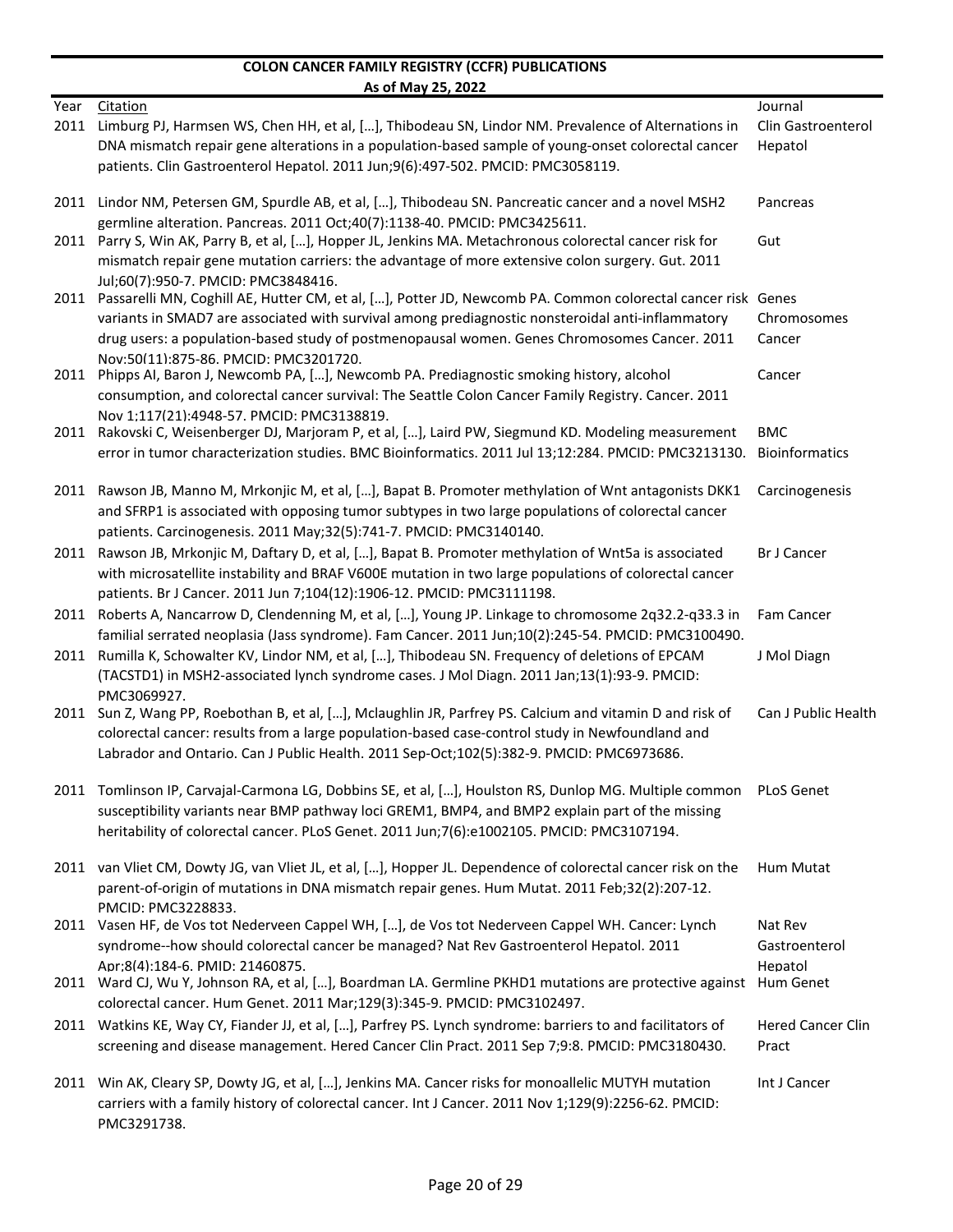|      | AS OT MAY 25, 2022                                                                                                                            |                        |
|------|-----------------------------------------------------------------------------------------------------------------------------------------------|------------------------|
| Year | <b>Citation</b>                                                                                                                               | Journal                |
| 2011 | Win AK, Dowty JG, Antill YC, et al, [], Hopper JL, Jenkins MA. Body mass index in early adulthood and                                         | Obstet Gynecol         |
|      | endometrial cancer risk for mismatch repair gene mutation carriers. Obstet Gynecol. 2011                                                      |                        |
|      | Apr;117(4):899-905. PMCID: PMC3084323.                                                                                                        |                        |
|      | 2011 Win AK, Dowty JG, English DR, et al, [], Hopper JL, Jenkins MA. Body mass index in early adulthood                                       | <b>Br J Cancer</b>     |
|      | and colorectal cancer risk for carriers and non-carriers of germline mutations in DNA mismatch repair                                         |                        |
|      | genes. Br J Cancer. 2011 Jun 28;105(1):162-9. PMCID: PMC3137400.                                                                              |                        |
|      | 2011 Win AK, Hopper JL, Jenkins MA, [], Hopper JL, Jenkins MA. Association between monoallelic MUTYH                                          | Fam Cancer             |
|      | mutation and colorectal cancer risk: a meta-regression analysis. Fam Cancer. 2011 Mar;10(1):1-9.                                              |                        |
|      | PMCID: PMC3228836.                                                                                                                            | J Med Genet            |
|      | 2011 Win AK, Jenkins MA, Buchanan DD, et al, [], Thibodeau SN, Lindor NM. Determining the frequency of                                        |                        |
|      | de novo germline mutations in DNA mismatch repair genes. J Med Genet. 2011 Aug;48(8):530-4.                                                   |                        |
| 2010 | PMCID: PMC3436601.<br>Baglietto L, Lindor NM, Dowty JG, et al, [], Thibodeau SN, Jenkins MA. Risks of Lynch syndrome                          | J Natl Cancer Inst     |
|      | cancers for MSH6 mutation carriers. J Natl Cancer Inst. 2010 Feb 3;102(3):193-201. PMCID:                                                     |                        |
| 2010 | Brevik A, Joshi AD, Corral R, et al, [], Lance P, Stern MC. Polymorphisms in base excision repair genes                                       | Cancer Epidemiol       |
|      | as colorectal cancer risk factors and modifiers of the effect of diets high in red meat. Cancer Epidemiol                                     | <b>Biomarkers Prev</b> |
|      | Biomarkers Prev. 2010 Dec;19(12):3167-73. PMCID: PMC3058341.                                                                                  |                        |
| 2010 | Buchanan DD, Roberts A, Walsh MD, et al, [], Parry S, Young JP. Lessons from Lynch syndrome: a                                                | <b>Future Oncol</b>    |
|      | tumor biology-based approach to familial colorectal cancer. Future Oncol. 2010 Apr;6(4):539-49.                                               |                        |
|      | PMCID: PMC2896690.                                                                                                                            |                        |
| 2010 | Buchanan DD, Sweet K, Drini M, et al, [], Parry S, Young JP. Risk factors for colorectal cancer in                                            | PLoS One               |
|      | patients with multiple serrated polyps: a cross-sectional case series from genetics clinics. PLoS One.                                        |                        |
|      | 2010 Jul 16;5(7):e11636. PMCID: PMC2905435.                                                                                                   |                        |
| 2010 | Buchanan DD, Sweet K, Drini M, et al, [], Jass JR, Young JP. Phenotypic diversity in patients with                                            | Int J Colorectal Dis   |
|      | multiple serrated polyps: a genetics clinic study. Int J Colorectal Dis. 2010 Jun;25(6):703-12. PMCID:                                        |                        |
|      | PMC2862176.                                                                                                                                   |                        |
| 2010 | Campbell PT, Jacobs ET, Ulrich CM, et al, [], Martínez ME. Case-control study of overweight, obesity,                                         | J Natl Cancer Inst     |
|      | and colorectal cancer risk, overall and by tumor microsatellite instability status. J Natl Cancer Inst. 2010                                  |                        |
|      | Mar 17:102(6):391-400. PMCID: PMC2841037.                                                                                                     |                        |
| 2010 | Cleary SP, Cotterchio M, Shi E, et al, [], Gallinger S, Harper P. Cigarette smoking, genetic variants in                                      | Am J Epidemiol         |
|      | carcinogen-metabolizing enzymes, and colorectal cancer risk. Am J Epidemiol. 2010 Nov 1;172(9):1000-                                          |                        |
|      | 14. PMCID: PMC2984254.                                                                                                                        |                        |
| 2010 | Figueiredo JC, Levine AJ, Lee WH, et al, [], Haile RW. Genes involved with folate uptake and                                                  | <b>Cancer Causes</b>   |
|      | distribution and their association with colorectal cancer risk. Cancer Causes Control. 2010                                                   | Control                |
|      | Apr;21(4):597-608. PMCID: PMC2904058.<br>2010 Fridley BL, Serie D, Jenkins G, et al, [], Potter JD, Goode EL. Bayesian mixture models for the | Genet Epidemiol        |
|      | incorporation of prior knowledge to inform genetic association studies. Genet Epidemiol. 2010                                                 |                        |
|      | Jul;34(5):418-26. PMCID: PMC2910528.                                                                                                          |                        |
|      | 2010 Gray-McGuire C, Guda K, Adrianto I, et al, [], Wiesner GL. Confirmation of linkage to and localization                                   | <b>Cancer Res</b>      |
|      | of familial colon cancer risk haplotype on chromosome 9q22. Cancer Res. 2010 Jul 1;70(13):5409-18.                                            |                        |
|      | PMCID: PMC2896448.                                                                                                                            |                        |
|      | 2010 Holmes RS, Li L, Zheng Y, et al, [], Ulrich CM. Use of folic acid-containing supplements after a diagnosis Cancer Epidemiol              |                        |
|      | of colorectal cancer. Cancer Epidemiol Biomarkers Prev. 2010 Aug;19(8):2023-34. PMCID: PMC3523172. Biomarkers Prev                            |                        |
|      |                                                                                                                                               |                        |
| 2010 | Jacobs ET, Martínez ME, Campbell PT, et al, [], Baron JA. Genetic variation in the retinoid X receptor                                        | Carcinogenesis         |
|      | and calcium-sensing receptor and risk of colorectal cancer in the Colon Cancer Family Registry.                                               |                        |
|      | Carcinogenesis. 2010 Aug;31(8):1412-6. PMCID: PMC2915636.                                                                                     |                        |
| 2010 | Kohonen-Corish M, Weber TK, Lindblom A, et al, [], Macrae F. Report of the combined meeting of the Fam Cancer                                 |                        |
|      | International Society for Gastrointestinal Hereditary Tumours, the Human Variome Project and the                                              |                        |
|      | National Cancer Institute Colon Cancer Family Registry, Duesseldorf, Germany, 24 June 2009. Fam                                               |                        |
|      | Cancer. 2010 Dec: 9(4): 705-11. PMID: 20532640.                                                                                               |                        |
|      | 2010 Levine AJ, Figueiredo JC, Lee W, et al, [], Haile RW. A candidate gene study of folate-associated one                                    | Cancer Epidemiol       |
|      | carbon metabolism genes and colorectal cancer risk. Cancer Epidemiol Biomarkers Prev. 2010                                                    | <b>Biomarkers Prev</b> |
|      | Jul;19(7):1812-21. PMCID: PMC2950115.                                                                                                         |                        |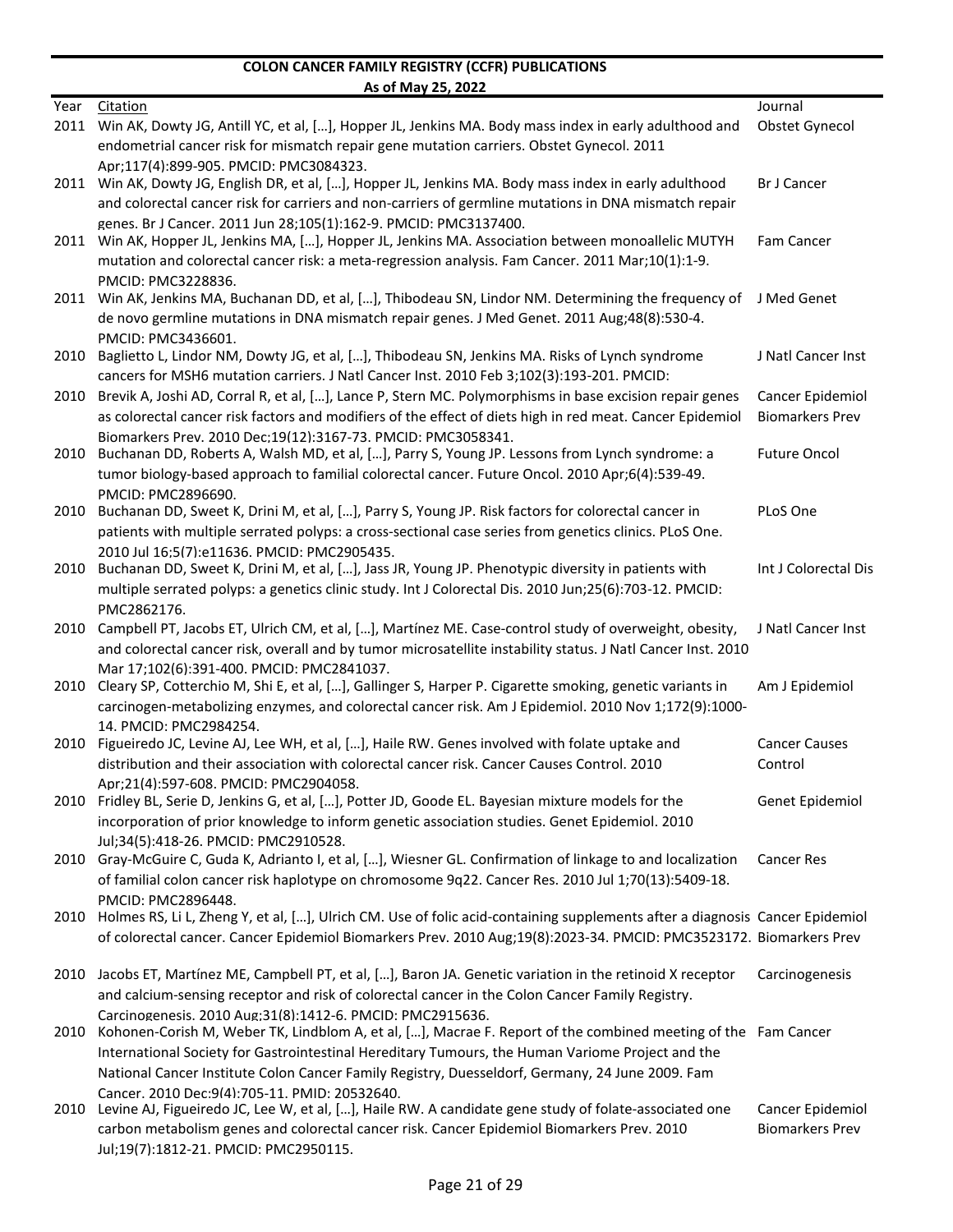|      | <u>AS ULIVIAY ZJ, ZUZZ</u>                                                                                               |                           |
|------|--------------------------------------------------------------------------------------------------------------------------|---------------------------|
| Year | Citation                                                                                                                 | Journal                   |
| 2010 | Levine AJ, Figueiredo JC, Lee W, et al, [], Haile RW. Genetic variability in the MTHFR gene and                          | Cancer Epidemiol          |
|      | colorectal cancer risk using the Colorectal Cancer Family Registry. Cancer Epidemiol Biomarkers Prev.                    | <b>Biomarkers Prev</b>    |
|      | 2010 Jan;19(1):89-100. PMCID: PMC2805460.                                                                                |                           |
| 2010 | Lindor NM, Rabe KG, Petersen GM, et al, [], Limburg PJ, Thibodeau SN. Parent of origin effects on age                    | Int J Cancer              |
|      | at colorectal cancer diagnosis. Int J Cancer. 2010 Jul 15;127(2):361-6. PMCID: PMC2877160.                               |                           |
|      |                                                                                                                          |                           |
| 2010 | Lindor NM, Yang P, Evans I, et al, [], Limburg P, Thibodeau SN. Alpha-1-antitrypsin deficiency and                       | Mol Genet Metab           |
|      | smoking as risk factors for mismatch repair deficient colorectal cancer: a study from the Colon Cancer                   |                           |
|      | Family Registry. Mol Genet Metab. 2010 Feb;99(2):157-9. PMCID: PMC2818220.                                               |                           |
| 2010 | McGowan E, Prapavessis H, [], Prapavessis H. Colon cancer information as a source of exercise                            | Psychology,               |
|      | motivation in first- and second-degree relatives of colon cancer patients. Psychology, Health, &                         | Health, & Medicine        |
|      | Medicine. 2010 Dec;15(6):729-41. PMID: 21154024.                                                                         |                           |
| 2010 | Mrkonjic M, Roslin NM, Greenwood CM, et al, [], Bapat B. Specific variants in the MLH1 gene region                       | PLoS One                  |
|      | may drive DNA methylation, loss of protein expression, and MSI-H colorectal cancer. PLoS One. 2010                       |                           |
|      | Oct 13;5(10):e13314. PMCID: PMC2954166.                                                                                  |                           |
| 2010 | Obermair A, Youlden DR, Young JP, et al, [], Jenkins MA. Risk of endometrial cancer for women                            | Int J Cancer              |
|      | diagnosed with HNPCC-related colorectal carcinoma. Int J Cancer. 2010 Dec 1;127(11):2678-84. PMCID:                      |                           |
|      | PMC2947566.                                                                                                              |                           |
| 2010 | Pande M, Lynch PM, Hopper JL, et al, [], Frazier ML, Amos CI. Smoking and colorectal cancer in Lynch                     | <b>Clin Cancer Res</b>    |
|      | syndrome: results from the Colon Cancer Family Registry and the University of Texas M.D. Anderson                        |                           |
|      | Cancer Center. Clin Cancer Res. 2010 Feb 15;16(4):1331-9. PMCID: PMC2822883.                                             |                           |
|      |                                                                                                                          |                           |
| 2010 | Petersen GM, Amundadottir L, Fuchs CS, et al, [], Chanock SJ. A genome-wide association study                            | Nat Genet                 |
|      | identifies pancreatic cancer susceptibility loci on chromosomes 13q22.1, 1q32.1 and 5p15.33. Nat                         |                           |
|      | Genet. 2010 Mar: 42(3): 224-8. PMCID: PMC2853179.                                                                        |                           |
| 2010 | Poynter JN, Jacobs ET, Figueiredo JC, et al, [], Haile RW. Genetic variation in the vitamin D receptor                   | Cancer Epidemiol          |
|      | (VDR) and the vitamin D-binding protein (GC) and risk for colorectal cancer: results from the Colon                      | <b>Biomarkers Prev</b>    |
|      | Cancer Family Registry. Cancer Epidemiol Biomarkers Prev. 2010 Feb;19(2):525-36. PMCID:                                  |                           |
|      | PMC2819604.                                                                                                              |                           |
| 2010 | Ramsey S, Blough D, McDermott C, et al, [], Newcomb P. Will Knowledge of Gene-based Colorectal                           | <b>Public Health</b>      |
|      | Cancer Disease Risk Influence Quality of Life and Screening Behavior? Findings from a Population-based Genomics          |                           |
|      | Study. Public Health Genomics. 2010;13(1):1-12. PMCID: PMC2760996.                                                       |                           |
| 2010 | Shah NB, Lindor NM, [], Lindor NM. Lower gastrointestinal tract cancer predisposition syndromes.                         | <b>Hematol Oncol Clin</b> |
|      | Hematol Oncol Clin North Am. 2010 Dec;24(6):1229-52. PMCID: PMC4103645.                                                  | North Am                  |
|      | 2010 Squires J, Roebothan B, Buehler S, et al, [], Wang PP. Pickled meat consumption and colorectal cancer Cancer Causes |                           |
|      | (CRC): a case-control study in Newfoundland and Labrador, Canada. Cancer Causes Control. 2010                            | Control                   |
|      | Sep;21(9):1513-21. PMID: 20506038.                                                                                       |                           |
|      | 2010 Theodoratou E, Campbell H, Tenesa A, et al, [], Dunlop MG, Farrington SM. A large-scale meta-                       | <b>Br J Cancer</b>        |
|      | analysis to refine colorectal cancer risk estimates associated with MUTYH variants. Br J Cancer. 2010                    |                           |
|      | Dec 7;103(12):1875-84. PMCID: PMC3008602.                                                                                |                           |
|      | 2010 Walsh MD, Buchanan DD, Cummings MC, et al, [], Young JP. Lynch syndrome-associated breast                           | Clin Cancer Res           |
|      | cancers: clinicopathologic characteristics of a case series from the Colon Cancer Family Registry. Clin                  |                           |
|      | Cancer Res. 2010 Apr 1;16(7):2214-24. PMCID: PMC2848890.                                                                 |                           |
|      | 2010 Young JP, Parry S, [], Parry S. Risk factors: Hyperplastic polyposis syndrome and risk of colorectal                | Nat Rev                   |
|      | cancer. Nat Rev Gastroenterol Hepatol. 2010 Nov;7(11):594-5. PMID: 21042338.                                             | Gastroenterol             |
| 2010 | Zhao J, Halfyard B, Roebothan B, et al, [], Wang PP. Tobacco smoking and colorectal cancer: a                            | Can J Public Health       |
|      | population-based case-control study in Newfoundland and Labrador. Can J Public Health. 2010 Jul-                         |                           |
|      | Aug:101(4):281-9. PMID: 21033532.                                                                                        |                           |
| 2010 | Zheng Y, Heagerty PJ, Hsu L, et al, [], Newcomb PA. On combining family-based and population-based                       | Biometrics                |
|      | case-control data in association studies. Biometrics. 2010 Dec;66(4):1024-33. PMCID: PMC3038246.                         |                           |
|      |                                                                                                                          |                           |
| 2009 | Amundadottir L, Kraft P, Stolzenberg-Solomon RZ, et al, [], Hoover RN. Genome-wide association                           | Nat Genet                 |
|      | study identifies variants in the ABO locus associated with susceptibility to pancreatic cancer. Nat Genet.               |                           |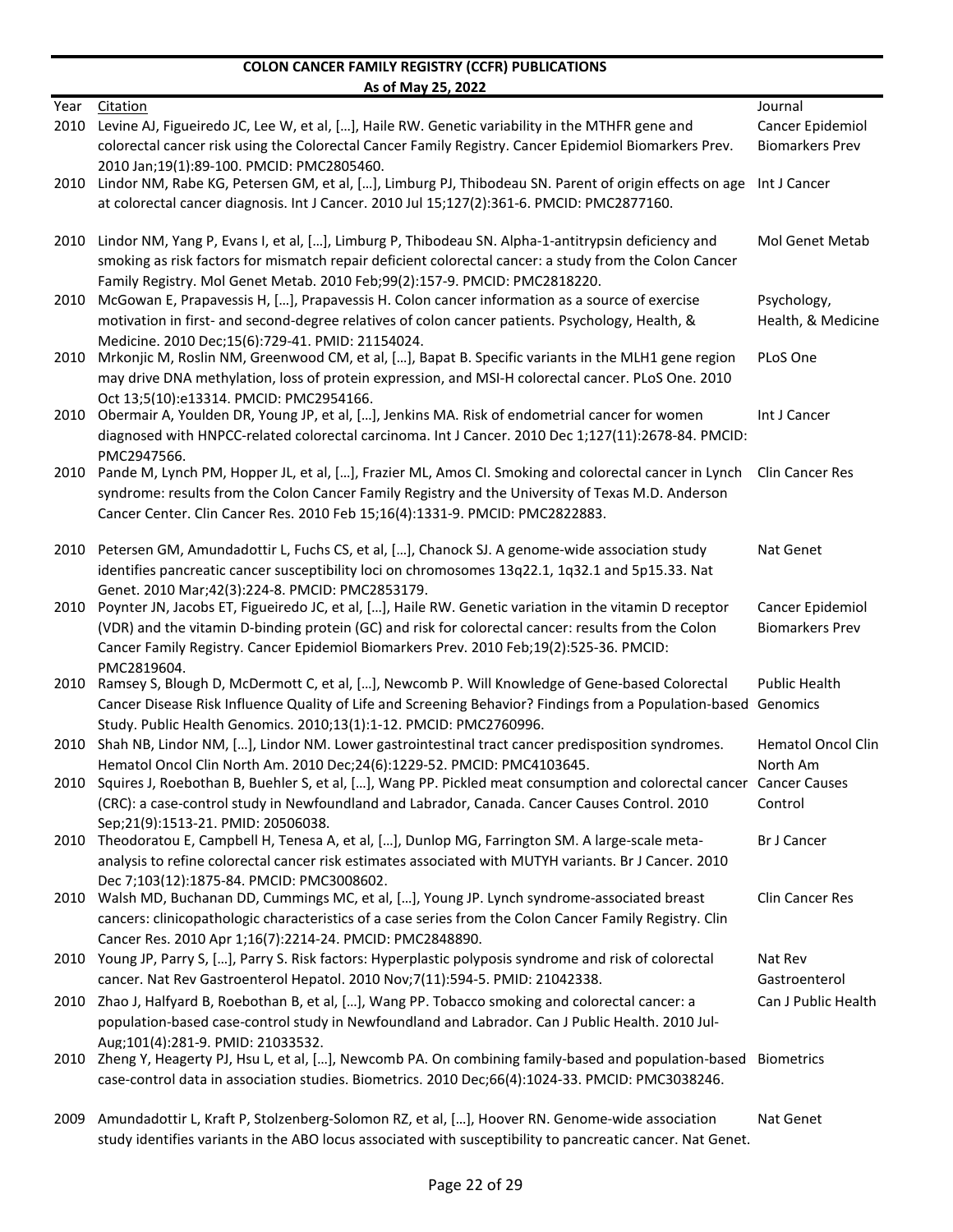|      | <u>AS ULIVIAY ZJ, ZUZZ</u>                                                                                                                               |                                            |
|------|----------------------------------------------------------------------------------------------------------------------------------------------------------|--------------------------------------------|
| Year | Citation                                                                                                                                                 | Journal                                    |
| 2009 | Anderson LN, Cotterchio M, Gallinger S, [], Gallinger S. Lifestyle, dietary, and medical history factors                                                 | <b>Cancer Causes</b>                       |
|      | associated with pancreatic cancer risk in Ontario, Canada. Cancer Causes Control. 2009 Aug; 20(6):                                                       | Control                                    |
|      | 825-834. PMCID: PMC3907069.                                                                                                                              |                                            |
| 2009 | Arnold S, Buchanan DD, Barker M, et al, [], Young JP, Spurdle AB. Classifying MLH1 and MSH2 variants Hum Mutat                                           |                                            |
|      | using bioinformatic prediction, splicing assays, segregation, and tumor characteristics. Hum Mutat.                                                      |                                            |
|      | 2009 May;30(5):757-70. PMCID: PMC2707453.                                                                                                                |                                            |
| 2009 | Bapat B, Lindor NM, Baron J, et al, [], Seminara D. The association of tumor microsatellite instability                                                  | Cancer Epidemiol<br><b>Biomarkers Prev</b> |
|      | phenotype with family history of colorectal cancer. Cancer Epidemiol Biomarkers Prev. 2009                                                               |                                            |
|      | Mar;18(3):967-75. PMCID: PMC2763617.                                                                                                                     |                                            |
| 2009 | Choi YH, Cotterchio M, McKeown-Eyssen G, et al, [], Briollais L. Penetrance of colorectal cancer                                                         | <b>Hered Cancer Clin</b>                   |
|      | among MLH1/MSH2 carriers participating in the Colorectal Cancer Familial Registry in Ontario. Hered                                                      | Pract                                      |
|      | Cancer Clin Pract. 2009 Aug 23;7(1):14. PMCID: PMC2744657.<br>Cleary SP, Cotterchio M, Jenkins MA, et al, [], Gallinger S. Germline MutY human homologue |                                            |
| 2009 |                                                                                                                                                          | Gastroenterology                           |
|      | mutations and colorectal cancer: a multisite case-control study. Gastroenterology. 2009<br>Apr:136(4):1251-60. PMCID: PMC2739726.                        |                                            |
| 2009 | Jang JH, Cotterchio M, Gallinger S, et al, [], Daftary D. Family history of hormonal cancers and                                                         | Int J Cancer                               |
|      | colorectal cancer risk: a case-control study conducted in Ontario. Int J Cancer. 2009 Aug 15;125(4):918-                                                 |                                            |
|      | 25. PMCID: PMC2767328.                                                                                                                                   |                                            |
| 2009 | Jenkins MA, [], Role of MSH6 and PMS2 in the dna mismatch repair process and carcinogenesis. Surg                                                        | Surg Oncol Clin N                          |
|      | Oncol Clin N Am. 2009 Oct;18(4):625-36. PMID: 19793570.                                                                                                  | Am                                         |
| 2009 | Joshi AD, Corral R, Siegmund KD, et al, [], Lance P, Stern MC. Red meat and poultry intake,                                                              | Carcinogenesis                             |
|      | polymorphisms in the nucleotide excision repair and mismatch repair pathways, and colorectal cancer                                                      |                                            |
|      | risk. Carcinogenesis. 2009 Mar;30(3):472-9. PMCID: PMC2722151.                                                                                           |                                            |
| 2009 | Lindor NM, [], Making a case for surveillance colonoscopy in Lynch syndrome. Colorectal Dis. 2009                                                        | <b>Colorectal Dis</b>                      |
|      | Feb;11(2):131-2. PMID: 19160466.                                                                                                                         |                                            |
| 2009 | Lindor NM, [], Hereditary colorectal cancer: MYH-associated polyposis and other newly identified                                                         | <b>Best Pract Res Clin</b>                 |
|      | disorders. Best Pract Res Clin Gastroenterol. 2009;23(1):75-87. PMID: 19258188.                                                                          | Gastroenterol                              |
|      |                                                                                                                                                          |                                            |
| 2009 | Lindor NM, [], Familial colorectal cancer type X: the other half of hereditary nonpolyposis colon                                                        | Surg Oncol Clin N                          |
|      | cancer syndrome. Surg Oncol Clin N Am. 2009 Oct;18(4):637-45. PMCID: PMC3454516.                                                                         | Am                                         |
| 2009 | Mrkonjic M, Chappell E, Pethe VV, et al, [], Bapat B. Association of apolipoprotein E polymorphisms                                                      | <b>Br J Cancer</b>                         |
|      | and dietary factors in colorectal cancer. Br J Cancer. 2009 Jun 16;100(12):1966-74. PMCID:                                                               |                                            |
|      | PMC2714237.                                                                                                                                              |                                            |
| 2009 | Poynter JN, Haile RW, Siegmund KD, et al, [], Baron JA. Associations between smoking, alcohol                                                            | Cancer Epidemiol                           |
|      | consumption, and colorectal cancer, overall and by tumor microsatellite instability status. Cancer                                                       | Biomarkers Prev                            |
|      | Epidemiol Biomarkers Prev. 2009 Oct;18(10):2745-50. PMCID: PMC2759847.                                                                                   |                                            |
|      | 2009 Walsh MD, Buchanan DD, Walters R, et al, [], Jass JR, Young JP. Analysis of families with Lynch                                                     | Fam Cancer                                 |
|      | syndrome complicated by advanced serrated neoplasia: the importance of pathology review and                                                              |                                            |
|      | pedigree analysis. Fam Cancer. 2009;8(4):313-23. PMCID: PMC2783449.                                                                                      |                                            |
| 2009 | Wang PP, Dicks E, Gong X, et al, [], McLaughlin JR, Parfrey PS. Validity of random-digit-dialing in                                                      | Am J Health Behav                          |
|      | recruiting controls in a case-control study. Am J Health Behav. 2009 Sep-Oct;33(5):513-20. PMID:                                                         |                                            |
|      | 19296741.                                                                                                                                                |                                            |
|      | 2009 Wernli KJ, Wang Y, Zheng Y, et al, [], Potter JD, Newcomb PA. The Relationship between Gravidity and J Womens Health                                |                                            |
|      | Parity and Colorectal Cancer Risk. J Womens Health (Larchmt). 2009 Jul;18(7):995-1001. PMCID:                                                            | (Larchmt)                                  |
|      | PMC2851134.                                                                                                                                              |                                            |
|      | 2009 Wirtzfeld DA, Mikula L, Gryfe R, et al, [], Gallinger S, Pollett WG. Concordance with clinical practice                                             | Can J Surg                                 |
|      | guidelines for adjuvant chemotherapy in patients with stage I-III colon cancer: experience in 2                                                          |                                            |
|      | 2008 Ali M, Kim H, Cleary S, et al, [], Gallinger S, Bristow R. Characterization of mutant MUTYH proteins                                                | Gastroenterology                           |
|      | associated with familial colorectal cancer. Gastroenterology. 2008 Aug;135(2):499-507. PMCID:                                                            |                                            |
|      | PMC2761659.                                                                                                                                              |                                            |
| 2008 | Burnett-Hartman AN, Newcomb PA, Potter JD, [], Newcomb PA, Potter JD. Infectious agents and                                                              | Cancer Epidemiol                           |
|      | colorectal cancer: a review of Helicobacter pylori, Streptococcus bovis, JC virus, and human                                                             | <b>Biomarkers Prev</b>                     |
|      | papillomavirus. Cancer Epidemiol Biomarkers Prev. 2008 Nov;17(11):2970-9. PMCID: PMC2676114.                                                             |                                            |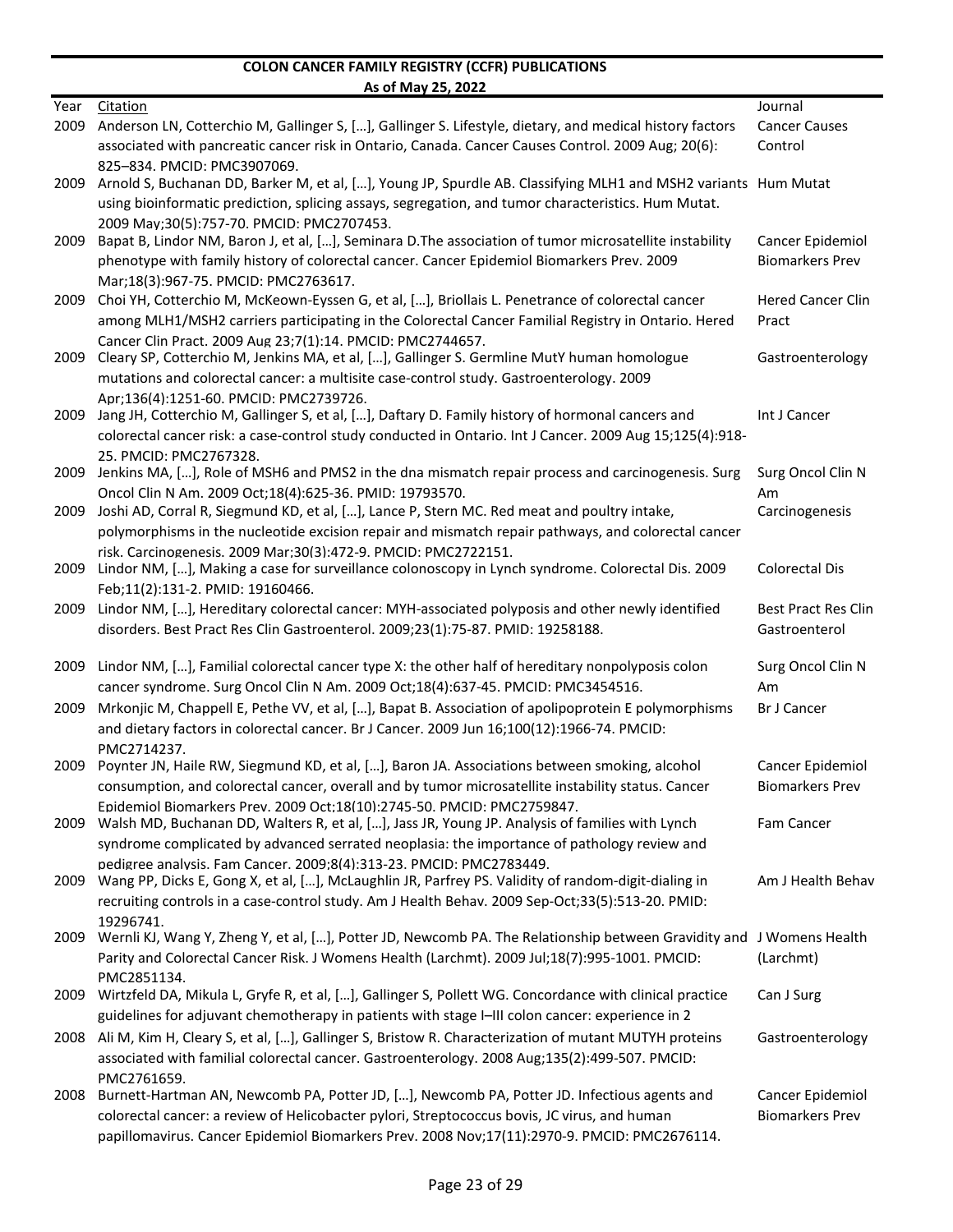|              | AS OT MAY 25, 2022                                                                                                                                                                                          |                              |
|--------------|-------------------------------------------------------------------------------------------------------------------------------------------------------------------------------------------------------------|------------------------------|
| Year<br>2008 | <b>Citation</b><br>Ceballos RM, Newcomb PA, Beasley JM, et al, [], Hunt JR. Colorectal cancer cases and relatives of                                                                                        | Journal<br><b>Genet Test</b> |
|              | cases indicate similar willingness to receive and disclose genetic information. Genet Test. 2008                                                                                                            |                              |
| 2008         | Sep;12(3):415-20. PMCID: PMC2683753.<br>Chia VM, Newcomb PA, White E, et al, [], Potter JD, Lampe JW. Reproducibility of serum leptin, insulin-Horm Res                                                     |                              |
|              | like growth factor-I, and insulin-like growth factor-binding protein-3 measurements. Horm Res.                                                                                                              |                              |
| 2008         | 2008;69(5):295-300. PMID: 18259109.<br>Cleary SP, Kim H, Croitoru ME, et al, [], Gallinger S, Gryfe R. Missense polymorphisms in the                                                                        | Dis Colon Rectum             |
|              | adenomatous polyposis coli gene and colorectal cancer risk. Dis Colon Rectum. 2008 Oct;51(10):1467-                                                                                                         |                              |
| 2008         | Clendenning M, Senter L, Hampel H, et al, [], de la Chapelle A. A frame-shift mutation of PMS2 is a                                                                                                         | J Med Genet                  |
|              | widespread cause of Lynch syndrome. J Med Genet. 2008 Jun;45(6):340-5. PMCID: PMC4339871.                                                                                                                   |                              |
| 2008         | Cotterchio M, Boucher BA, Manno M, et al, [], Harper PA. Red meat intake, doneness, polymorphisms Cancer Epidemiol                                                                                          |                              |
|              | in genes that encode carcinogen-metabolizing enzymes, and colorectal cancer risk. Cancer Epidemiol                                                                                                          | <b>Biomarkers Prev</b>       |
| 2008         | Biomarkers Prev. 2008 Nov;17(11):3098-107. PMCID: PMC2751598.<br>Govindarajan A, Fraser N, Cranford V, et al, [], Gagliardi AR. Predictors of multivisceral resection in                                    | Ann Surg Oncol               |
|              | patients with locally advanced colorectal cancer. Ann Surg Oncol. 2008 Jul;15(7):1923-30. PMCID:                                                                                                            |                              |
|              | PMC2770244.                                                                                                                                                                                                 |                              |
| 2008         | Houlston RS, Webb E, Broderick P, et al, [], Dunlop MG. Meta-analysis of genome-wide association                                                                                                            | Nat Genet                    |
|              | data identifies four new susceptibility loci for colorectal cancer. Nat Genet. 2008 Dec;40(12):1426-35.                                                                                                     |                              |
| 2008         | PMCID: PMC2836775.<br>Kirchhoff AC, Newcomb PA, Trentham-Dietz A, et al, [], Hampton JM. Family history and colorectal                                                                                      | Fam Cancer                   |
|              | cancer survival in women. Fam Cancer. 2008;7(4):287-92. PMID: 18360806.                                                                                                                                     |                              |
| 2008         | Kustra R, Shi X, Murdoch DJ, et al, [], Rangrej J. Efficient p-value estimation in massively parallel                                                                                                       | <b>Biostatistics</b>         |
|              | testing problems. Biostatistics. 2008 Oct;9(4):601-12. PMCID: PMC2536722.                                                                                                                                   |                              |
| 2008         | O'Shea AM, Cleary SP, Croitoru MA, et al, [], Gallinger S. Pathological features of colorectal                                                                                                              | Histopathology               |
|              | carcinomas in MYH-associated polyposis. Histopathology. 2008 Aug;53(2):184-94. PMCID:<br>PMC2754312.                                                                                                        |                              |
| 2008         | Poynter JN, Siegmund KD, Weisenberger DJ, et al, [], Laird PW. Molecular characterization of MSI-H                                                                                                          | Cancer Epidemiol             |
|              | colorectal cancer by MLHI promoter methylation, immunohistochemistry, and mismatch repair                                                                                                                   | <b>Biomarkers Prev</b>       |
|              | germline mutation screening. Cancer Epidemiol Biomarkers Prev. 2008 Nov;17(11):3208-15. PMCID:                                                                                                              |                              |
|              | PMC2628332.                                                                                                                                                                                                 | Int J Oncol                  |
| 2008         | Reedijk M, Odorcic S, Zhang H, et al, [], Gallinger S, Egan SE. Activation of Notch signaling in human<br>colon adenocarcinoma. Int J Oncol. 2008 Dec;33(6):1223-9. PMCID: PMC2739737.                      |                              |
|              | 2008 Senter L, Clendenning M, Sotamaa K, et al, [], Jenkins MA, de la Chapelle A. The clinical phenotype of Gastroenterology                                                                                |                              |
|              | Lynch syndrome due to germ-line PMS2 mutations. Gastroenterology. 2008 Aug;135(2):419-28. PMCID:                                                                                                            |                              |
|              | PMC2759321.                                                                                                                                                                                                 |                              |
| 2008         | Tenesa A, Farrington SM, Prendergast JG, et al, [], Dunlop MG. Genome-wide association scan                                                                                                                 | Nat Genet                    |
|              | identifies a colorectal cancer susceptibility locus on 11q23 and replicates risk loci at 8q24 and 18q21.<br>Nat Genet. 2008 May: 40(5): 631-7. PMCID: PMC2778004.                                           |                              |
|              | 2008 Zogopoulos G, Jorgensen C, Bacani J, et al, [], Gallinger S. Germline EPHB2 receptor variants in familial PLoS One                                                                                     |                              |
|              | colorectal cancer. PLoS One. 2008 Aug 6;3(8):e2885. PMCID: PMC2483346.                                                                                                                                      |                              |
| 2007         | Boardman LA, Morlan BW, Rabe KG, et al, [], Gallinger S. Colorectal Cancer Risks in Relatives of Young- Clin Gastroenterol                                                                                  |                              |
|              | Onset Cases: Is Risk the Same Across All First-Degree Relatives? Clin Gastroenterol Hepatol. 2007                                                                                                           | Hepatol                      |
|              | 2007 Campbell PT, Cotterchio M, Dicks E, et al, [], Gallinger S, McLaughlin JR. Excess body weight and                                                                                                      | Cancer Epidemiol             |
|              | colorectal cancer risk in Canada: associations in subgroups of clinically defined familial risk of cancer.<br>Cancer Epidemiol Biomarkers Prev. 2007 Sep;16(9):1735-44. PMID: 17855691.                     | <b>Biomarkers Prev</b>       |
| 2007         | Campbell PT, Newcomb P, Gallinger S, et al, [], McLaughlin JR. Exogenous hormones and colorectal                                                                                                            | <b>Cancer Causes</b>         |
|              | cancer risk in Canada: associations stratified by clinically defined familial risk of cancer. Cancer Causes                                                                                                 | Control                      |
|              | Control. 2007 Sep:18(7):723-33. PMID: 17549595.                                                                                                                                                             |                              |
| 2007         | Eppel A, Cotterchio M, Gallinger S, [], Gallinger S. Allergies are associated with reduced pancreas                                                                                                         | Int J Cancer                 |
|              | cancer risk: A population-based case-control study in Ontario, Canada. Int J Cancer. 2007 Nov                                                                                                               |                              |
| 2007         | Esplen MJ, Madlensky L, Aronson M, et al, [], McLaughlin J. Colorectal cancer survivors undergoing<br>genetic testing for hereditary non-polyposis colorectal cancer: motivational factors and psychosocial | Clin Genet                   |
|              | functioning. Clin Genet. 2007 Nov; 72(5): 394-401. PMID: 17892499.                                                                                                                                          |                              |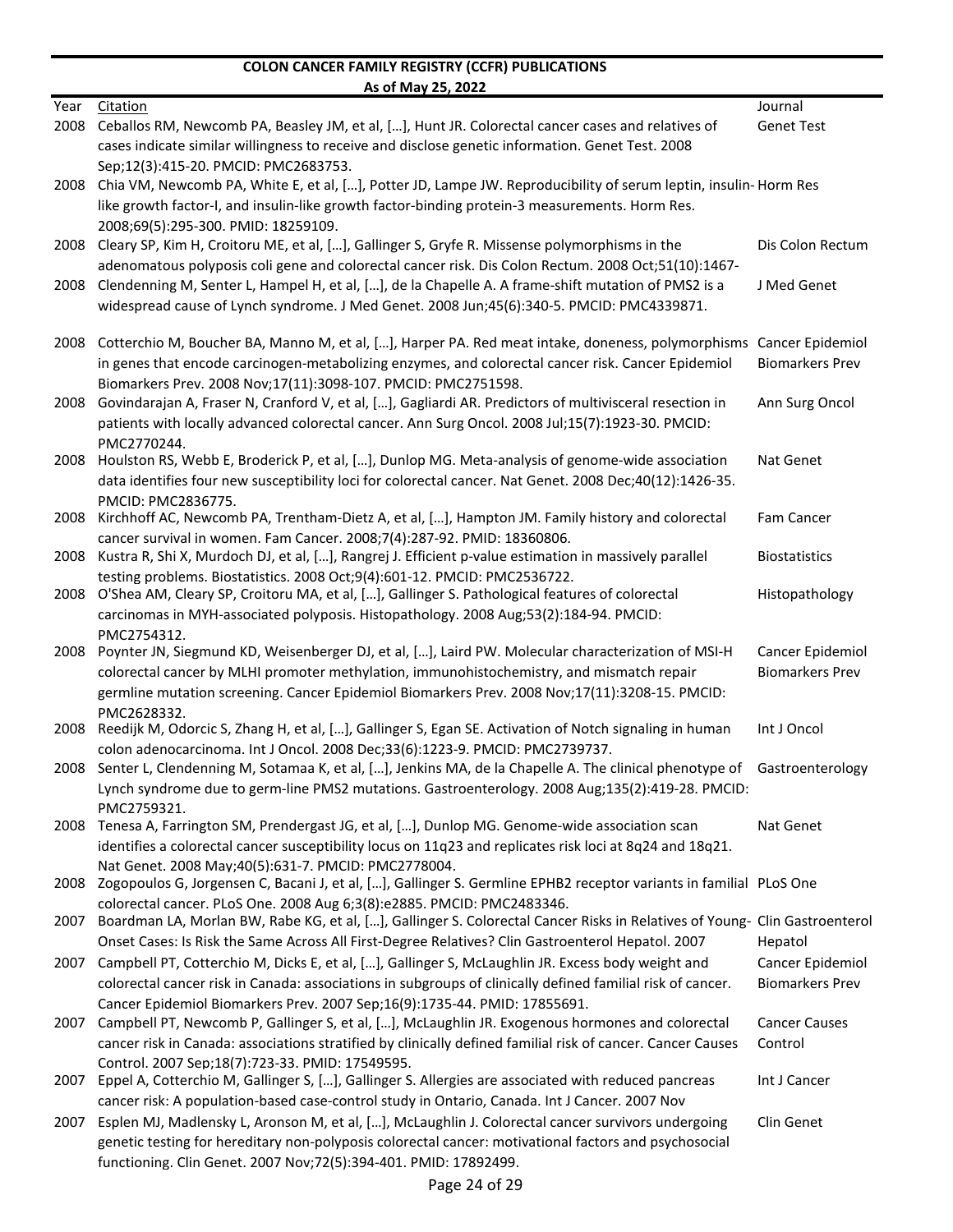٠

| Year | <b>Citation</b>                                                                                                                 | Journal                |
|------|---------------------------------------------------------------------------------------------------------------------------------|------------------------|
| 2007 | Green RC, Green JS, Buehler SK, et al, [], Younghusband HB. Very high incidence of familial colorectal                          | Fam Cancer             |
|      | cancer in Newfoundland: a comparison with Ontario and 13 other population-based studies. Fam                                    |                        |
|      | Cancer 2007;6:53-62. PMID: 17039269.                                                                                            |                        |
| 2007 | Greenwood CM, Rangrej J, Sun L, [], Sun L. Optimal selection of markers for validation or replication                           | Genet Epidemiol        |
|      | from genome-wide association studies. Genet Epidemiol. 2007 Jul;31(5):396-407. PMID: 17410553.                                  |                        |
| 2007 | Jaskowski L, Young J, Jackson L, et al, [], Jass JR, Spurdle AB. Stability of BAT26 in Lynch syndrome                           | Eur J Hum Genet        |
|      | colorectal tumours. Eur J Hum Genet. 2007 Feb;15(2):139-41; author reply 141-2. PMID: 17133259.                                 |                        |
|      |                                                                                                                                 |                        |
| 2007 | Jenkins MA, Hayashi S, O'Shea AM, et al, [], Hopper JL, Jass JR.Pathology features in Bethesda                                  | Gastroenterology       |
|      | guidelines predict colorectal cancer microsatellite instability: a population-based study.                                      |                        |
|      | Gastroenterology. 2007 Jul;133(1):48-56. PMCID: PMC2933045.                                                                     |                        |
|      | 2007 Jenkins MA, Southey MC, Giles GG, et al, [], Jenkins MA, Southey MC, Giles GG, Hopper JL. Rationale                        | Curr Oncol Rep         |
|      | for, and approach to, studying modifiers of risk in persons with a genetic predisposition to colorectal                         |                        |
|      | cancer. Curr Oncol Rep. 2007 May;9(3):202-7. PMID: 17430691.                                                                    |                        |
| 2007 | Kohut K, Manno M, Gallinger S, et al, [], Gallinger S, Esplen MJ. Should health care providers have a                           | J Med Genet            |
|      | duty to warn family members of individuals with an HNPCC-predisposing mutation? A survey of                                     |                        |
|      | patients from the Ontario Familial Colon Cancer Registry. J Med Genet. 2007 Jun;44(6):404-7. PMCID:                             |                        |
|      | PMC2740891.                                                                                                                     |                        |
| 2007 | Madlensky L, Daftary D, Burnett T, et al, [], Baron JA. Accuracy of colorectal polyp self-reports:                              | Cancer Epidemiol       |
|      | findings from the Colon Cancer Family Registry. Cancer Epidemiol Biomarkers Prev. 2007                                          | <b>Biomarkers Prev</b> |
|      | Sep;16(9):1898-901. PMID: 17726139.                                                                                             |                        |
| 2007 | Mrkonjic M, Raptis S, Green RC, et al, [], Bapat B. MSH2 118T>C and MSH6 159C>T promoter                                        | Carcinogenesis         |
|      | polymorphisms and the risk of colorectal cancer. Carcinogenesis. 2007 Dec;28(12):2575-80. PMID:                                 |                        |
| 2007 | 17942459.<br>Naja F, Krieger N, Sullivan T, [], Sullivan T. Helicobacter pylori infection in Ontario: prevalence and risk Can J |                        |
|      | factors. Can J Gastroenterol. 2007 Aug;21(8):501-6. PMCID: PMC2657974.                                                          | Gastroenterol          |
|      |                                                                                                                                 |                        |
| 2007 | Newcomb PA, Baron J, Cotterchio M, et al, [], Thibodeau SN. Colon Cancer Family Registry: An                                    | Cancer Epidemiol       |
|      | International Resource for Studies of the Genetic Epidemiology of Colon Cancer. Cancer Epidemiol                                | <b>Biomarkers Prev</b> |
| 2007 | Newcomb PA, Zheng Y, Chia VM, et al, [], Potter JD. Estrogen plus progestin use, microsatellite                                 | <b>Cancer Res</b>      |
|      | instability, and the risk of colorectal cancer in women. Cancer Res. 2007 Aug 1;67(15):7534-9. PMID:<br>17671225.               |                        |
| 2007 | Poynter JN, Figueiredo JC, Conti DV, et al, [], Le Marchand L. Variants on 9p24 and 8q24 are                                    | <b>Cancer Res</b>      |
|      | associated with risk of colorectal cancer: results from the Colon Cancer Family Registry. Cancer Res.                           |                        |
|      | 2007 Dec 1;67(23):11128-32. PMID: 18056436.                                                                                     |                        |
|      | 2007 Raptis S, Mrkonjic M, Green R, [], Bapat B. MLH1 -93 G>A promoter polymorphism and the risk for                            | J Natl Cancer Inst     |
|      | microsatellite unstable colorectal cancer. J Natl Cancer Inst. 2007 Mar 21;99(6):463-74. PMID:                                  |                        |
|      | 17374836.                                                                                                                       |                        |
|      | 2007 Rebbeck TR, Khoury MJ, Potter JD, [], Potter JD. Genetic association studies of cancer: where do we go Cancer Epidemiol    |                        |
|      | from here? Cancer Epidemiol Biomarkers Prev. 2007 May;16(5):864-5. PMID: 17507606.                                              | <b>Biomarkers Prev</b> |
|      |                                                                                                                                 |                        |
|      | 2007 Zanke BW, Greenwood CM, Rangrej J, et al, [], Hudson TJ, Dunlop MG. Genome-wide association scan Nat Genet                 |                        |
|      | identifies a colorectal cancer susceptibility locus on chromosome 8q24. Nat Genet. 2007 Aug;39(8):989-                          |                        |
|      | 94. PMID: 17618283.                                                                                                             |                        |
|      | 2007 Zogopoulos G, Ha KC, Naqib F, et al, [], Gallinger S. Germ-line DNA copy number variation frequencies Hum Genet            |                        |
|      | in a large North American population. Hum Genet. 2007 Nov;122(3-4):345-53. PMID: 17638019.                                      |                        |
| 2006 | Burnett T, Miller-Pakvasa H, Saltzman B, et al, [], Le Marchand L. Hawaii Colorectal Cancer Family                              | Hawaii Med J           |
|      | Registry. Hawaii Med J. 2006 Jul;65(7):208-10. PMID: 16948402.                                                                  |                        |
|      | 2006 Chen S, Wang W, Lee S, et al, [], Parmigiani G. Prediction of germline mutations and cancer risk in the JAMA               |                        |
|      | Lynch syndrome. JAMA. 2006 Sep 27;296(12):1479-87. PMCID: PMC2538673.                                                           |                        |
| 2006 | Chia VM, Newcomb PA, Bigler J, et al, [], Potter JD. Risk of microsatellite-unstable colorectal cancer is Cancer Res            |                        |
|      | associated jointly with smoking and nonsteroidal anti-inflammatory drug use. Cancer Res. 2006 Jul                               |                        |
|      | 1;66(13):6877-83. PMID: 16818666.                                                                                               |                        |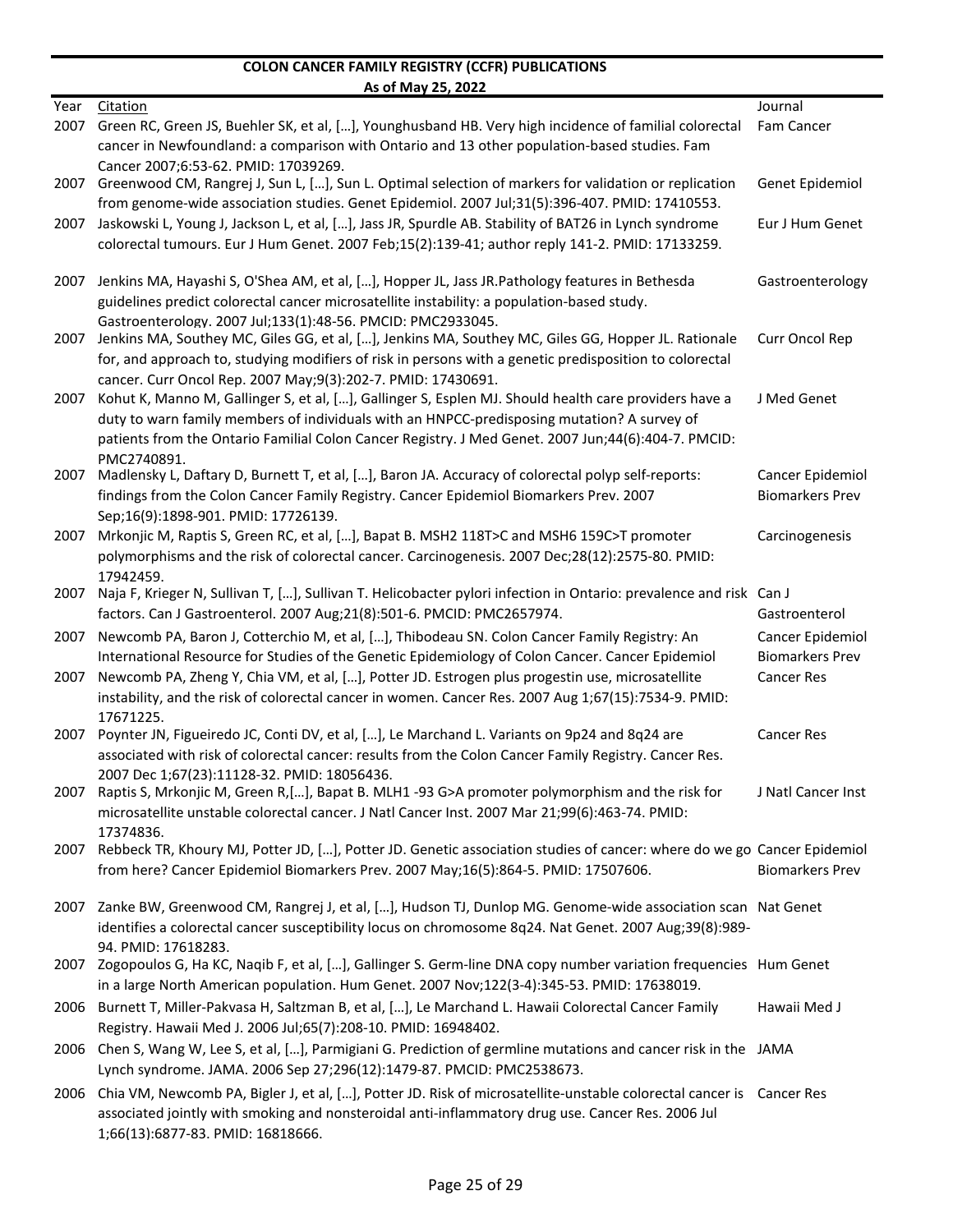|      | AS UI IVIAY 23, ZUZZ                                                                                                                                                                                        |                           |
|------|-------------------------------------------------------------------------------------------------------------------------------------------------------------------------------------------------------------|---------------------------|
| Year | Citation                                                                                                                                                                                                    | Journal                   |
| 2006 | Cotterchio M, Boucher BA, Manno M, et al, [], Cotterchio M, Boucher BA, Manno M, Gallinger S, Okey J Nutr                                                                                                   |                           |
|      | A, Harper P. Dietary phytoestrogen intake is associated with reduced colorectal cancer risk. J Nutr.<br>2006 Dec:136(12):3046-53. PMCID: PMC1850957.                                                        |                           |
| 2006 | Doria-Rose VP, Newcomb PA, Morimoto LM, et al, [], Trentham-Dietz A. Body mass index and the risk Cancer Causes                                                                                             |                           |
|      | of death following the diagnosis of colorectal cancer in postmenopausal women (United States). Cancer Control                                                                                               |                           |
| 2006 | Jenkins MA, Baglietto L, Dowty JG, et al, [], Jenkins MA, Baglietto L, Dowty JG, Van Vliet CM, Smith L,                                                                                                     | Clin Gastroenterol        |
|      | Mead LJ, Macrae FA, St. John DJ, Jass JR, Giles GG, Hopper JL, Southey MC. Cancer risks for mismatch                                                                                                        | Hepatol                   |
|      | repair gene mutation carriers: a population-based early onset case-family study. Clin Gastroenterol                                                                                                         |                           |
| 2006 | Hepatol. 2006 Apr:4(4):489-98. PMID: 16616355.<br>Jenkins MA, Croitoru ME, Monga N, et al, [], Hopper JL, Gallinger S. Risk of colorectal cancer in                                                         | Cancer Epidemiol          |
|      | monoallelic and biallelic carriers of MYH mutations: a population-based case-family study. Cancer                                                                                                           | <b>Biomarkers Prev</b>    |
| 2006 | Lindor NM, Petersen GM, Hadley DW, et al, [], Press N. Recommendations for the care of individuals                                                                                                          | JAMA                      |
|      | with an inherited predisposition to Lynch syndrome: a systematic review. JAMA. 2006 Sep                                                                                                                     |                           |
|      | 27:296(12):1507-17. PMID: 17003399.                                                                                                                                                                         |                           |
| 2006 | Lindor NM, Smalley R, Barker M, et al, [], Thibodeau SN. Ascending the learning curve--MSI testing                                                                                                          | Cancer Biomark            |
|      | experience of a six-laboratory consortium. Cancer Biomark. 2006;2(1-2):5-9. PMID: 17192055.                                                                                                                 |                           |
| 2006 | Ramsey SD, Yoon P, Moonesinghe R, et al, [], Khoury MJ. Population-based study of the prevalence of Genet Med                                                                                               |                           |
|      | family history of cancer: implications for cancer screening and prevention. Genet Med. 2006                                                                                                                 |                           |
| 2006 | Sep:8(9):571-5. PMCID: PMC2726801.<br>Trautmann K, Terdiman JP, French AJ, et al, [], Thibodeau SN, Waldman FM. Chromosomal instability                                                                     | <b>Clin Cancer Res</b>    |
|      | in microsatellite-unstable and stable colon cancer. Clin Cancer Res. 2006 Nov 1;12(21):6379-85. PMID:                                                                                                       |                           |
|      | 17085649.                                                                                                                                                                                                   |                           |
| 2005 | Artinyan A, Essani R, Lake J, et al, [], Beart RW. Molecular predictors of lymph node metastasis in                                                                                                         | J Gastrointest Surg       |
|      | colon cancer: increased risk with decreased thymidylate synthase expression. J Gastrointest Surg. 2005                                                                                                      |                           |
|      | Dec: 9(9): 1216-21; discussion 1221. PMID: 16332476.                                                                                                                                                        |                           |
| 2005 | Baudhuin LM, Burgart LJ, Leontovich O, et al, [], Thibodeau SN. Use of microsatellite instability and<br>immunohistochemistry testing for the identification of individuals at risk for Lynch syndrome. Fam | Fam Cancer                |
|      | Cancer. 2005;4(3):255-65. PMID: 16136387.                                                                                                                                                                   |                           |
| 2005 | Casey G, Lindor NM, Papadopoulos N, et al, [], Haile R. Conversion analysis for mutation detection in                                                                                                       | JAMA                      |
|      | MLH1 and MSH2 in patients with colorectal cancer. JAMA. 2005 Feb 16;293(7):799-809. PMCID:                                                                                                                  |                           |
|      | PMC2933041.                                                                                                                                                                                                 |                           |
| 2005 | Chia V, Newcomb PA, [], Newcomb PA. Environmental risk factors and colorectal neoplasia: Recent                                                                                                             | <b>Current Colorectal</b> |
|      | developments. Current Colorectal Cancer Reports. 2005;1(2):67-72. PMID: NA.                                                                                                                                 | <b>Cancer Reports</b>     |
|      | 2005 Cotterchio M, Manno M, Klar N, et al, [], Gallinger S. Colorectal screening is associated with reduced Cancer Causes                                                                                   |                           |
|      | colorectal cancer risk: a case-control study within the population-based Ontario Familial Colorectal                                                                                                        | Control                   |
| 2005 | Fazio L, Cotterchio M, Manno M, et al, [], Gallinger S. Association between colonic screening, subject                                                                                                      | Am J Gastroenterol        |
|      | characteristics, and stage of colorectal cancer. Am J Gastroenterol. 2005 Nov;100(11):2531-9. PMID:                                                                                                         |                           |
|      | 16279911.                                                                                                                                                                                                   |                           |
|      | 2005 Gill S, Lindor NM, Burgart LJ, et al, [], Thibodeau SN. Isolated loss of PMS2 expression in colorectal                                                                                                 | <b>Clin Cancer Res</b>    |
|      | cancers: frequency, patient age, and familial aggregation. Clin Cancer Res. 2005 Sep 15;11(18):6466-71.                                                                                                     |                           |
|      | PMID: 16166421.<br>2005 Janes H, Pepe M, Kooperberg C, et al, [], Newcomb P. Identifying target populations for screening or                                                                                | <b>Stat Med</b>           |
|      | not screening using logic regression. Stat Med. 2005 May 15;24(9):1321-38. PMID: 15568185.                                                                                                                  |                           |
|      |                                                                                                                                                                                                             |                           |
|      | 2005 Lindor NM, Rabe K, Petersen GM, et al, [], Seminara D. Lower cancer incidence in Amsterdam-I                                                                                                           | <b>JAMA</b>               |
|      | criteria families without mismatch repair deficiency: familial colorectal cancer type X. JAMA. 2005 Apr                                                                                                     |                           |
|      | 27;293(16):1979-85. PMCID: PMC2933042.                                                                                                                                                                      |                           |
| 2005 | Morimoto LM, Newcomb PA, Bigler J, et al, [], Potter JD. Variation in plasma insulin-like growth factor- Cancer Epidemiol                                                                                   |                           |
|      | 1 and insulin-like growth factor binding protein-3: genetic factors. Cancer Epidemiol Biomarkers Prev.<br>2005 Jun;14(6):1394-401. PMID: 15941947.                                                          | <b>Biomarkers Prev</b>    |
| 2005 | Morimoto LM, Newcomb PA, White E, et al, [], Potter JD. Insulin-like growth factor polymorphisms                                                                                                            | Cancer Epidemiol          |
|      | and colorectal cancer risk. Cancer Epidemiol Biomarkers Prev. 2005 May;14(5):1204-11. PMID:                                                                                                                 | <b>Biomarkers Prev</b>    |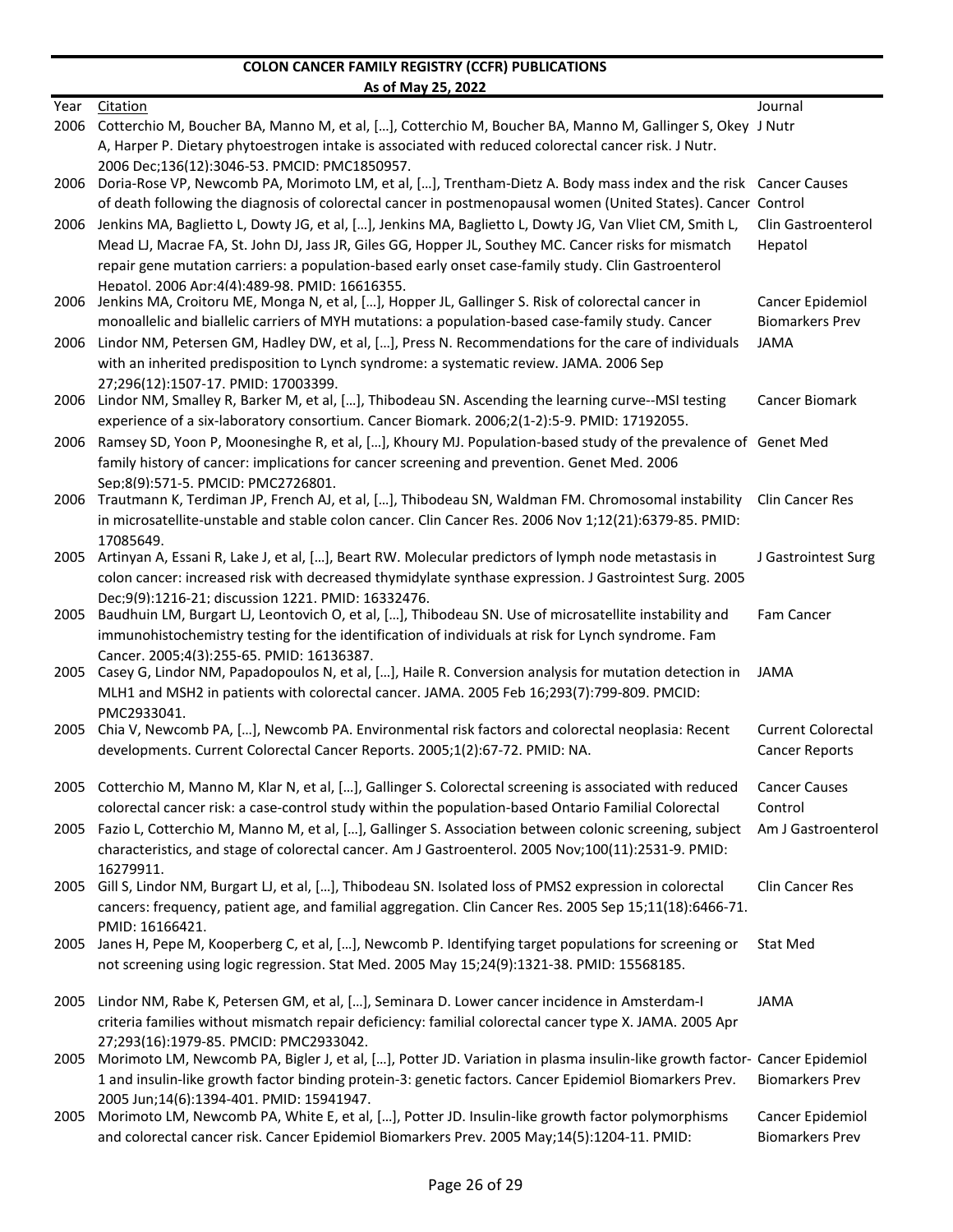|      | <u>AS OF MAY 25, 2022</u>                                                                                                                                                                                                  |                             |
|------|----------------------------------------------------------------------------------------------------------------------------------------------------------------------------------------------------------------------------|-----------------------------|
| Year | Citation                                                                                                                                                                                                                   | Journal                     |
| 2005 | Morimoto LM, Newcomb PA, White E, et al, [], Potter JD. Variation in plasma insulin-like growth                                                                                                                            | <b>Cancer Causes</b>        |
|      | factor-1 and insulin-like growth factor binding protein-3: personal and lifestyle factors (United States).                                                                                                                 | Control                     |
|      | Cancer Causes Control. 2005 Oct;16(8):917-27. PMID: 16132801.                                                                                                                                                              |                             |
| 2005 | Ramji F, Cotterchio M, Manno M, et al, [], Gallinger S. Association between subject factors and                                                                                                                            | <b>Cancer Detect Prev</b>   |
|      | colorectal cancer screening participation in Ontario, Canada. Cancer Detect Prev. 2005;29:221-6. PMID:                                                                                                                     |                             |
| 2005 | 15896925.<br>Ramsey SD, Burke W, Pinsky L, et al, [], Newcomb P, Khoury MJ. Family history assessment to detect                                                                                                            | Cancer Epidemiol            |
|      | increased risk for colorectal cancer: conceptual considerations and a preliminary economic analysis.                                                                                                                       | <b>Biomarkers Prev</b>      |
|      | Cancer Epidemiol Biomarkers Prev. 2005 Nov;14(11 Pt 1):2494-500. PMCID: PMC2692569.                                                                                                                                        |                             |
|      |                                                                                                                                                                                                                            |                             |
| 2005 | Thomas BC, Thibodeau SN, Lindor NM, [], Thibodeau SN, Lindor NM. Clinical Significance of tumor                                                                                                                            | <b>Current Colorectal</b>   |
|      | microsatellite instability and immunohistochemistry for mismatch repair deficiency in colorectal                                                                                                                           | <b>Cancer Reports</b>       |
| 2005 | Thomas DC, Haile RW, Duggan D, [], Duggan D. Recent developments in genomewide association                                                                                                                                 | Am J Hum Genet              |
|      | scans: a workshop summary and review. Am J Hum Genet. 2005 Sep;77(3):337-45. PMCID:                                                                                                                                        |                             |
|      | PMC1226200.                                                                                                                                                                                                                |                             |
| 2005 | Woods MO, Hyde AJ, Curtis FK, et al, [], Parfrey PS. High frequency of hereditary colorectal cancer in                                                                                                                     | <b>Clin Cancer Res</b>      |
|      | Newfoundland likely involves novel susceptibility genes. Clin Cancer Res. 2005 Oct 1;11(19 Pt 1):6853-                                                                                                                     |                             |
| 2005 | 61. PMID: 16203774.<br>Worthley DL, Walsh MD, Barker M, et al, [], Suthers G. Familial mutations in PMS2 can cause                                                                                                         | Gastroenterology            |
|      | autosomal dominant hereditary nonpolyposis colorectal cancer. Gastroenterology. 2005                                                                                                                                       |                             |
| 2004 | Boland CR, Bigler J, Newcomb PA, et al, [], Potter JD. Evidence for an association between JC virus and Cancer Epidemiol                                                                                                   |                             |
|      | colorectal neoplasia. Cancer Epidemiol Biomarkers Prev. 2004 Dec;13(12):2285-6; author reply 2286.                                                                                                                         | <b>Biomarkers Prev</b>      |
|      | PMID: 15598796.                                                                                                                                                                                                            |                             |
| 2004 | Croitoru ME, Cleary SP, Di Nicola N, et al, [], Gryfe R, Gallinger S. Association between biallelic and                                                                                                                    | J Natl Cancer Inst          |
|      | monoallelic germline MYH mutations and colorectal cancer risk. J Natl Cancer Inst. 2004;96(21):1631-4.                                                                                                                     |                             |
|      | PMID: 15523092.                                                                                                                                                                                                            |                             |
| 2004 | Doria-Rose VP, Levin TR, Selby JV, et al, [], Weiss NS. The incidence of colorectal cancer following a                                                                                                                     | Gastroenterology            |
|      | negative screening sigmoidoscopy: implications for screening interval. Gastroenterology. 2004; 127:714-                                                                                                                    |                             |
|      | 722. PMID: 15362026.                                                                                                                                                                                                       |                             |
| 2004 | Kambara T, Simms LA, Whitehall VL, et al, [], Jass JR, Leggett BA. BRAF mutation is associated with                                                                                                                        | Gut                         |
|      | DNA methylation in serrated polyps and cancers of the colorectum. Gut. 2004 Aug;53(8):1137-44.<br>PMCID: PMC1774130.                                                                                                       |                             |
|      |                                                                                                                                                                                                                            |                             |
| 2004 | Kambara T, Whitehall VL, Spring KJ, et al, [], Jass JR. Role of inherited defects of MYH in the                                                                                                                            | Genes                       |
|      | development of sporadic colorectal cancer. Genes Chromosomes Cancer. 2004 May;40(1):1-9. PMID:                                                                                                                             | Chromosomes                 |
| 2004 | 15034862.<br>Lindor NM, Sloan J, Goldberg R, et al, [], Morlan BW. Colorectal tumour microsatellite instability test                                                                                                       | Cancer<br>Hered Cancer Clin |
|      | results: perspectives from patients. Hered Cancer Clin Pract. 2004 May 15;2(2):69-75. PMCID:                                                                                                                               | Pract                       |
|      | PMC2839997.                                                                                                                                                                                                                |                             |
| 2004 | Lindor NM, [], Recognition of genetic syndromes in families with suspected hereditary colon cancer                                                                                                                         | Clin Gastroenterol          |
|      | syndromes. Clin Gastroenterol Hepatol. 2004 May;2(5):366-75. PMID: 15118973.                                                                                                                                               | Hepatol                     |
|      |                                                                                                                                                                                                                            |                             |
| 2004 | Madlensky L, Esplen MJ, Goel V, [], Esplen MJ, Goel V. Reasons given by relatives of colorectal cancer                                                                                                                     | Prev Med                    |
|      | patients for not undergoing screening. Prev Med. 2004 Oct;39(4):643-8. PMID: 15351528.                                                                                                                                     |                             |
|      |                                                                                                                                                                                                                            |                             |
| 2004 | Newcomb PA, Bush AC, Stoner GL, et al, [], Potter JD, Bigler J. No evidence of an association of JC virus Cancer Epidemiol<br>and colon neoplasia. Cancer Epidemiol Biomarkers Prev. 2004 Apr;13(4):662-6. PMID: 15066935. | <b>Biomarkers Prev</b>      |
|      |                                                                                                                                                                                                                            |                             |
| 2004 | Pepe MS, Janes H, Longton G, et al, [], Newcomb P. Limitations of the odds ratio in gauging the                                                                                                                            | Am J Epidemiol              |
|      | performance of a diagnostic, prognostic, or screening marker. Am J Epidemiol. 2004 May 1;159(9):882-                                                                                                                       |                             |
|      | 90. PMID: 15105181.                                                                                                                                                                                                        |                             |
| 2004 | Umar A, Boland CR, Terdiman JP, et al, [], Srivastava S. Revised Bethesda Guidelines for hereditary                                                                                                                        | J Natl Cancer Inst          |
|      | nonpolyposis colorectal cancer (Lynch syndrome) and microsatellite instability. J Natl Cancer Inst. 2004                                                                                                                   |                             |
|      | Feb 18:96(4):261-8. PMCID: PMC2933058.                                                                                                                                                                                     |                             |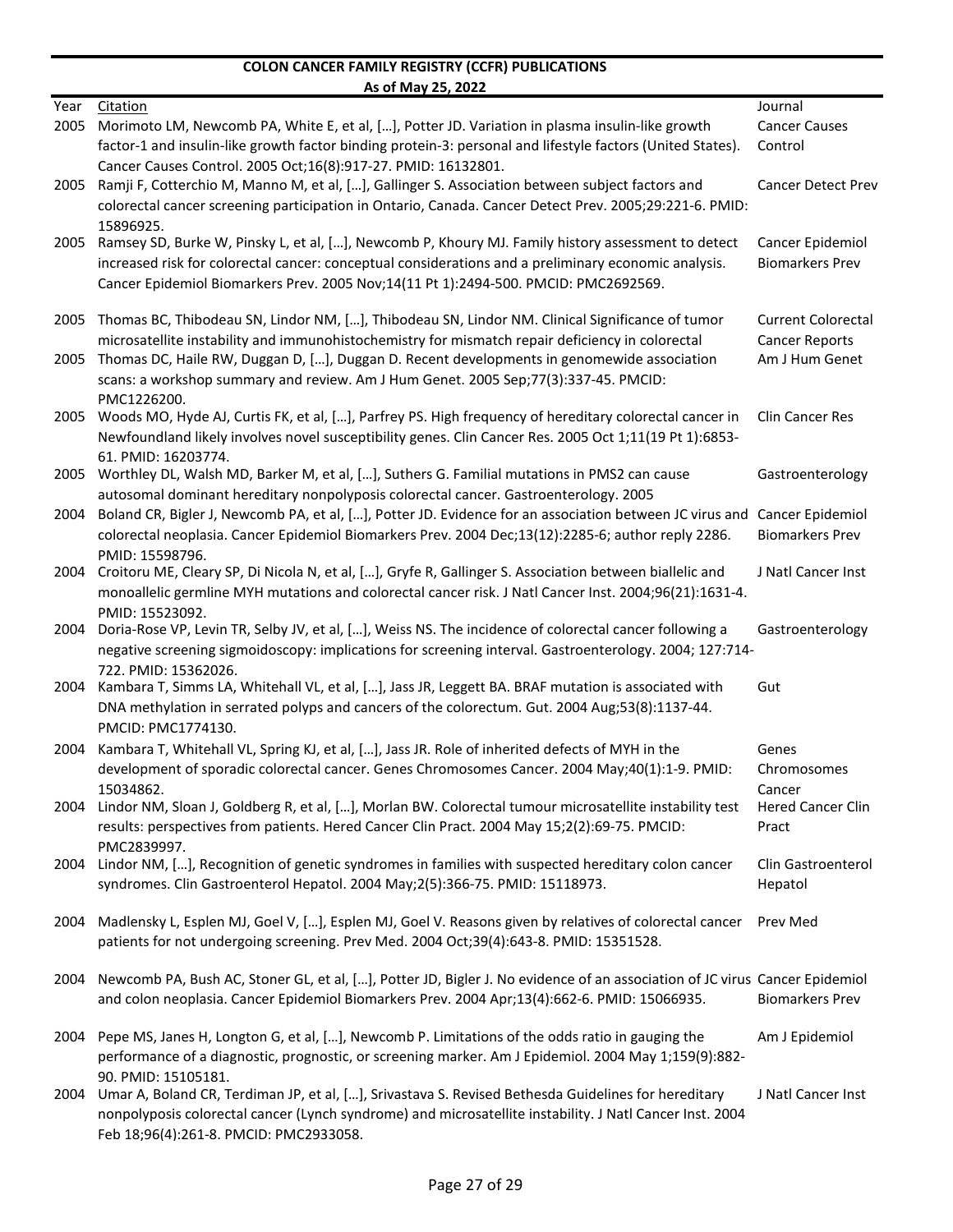|      | <u>As of May 25, 2022</u>                                                                                                                                                                                                         |                        |
|------|-----------------------------------------------------------------------------------------------------------------------------------------------------------------------------------------------------------------------------------|------------------------|
| Year | <b>Citation</b>                                                                                                                                                                                                                   | Journal                |
| 2004 | Wang L, Baudhuin LM, Boardman LA, et al, [], Lindor NM, Thibodeau SN. MYH mutations in patients                                                                                                                                   | Gastroenterology       |
|      | with attenuated and classic polyposis and with young-onset colorectal cancer without polyps.                                                                                                                                      |                        |
| 2003 | Esplen MJ, Urquhart C, Butler K, et al, [], Wong J. The experience of loss and anticipation of distress in JPsychosom Res<br>colorectal cancer patients undergoing genetic testing. J Psychosom Res. 2003 Nov;55(5):427-35. PMID: |                        |
| 2003 | Hahnloser D, Peterson GM, Rabe K, et al, [], Thibodeau SN. The APC E1317Q variant in adenomatous                                                                                                                                  | Cancer Epidemiol       |
|      | polyps and colorectal cancers. Cancer Epidemiol Biomarkers Prev. 2003 Oct;12(10):1023-8. PMID:                                                                                                                                    | <b>Biomarkers Prev</b> |
|      | 14578138.                                                                                                                                                                                                                         |                        |
| 2003 | Kakar S, Burgart LJ, Thibodeau SN, et al, [], Lindor NM. Frequency of loss of hMLH1 expression in                                                                                                                                 | Cancer                 |
|      | colorectal carcinoma increases with advancing age. Cancer. 2003 Mar 15;97(6):1421-7. PMID:                                                                                                                                        |                        |
| 2003 | Madlensky L, Esplen MJ, Gallinger S, et al, [], McLaughlin J, Goel V. Relatives of colorectal cancer                                                                                                                              | Am J Prev Med          |
|      | patients: factors associated with screening behavior. Am J Prev Med. 2003 Oct;25(3):187-94. PMID:                                                                                                                                 |                        |
| 2003 | Madlensky L, McLaughlin J, Goel V, [], McLaughlin J, Goel V. A comparison of self-reported colorectal                                                                                                                             | Cancer Epidemiol       |
|      | cancer screening with medical records. Cancer Epidemiol Biomarkers Prev. 2003 Jul;12(7):656-9. PMID:<br>12869407.                                                                                                                 | <b>Biomarkers Prev</b> |
| 2003 | Morimoto LM, White E, Newcomb PA, [], Newcomb PA. Selection bias in the assessment of gene-                                                                                                                                       | Am J Epidemiol         |
|      | environment interaction in case-control studies. Am J Epidemiol. 2003 Aug 1;158(3):259-63. PMID:                                                                                                                                  |                        |
|      | 12882948.                                                                                                                                                                                                                         |                        |
| 2003 | Nadalin V, Cotterchio M, McKeown-Eyssen G, et al, [], Gallinger S. Agreement between proxy- and                                                                                                                                   | Chronic Dis Can        |
|      | case-reported information obtained using the self-administered Ontario Familial Colon Cancer Registry                                                                                                                             |                        |
|      | epidemiologic questionnaire. Chronic Dis Can. 2003 Winter; 24(1): 1-8. PMID: 12757630.                                                                                                                                            |                        |
| 2003 | Newcomb PA, Storer B, Morimoto LM, et al, [], Potter JD. Long-term efficacy of sigmoidoscopy in the                                                                                                                               | J Natl Cancer Inst     |
|      | reduction of colorectal cancer incidence. J Natl Cancer Inst. 2003 Apr 16;95(8):622-5. PMID: 12697855.                                                                                                                            |                        |
|      |                                                                                                                                                                                                                                   |                        |
| 2003 | Ramsey SD, Wilson S, Spencer A, et al, [], Newcomb PA. Attitudes towards genetic screening for                                                                                                                                    | <b>Community Genet</b> |
|      | predisposition to colon cancer among cancer patients, their relatives, and members of the community                                                                                                                               |                        |
| 2003 | Wright FC, Law CH, Last L, et al, [], Gallinger S, Smith AJ. Lymph node retrieval and assessment in                                                                                                                               | Ann Surg Oncol         |
|      | stage II colorectal cancer: a population-based study. Ann Surg Oncol. 2003 Oct;10(8):903-9. PMID:                                                                                                                                 |                        |
| 2003 | Ziogas A, Anton-Culver H, [], Anton-Culver H. Validation of family history data in cancer family                                                                                                                                  | Am J Prev Med          |
|      | registries. Am J Prev Med. 2003 Feb;24(2):190-8. PMID: 12568826.                                                                                                                                                                  |                        |
|      | 2002 Easson AM, Cotterchio M, Crosby JA, et al, [], Gallinger S. A population-based study of the extent of                                                                                                                        | Ann Surg Oncol         |
|      | surgical resection of potentially curable colon cancer. Ann Surg Oncol. 2002 May;9(4):380-7. PMID:<br>11986190.                                                                                                                   |                        |
|      | 2002 Jass JR, Walsh MD, Barker M, et al, [], Young BA, Leggett BA. Distinction between familial and sporadic Eur J Cancer                                                                                                         |                        |
|      | forms of colorectal cancer showing DNA microsatellite instability. Eur J Cancer. 2002 May;38(7):858-66.                                                                                                                           |                        |
|      | PMID: 11978509.                                                                                                                                                                                                                   |                        |
| 2002 | Lindor NM, Burgart LJ, Leontovich O, et al, [], Thibodeau SN. Immunohistochemistry versus                                                                                                                                         | J Clin Oncol           |
|      | microsatellite instability testing in phenotyping colorectal tumors. J Clin Oncol. 2002 Feb 15;20(4):1043-                                                                                                                        |                        |
|      | 8. PMID: 11844828.                                                                                                                                                                                                                |                        |
|      | 2002 Siegmund KD, Langholz B, [], Langholz B. Ascertainment bias in family-based case-control studies. Am Am J Epidemiol                                                                                                          |                        |
|      | J Epidemiol. 2002 May 1;155(9):875-80. PMID: 11978593.                                                                                                                                                                            |                        |
|      | 2002 Young J, Barker M, Fraser L, et al, [], Hopper JL, Jass JR. Mutation searching in colorectal cancer                                                                                                                          | Pathology              |
|      | studies: experience with a denaturing high pressure liquid chromatography system for exon-by-exon                                                                                                                                 |                        |
|      | scanning of tumour suppressor genes. Pathology. 2002 Dec;34(6):529-33. PMID: 12555990.<br>2001 Nadalin V, Cotterchio M, McKeown-Eyssen G, et al, [], Gallinger S. Validity of proxy reports obtained                              | Am J Epidemiol         |
|      | using the Ontario Familial Colon Cancer Registry epidemiologic questionnaire. Am J Epidemiol.                                                                                                                                     |                        |
|      | 2001 Siegmund KD, Langholz B, [], Langholz B. Stratified case sampling and the use of family controls.                                                                                                                            | Genet Epidemiol        |
|      | Genet Epidemiol. 2001 Apr;20(3):316-27. PMID: 11255241.                                                                                                                                                                           |                        |
|      | 2001 Young J, Biden KG, Simms LA, et al, [], Jass JR, Leggett BA. HPP1: a transmembrane protein-encoding                                                                                                                          | Proc Natl Acad Sci     |
|      | gene commonly methylated in colorectal polyps and cancers. Proc Natl Acad Sci USA. 2001 Jan                                                                                                                                       | <b>USA</b>             |
|      | 2001 Young J, Simms LA, Biden KG, et al, [], Jass JR. Features of colorectal cancers with high-level                                                                                                                              | Am J Pathol            |
|      | microsatellite instability occurring in familial and sporadic settings: parallel pathways of tumorigenesis.                                                                                                                       |                        |
|      | Am J Pathol. 2001 Dec:159(6):2107-16. PMCID: PMC1850604.                                                                                                                                                                          |                        |